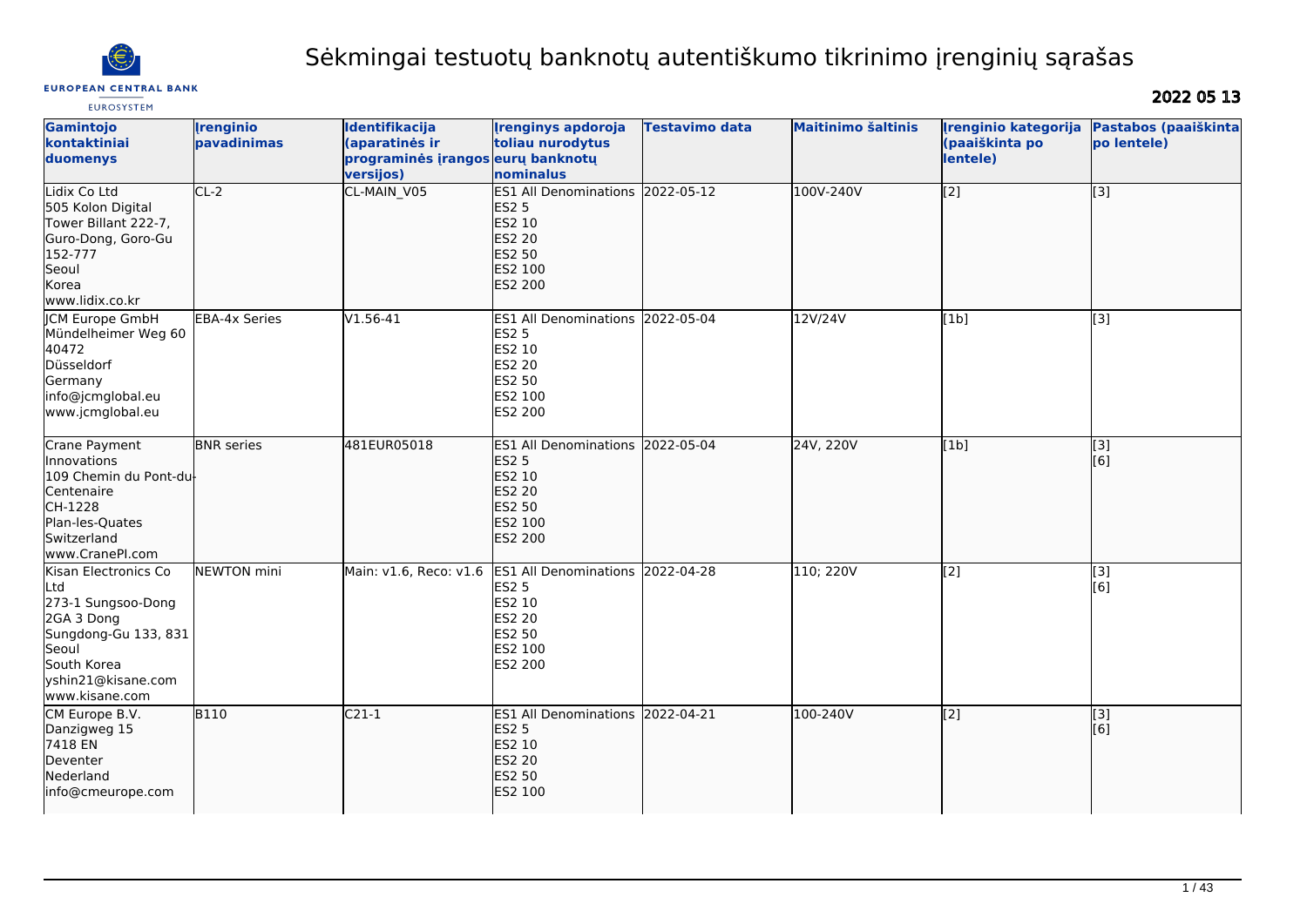

| Gamintojo<br>kontaktiniai<br>duomenys                                                                                                | <b>Irenginio</b><br>pavadinimas | Identifikacija<br>(aparatinės ir<br>programinės įrangos eurų banknotų<br>versijos) | <b>Irenginys apdoroja</b><br>toliau nurodytus<br>nominalus                                                                   | <b>Testavimo data</b> | <b>Maitinimo šaltinis</b>                                                        | Irenginio kategorija<br>(paaiškinta po<br>lentele) | Pastabos (paaiškinta<br>po lentele) |
|--------------------------------------------------------------------------------------------------------------------------------------|---------------------------------|------------------------------------------------------------------------------------|------------------------------------------------------------------------------------------------------------------------------|-----------------------|----------------------------------------------------------------------------------|----------------------------------------------------|-------------------------------------|
| www.cmeurope.com                                                                                                                     |                                 |                                                                                    | <b>ES2 200</b>                                                                                                               |                       |                                                                                  |                                                    |                                     |
| Iternet-European<br>Distribution<br>Via S. Merli 64/66<br>29122<br>Piacenza<br>Italy<br>www.iternet-<br>securitysystems.com          | HT-6070                         | V12                                                                                | ES1 All Denominations 2022-04-14<br><b>ES2 5</b><br>ES2 10<br><b>ES2 20</b><br><b>ES2 50</b><br>ES2 100<br><b>ES2 200</b>    |                       | DC 12 Vdc                                                                        | [1a]                                               | $\overline{[}$ [3]<br>[6]           |
| Iternet-European<br>Distribution<br>Via S. Merli 64/66<br>29122<br>Piacenza<br>Italy<br>www.iternet-<br>securitysystems.com          | HT-7100                         | CO <sub>2</sub>                                                                    | ES1 All Denominations 2022-04-14<br><b>ES2 5</b><br>ES2 10<br><b>ES2 20</b><br><b>ES2 50</b><br>ES2 100<br><b>ES2 200</b>    |                       | Rechargeable battery - [1a]<br>Adapter (INPUT:100-24<br>OVac-<br>OUTPUT:12Vdc/1A |                                                    | $\overline{[}3]$<br>[[6]            |
| Masterwork<br>Automodules<br>4F, 223, Chong Yang<br>Rd<br>115 Nangang<br>Taipei<br>Taiwan<br>www.automodules.com                     | CashPoint (OEM)                 | EUR 002.110                                                                        | ES1 All Denominations 2022-04-14<br><b>ES2 5</b><br>ES2 10<br><b>ES2 20</b><br><b>ES2 50</b><br>ES2 100<br>ES2 200           |                       | 110V; 220V                                                                       | [1b]                                               | $\overline{[3]}$<br>[6]             |
| Cashtester/Amwit<br>Security B.V.<br>De Corridor 9<br>3621 ZA<br>Breukelen<br>Netherlands<br>mw@cashtester.com<br>www.cashtester.com | CT411                           | V1.81                                                                              | <b>ES1 All Denominations</b><br><b>ES2 5</b><br><b>ES2 10</b><br><b>ES2 20</b><br><b>ES2 50</b><br>ES2 100<br><b>ES2 200</b> | 2022-04-12            | Other: 12V                                                                       | [1a]                                               | [3]<br>[[6]                         |
| Masterwork<br>Automodules<br>4F, 223, Chong Yang<br>Rd<br>115 Nangang                                                                | <b>BEAM</b>                     | EUR 002.117                                                                        | ES1 All Denominations 2022-04-11<br><b>ES2 5</b><br><b>ES2 10</b><br><b>ES2 20</b><br><b>ES2 50</b>                          |                       | 110-220V                                                                         | [2]                                                | $\overline{[3]}$<br>[6]             |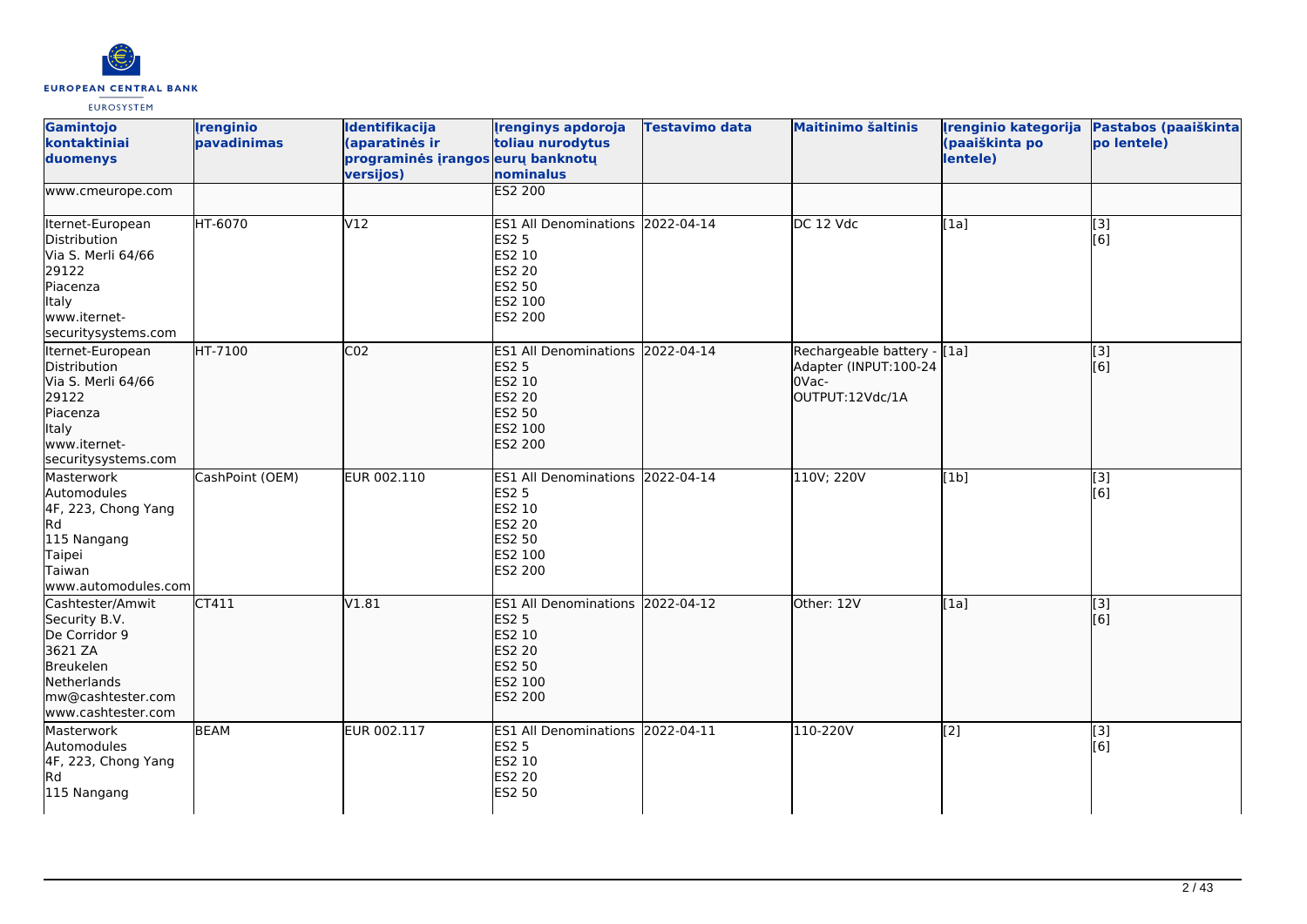

| Gamintojo<br>kontaktiniai<br>duomenys<br><b>Taipei</b>                                                                               | <b>Irenginio</b><br>pavadinimas | Identifikacija<br>(aparatinės ir<br>programinės įrangos eurų banknotų<br>versijos)      | <b>Irenginys apdoroja</b><br>toliau nurodytus<br>nominalus<br>ES2 100                                                                                                  | <b>Testavimo data</b> | <b>Maitinimo šaltinis</b> | Irenginio kategorija<br>(paaiškinta po<br>lentele) | Pastabos (paaiškinta<br>po lentele)   |
|--------------------------------------------------------------------------------------------------------------------------------------|---------------------------------|-----------------------------------------------------------------------------------------|------------------------------------------------------------------------------------------------------------------------------------------------------------------------|-----------------------|---------------------------|----------------------------------------------------|---------------------------------------|
| Taiwan<br>www.automodules.com                                                                                                        |                                 |                                                                                         | ES2 200                                                                                                                                                                |                       |                           |                                                    |                                       |
| <b>TNSi Europe GmbH</b><br>Amsterdamsestrasse<br>230<br>50735<br>Köln<br>Germany<br>www.t-ns.co.jp                                   | <b>BR-7200B</b>                 | <b>Banknote Circulary</b><br>Acceptor for Ticketing<br>Validation Software<br>Val. V.51 | <b>ES15</b><br>ES1 10<br><b>ES1 20</b><br><b>ES1 50</b><br>ES1 100<br>ES1 200<br><b>ES2 5</b><br>ES2 10<br><b>ES2 20</b><br><b>ES2 50</b><br>ES2 100<br><b>ES2 200</b> | 2022-03-30            | Other: 24V                | [1b]                                               | $\overline{[2]}$<br>[3]<br>[6]<br>[8] |
| <b>TNSi Europe GmbH</b><br>Amsterdamsestrasse<br>230<br>50735<br>Köln<br>Germany<br>www.t-ns.co.jp                                   | <b>BV-6200G</b>                 | Validation Software<br>Val. V.51                                                        | <b>ES15</b><br>ES1 10<br>ES1 20<br>ES1 50<br>ES1 100<br>ES1 200<br><b>ES2 5</b><br>ES2 10<br>ES2 20<br><b>ES2 50</b><br>ES2 100<br><b>ES2 200</b>                      | 2022-03-30            | Other: 24 V               | [1b]                                               | $\overline{[2]}$<br>[3]<br>[6]<br>[8] |
| Cashtester/Amwit<br>Security B.V.<br>De Corridor 9<br>3621 ZA<br>Breukelen<br>Netherlands<br>mw@cashtester.com<br>www.cashtester.com | <b>BC 141 SD</b>                | $\overline{C41}$                                                                        | ES1 All Denominations 2022-03-29<br><b>ES2 5</b><br>ES2 10<br><b>ES2 20</b><br><b>ES2 50</b><br>ES2 100<br>ES2 200                                                     |                       | <b>220V</b>               | $\overline{[2]}$                                   | $\overline{[}$ [3]<br>[6]             |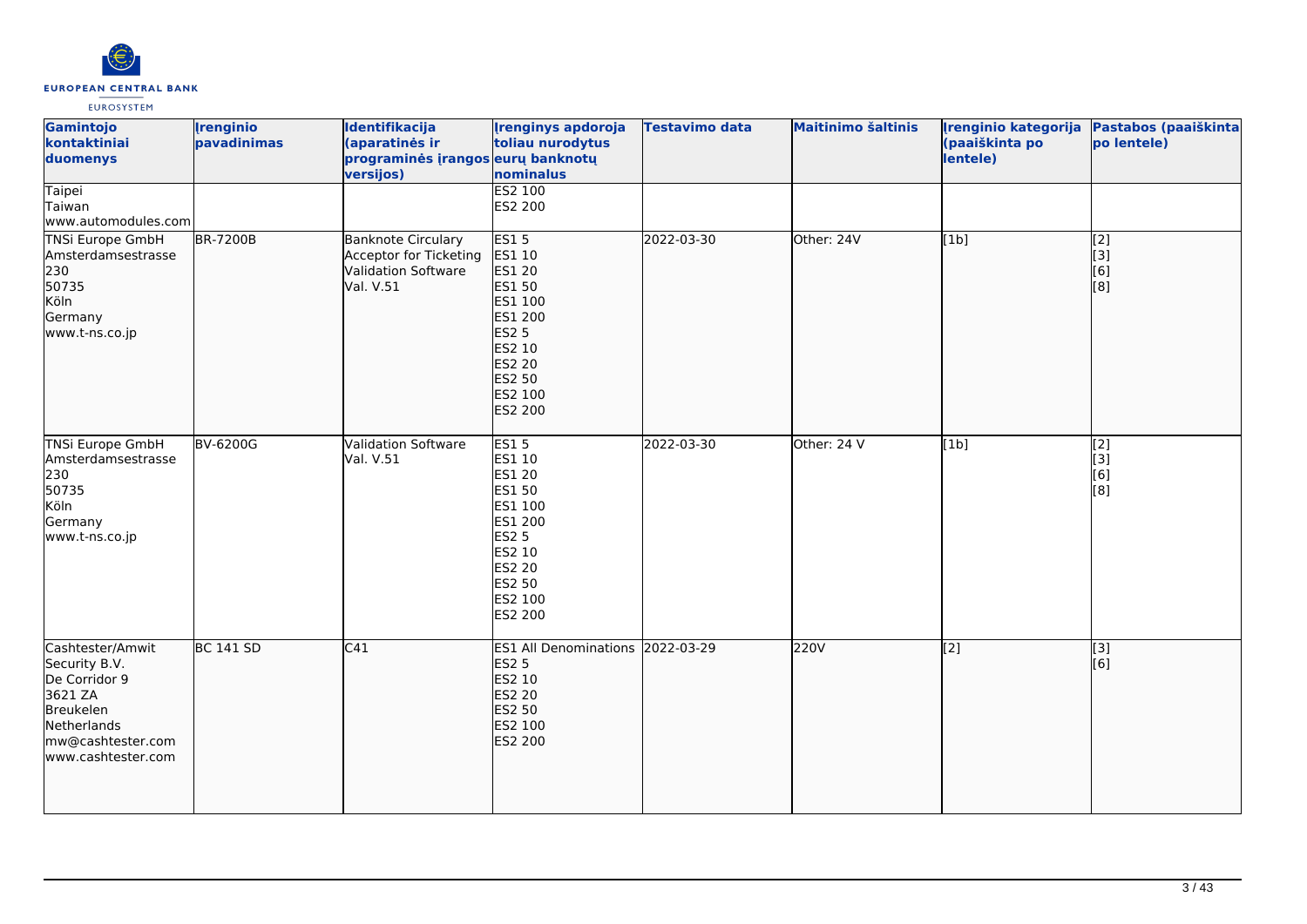

| Gamintojo<br>kontaktiniai<br>duomenys                                                                                                | <b>Irenginio</b><br>pavadinimas | Identifikacija<br>(aparatinės ir<br>programinės įrangos eurų banknotų<br>versijos) | <b>Irenginys apdoroja</b><br>toliau nurodytus<br>nominalus                                                                       | <b>Testavimo data</b> | <b>Maitinimo šaltinis</b> | Irenginio kategorija<br>(paaiškinta po<br>lentele) | Pastabos (paaiškinta<br>po lentele) |
|--------------------------------------------------------------------------------------------------------------------------------------|---------------------------------|------------------------------------------------------------------------------------|----------------------------------------------------------------------------------------------------------------------------------|-----------------------|---------------------------|----------------------------------------------------|-------------------------------------|
| Cashtester/Amwit<br>Security B.V.<br>De Corridor 9<br>3621 ZA<br>Breukelen<br>Netherlands<br>mw@cashtester.com<br>www.cashtester.com | <b>BC 241 SD</b>                | C41                                                                                | ES1 All Denominations 2022-03-23<br><b>ES2 5</b><br><b>ES2 10</b><br><b>ES2 20</b><br><b>ES2 50</b><br>ES2 100<br>ES2 200        |                       | 100-240V                  | $\overline{[2]}$                                   | $\overline{[}3]$<br>[6]             |
| Cashtester/Amwit<br>Security B.V.<br>De Corridor 9<br>3621 ZA<br>Breukelen<br>Netherlands<br>mw@cashtester.com<br>www.cashtester.com | $CT$ 334                        | C12                                                                                | ES1 All Denominations 2022-03-23<br><b>ES2 5</b><br><b>ES2 10</b><br><b>ES2 20</b><br><b>ES2 50</b><br>ES2 100<br><b>ES2 200</b> |                       | 12V                       | [1a]                                               | [[3]<br>[6]<br>[4a]                 |
| Safescan B.V.<br>Heliumstraat 14<br>2718 SL<br>Zoetermeer<br>Holland<br>info@safescan.com<br>www.safescan.com                        | Safescan 2865-S (G2)            | 2865SG2-E04                                                                        | ES1 All Denominations 2022-03-16<br><b>ES2 5</b><br>ES2 10<br><b>ES2 20</b><br><b>ES2 50</b><br>ES2 100<br><b>ES2 200</b>        |                       | 100-240V                  | [2]                                                | $\overline{[3]}$<br>[6]             |
| Fujitsu Frontech<br>Limited<br>1766 Yanokuchi, Inagi-<br>shi<br>206-855<br>Tokyo<br>Japan<br>www.frontech.fujitsu.c<br>lom/en        | G60 BRU                         | BVI0<br>EU35AA                                                                     | ES1 All Denominations 2022-03-04<br><b>ES2 5</b><br><b>ES2 10</b><br><b>ES2 20</b><br><b>ES2 50</b><br>ES2 100<br><b>ES2 200</b> |                       | $24V$ DC                  | $\overline{[2]}$                                   | $\overline{[}3]$                    |
| Hyundai MIB<br>International Co. Ltd.<br>3301, A Bld, 17, Gosan-<br>ro 148beon-gil<br>15850<br>Gunpo-si, Gyeonggi-do,                | MIB-1S                          | Main: 5.8; Image: 3.0                                                              | ES1 All Denominations 2022-02-24<br><b>ES2 5</b><br>ES2 10<br><b>ES2 20</b><br><b>ES2 50</b><br>ES2 100                          |                       | Mains                     | [2]                                                | [3]<br>[6]                          |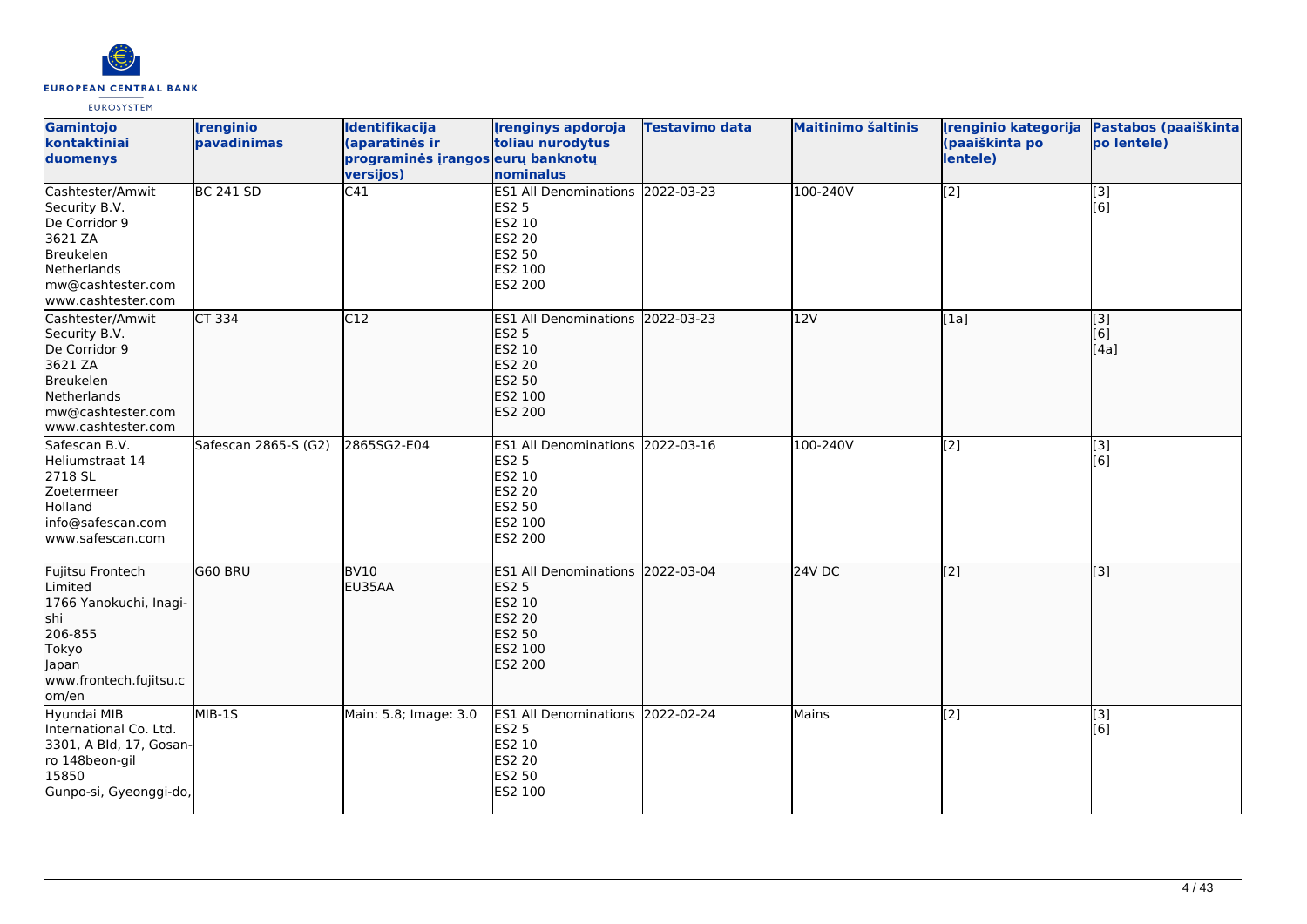

| Gamintojo<br>kontaktiniai<br>duomenys                                                                                                                                                 | <b>Irenginio</b><br>pavadinimas | Identifikacija<br>(aparatinės ir<br>programinės įrangos eurų banknotų<br>versijos)                                  | <b>Irenginys apdoroja</b><br>toliau nurodytus<br>nominalus                                                         | Testavimo data | <b>Maitinimo šaltinis</b> | Irenginio kategorija<br>(paaiškinta po<br>lentele) | Pastabos (paaiškinta<br>po lentele) |
|---------------------------------------------------------------------------------------------------------------------------------------------------------------------------------------|---------------------------------|---------------------------------------------------------------------------------------------------------------------|--------------------------------------------------------------------------------------------------------------------|----------------|---------------------------|----------------------------------------------------|-------------------------------------|
| 15850, Gunpo City<br>KOREA (Republic)<br>sjpark5423@hyundaim<br>ib.com<br>www.hyundaimib.com                                                                                          |                                 |                                                                                                                     | <b>ES2 200</b>                                                                                                     |                |                           |                                                    |                                     |
| Comercial del Sur de<br>Papelariá, S.L.<br>C/. Bodequeros, 54<br>29006<br>Málaga<br>Spain<br>www.liderpapel.com                                                                       | KF14930-N2                      | C <sub>22</sub>                                                                                                     | ES1 All Denominations 2022-02-22<br><b>ES2 5</b><br>ES2 10<br><b>ES2 20</b><br><b>ES2 50</b><br>ES2 100<br>ES2 200 |                | Adapter 12V DC            | [1a]                                               | [[3]                                |
| Nanjing NUMENMATIC<br>TECH Co., LTD<br>$606#$ , Jiuzhou B<br>Building, PingYang<br>325400<br>WenZhou City<br>China<br>brian@numenmatic.co<br>lm<br>www.numenmatic.com                 | Numenmatic SH-27C               | Mainboard; CIS; IR;<br>MG; UV; Motor<br>SW1:11520<br>SW2:A8611333<br>SW3:CSNM06C10306<br>SW4:20220221190159 ES2 100 | ES1 All Denominations 2022-02-21<br><b>ES2 5</b><br>ES2 10<br>ES2 20<br>ES2 50<br>ES2 200                          |                | 110V 220V                 | $\sqrt{2}$                                         | $\overline{[3]}$<br>[6]             |
| Suzhou Ribao<br>Technology Co., Ltd<br>No.299, YuanQi Rd<br>Yuanhe Technology<br>Park<br>Xiangcheng<br>215133<br>Suzhou<br>China<br>info@nippo.com.cn<br>www.ribaotechnology.c<br>om/ | $\overline{BC-40}$              | ECB: 0002                                                                                                           | ES1 All Denominations 2022-02-14<br><b>ES2 5</b><br>ES2 10<br><b>ES2 20</b><br>ES2 50<br>ES2 100<br>ES2 200        |                | 110V, 220V                | $\overline{[2]}$                                   | $\overline{[}3]$<br>[6]             |
| Masterwork<br>Automodules<br>4F, 223, Chong Yang<br>Rd                                                                                                                                | NC-3301                         | EUR 002.007                                                                                                         | ES1 All Denominations 2022-02-09<br>ES2 5<br>ES2 10<br>ES2 20                                                      |                | 110V - 220V               | [2]                                                | [3]<br>[6]                          |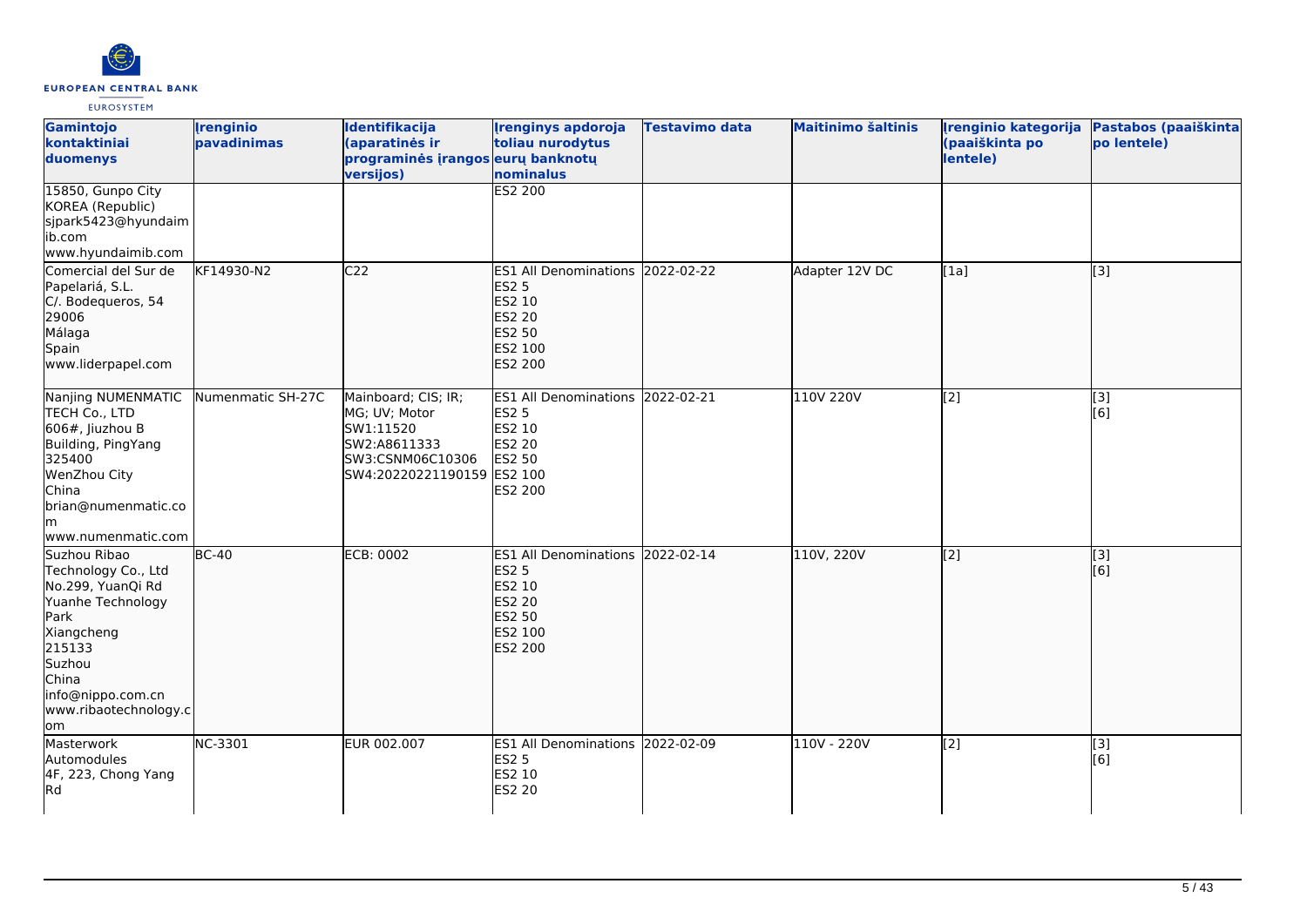

| Gamintojo<br>kontaktiniai<br>duomenys                                                                                                | <b>Irenginio</b><br>pavadinimas | Identifikacija<br>(aparatinės ir<br>programinės įrangos eurų banknotų<br>versijos) | <b>Irenginys apdoroja</b><br>toliau nurodytus<br>nominalus                                                         | <b>Testavimo data</b> | <b>Maitinimo šaltinis</b>                | Irenginio kategorija<br>(paaiškinta po<br>lentele) | Pastabos (paaiškinta<br>po lentele)                   |
|--------------------------------------------------------------------------------------------------------------------------------------|---------------------------------|------------------------------------------------------------------------------------|--------------------------------------------------------------------------------------------------------------------|-----------------------|------------------------------------------|----------------------------------------------------|-------------------------------------------------------|
| 115 Nangang<br>Taipei<br>Taiwan<br>www.automodules.com                                                                               |                                 |                                                                                    | <b>ES2 50</b><br>ES2 100<br>ES2 200                                                                                |                       |                                          |                                                    |                                                       |
| Masterwork<br>Automodules<br>4F, 223, Chong Yang<br>Rd <br>115 Nangang<br>Taipei<br>Taiwan<br>www.automodules.com                    | NC-3501                         | EUR 002.007                                                                        | ES1 All Denominations 2022-02-09<br><b>ES2 5</b><br>ES2 10<br><b>ES2 20</b><br><b>ES2 50</b><br>ES2 100<br>ES2 200 |                       | 110V - 220V                              | $\left[$ [2]                                       | $\left[ \begin{matrix} 3 \end{matrix} \right]$<br>[6] |
| Masterwork<br>Automodules<br>4F, 223, Chong Yang<br>Rd.<br>115 Nangang<br>Taipei<br>Taiwan<br>www.automodules.com                    | <b>IIAN</b>                     | v1.3                                                                               | ES1 All Denominations 2022-02-03<br><b>ES2 5</b><br>ES2 10<br><b>ES2 20</b><br><b>ES2 50</b><br>ES2 100<br>ES2 200 |                       | Adapter 5V or AA<br>Batterie             | [1b]                                               | [3]<br>[6]                                            |
| Giesecke+Devrient<br>Currency Technology<br><b>GmbH</b><br>Prinzregentenstraße<br>159<br>81677<br>Munich<br>Germany<br>www.gi-de.com | ProNote 1a                      | 200.3                                                                              | ES1 All Denominations 2022-01-19<br><b>ES2 5</b><br>ES2 10<br><b>ES2 20</b><br><b>ES2 50</b><br>ES2 100<br>ES2 200 |                       | 110V/120V, Other:<br>100-240V 50/60Hz 3A | $\left[$ [2]                                       | [[3]<br>[6]                                           |
| CM Europe B.V.<br>Danzigweg 15<br>7418 EN<br>Deventer<br>Nederland<br>info@cmeurope.com<br>www.cmeurope.com                          | <b>B108</b>                     | 1.0                                                                                | ES1 All Denominations 2022-01-17<br><b>ES2 5</b><br>ES2 10<br><b>ES2 20</b><br><b>ES2 50</b><br>ES2 100<br>ES2 200 |                       | Mains 220V                               | $\left[$ [2]                                       | [3]<br>[6]                                            |
| CM Europe B.V.<br>Danzigweg 15                                                                                                       | D001                            | 329                                                                                | ES1 All Denominations 2022-01-17<br><b>ES2 5</b>                                                                   |                       | Mains 220V                               | [1a]                                               | [[3]<br>[6]                                           |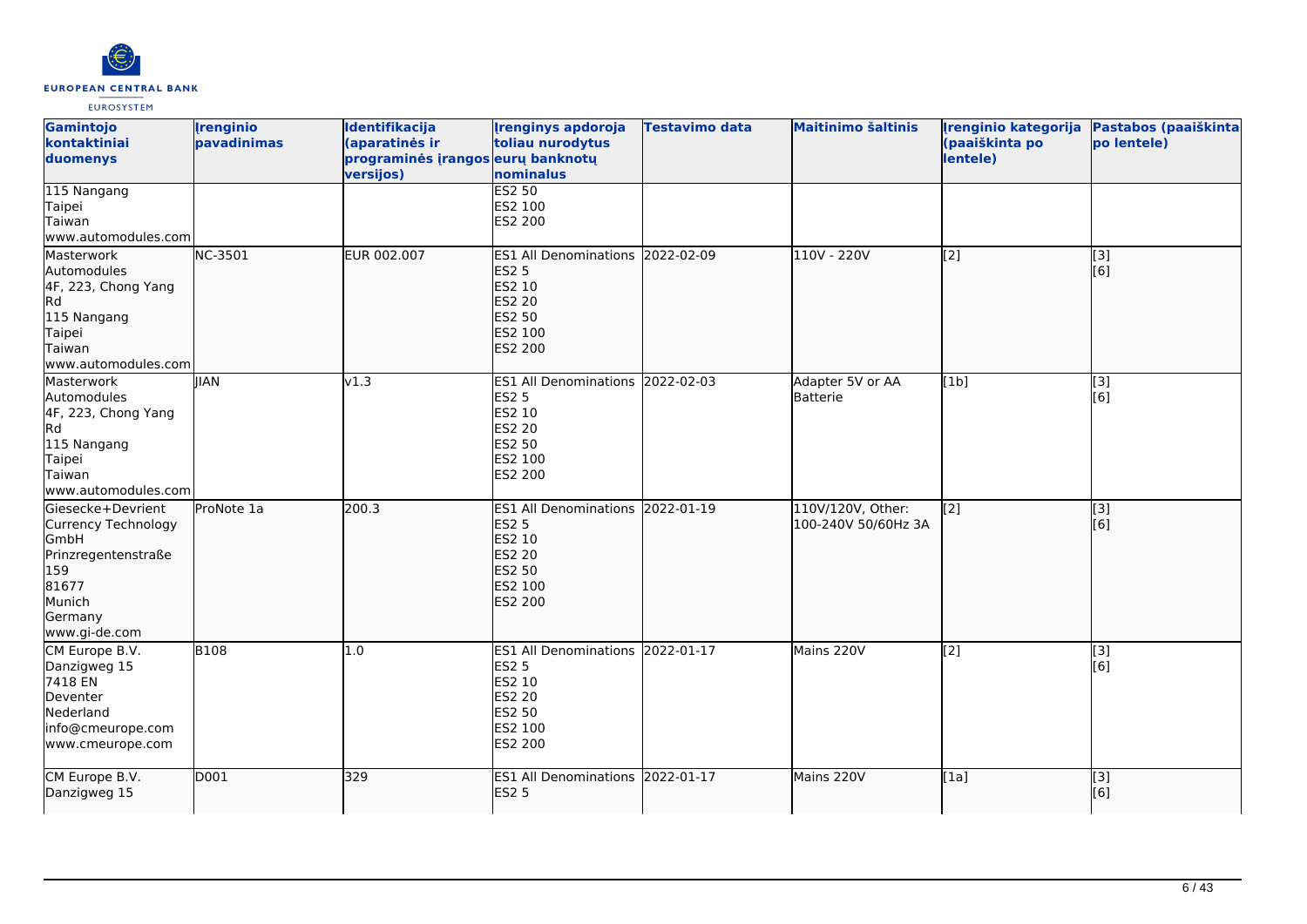

| Gamintojo<br>kontaktiniai<br>duomenys                                                                          | <b>Irenginio</b><br>pavadinimas | Identifikacija<br>(aparatinės ir<br>programinės įrangos eurų banknotų<br>versijos) | <b>Irenginys apdoroja</b><br>toliau nurodytus<br>nominalus                                                            | Testavimo data | <b>Maitinimo šaltinis</b> | Įrenginio kategorija<br>(paaiškinta po<br>lentele) | Pastabos (paaiškinta<br>po lentele) |
|----------------------------------------------------------------------------------------------------------------|---------------------------------|------------------------------------------------------------------------------------|-----------------------------------------------------------------------------------------------------------------------|----------------|---------------------------|----------------------------------------------------|-------------------------------------|
| 7418 EN<br>Deventer<br>Nederland<br>info@cmeurope.com<br>www.cmeurope.com                                      |                                 |                                                                                    | <b>ES2 10</b><br><b>ES2 20</b><br><b>ES2 50</b><br>ES2 100<br>ES2 200                                                 |                |                           |                                                    |                                     |
| CM Europe B.V.<br>Danzigweg 15<br>7418 EN<br>Deventer<br>Nederland<br>info@cmeurope.com<br>www.cmeurope.com    | D005                            | B21                                                                                | ES1 All Denominations 2022-01-17<br><b>ES2 5</b><br>ES2 10<br>ES2 20<br>ES2 50<br>ES2 100<br>ES2 200                  |                | Mains 220V                | [1a]                                               | $\overline{[3]}$<br>[6]             |
| Safescan B.V.<br>Heliumstraat 14<br>2718 SL<br>Zoetermeer<br>Holland<br>info@safescan.com<br>www.safescan.com  | Safescan 155-S (GD-<br>R2)      | S31-71                                                                             | <b>ES1 All Denominations</b><br><b>ES2 5</b><br>ES2 10<br><b>ES2 20</b><br><b>ES2 50</b><br>ES2 100<br><b>ES2 200</b> | 2022-01-12     | 110V-220V                 | [1a]                                               | $\overline{[}$ [3]<br>[6]           |
| Safescan B.V.<br>Heliumstraat 14<br>2718 SL<br>Zoetermeer<br>Holland<br>info@safescan.com<br>www.safescan.com  | Safescan 155-S (NT-<br>R1)      | S31-71                                                                             | <b>ES1 All Denominations</b><br>ES2 5<br>ES2 10<br><b>ES2 20</b><br>ES2 50<br>ES2 100<br>ES2 200                      | 2022-01-12     | 110V-220V                 | [1a]                                               | [3]<br>[6]                          |
| Safescan B.V.<br>Heliumstraat 14<br>2718 SL<br>Zoetermeer<br>Holland<br>info@safescan.com<br>lwww.safescan.com | Safescan 2665-S                 | $561 - 11$                                                                         | ES1 All Denominations 2022-01-12<br><b>ES2 5</b><br>ES2 10<br><b>ES2 20</b><br><b>ES2 50</b><br>ES2 100<br>ES2 200    |                | Mains 110V-220V           | $\overline{[2]}$                                   | $\overline{[}$ [3]<br>[6]           |
| GO Europe GmbH                                                                                                 | <b>NC 620</b>                   | U30 008                                                                            | <b>ES2 5</b>                                                                                                          | 2021-12-15     | Mains, 220V               | $\overline{[2]}$                                   | $\overline{[3]}$                    |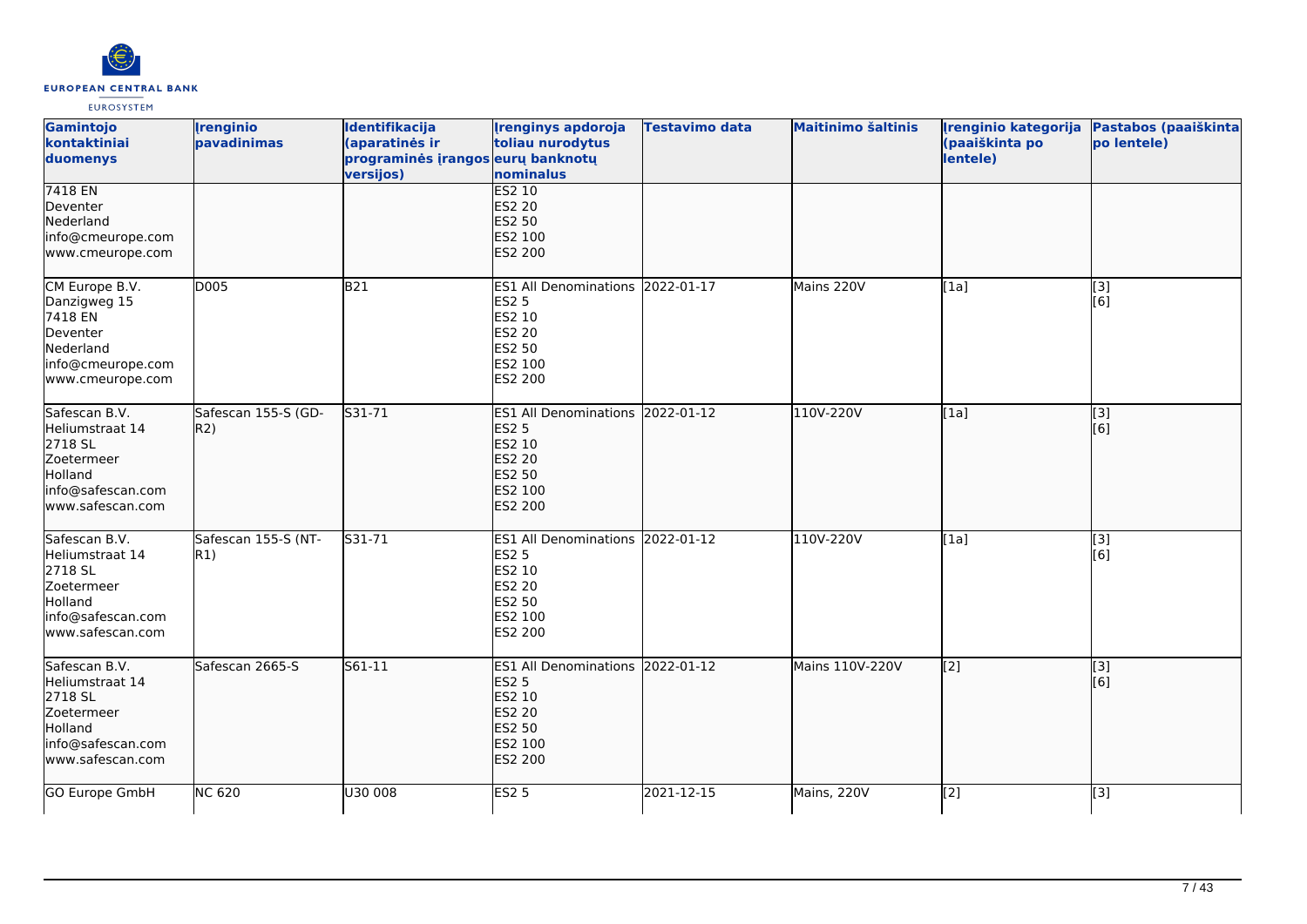

| Gamintojo<br>kontaktiniai<br>duomenys                                                                                     | <i><u><b><u>I</u>renginio</b></u></i><br>pavadinimas | Identifikacija<br>(aparatinės ir<br>programinės įrangos eurų banknotų<br>versijos) | <b>Irenginys apdoroja</b><br>toliau nurodytus<br>nominalus                                                                | Testavimo data | <b>Maitinimo šaltinis</b> | (paaiškinta po<br>lentele) | Irenginio kategorija Pastabos (paaiškinta<br>po lentele) |
|---------------------------------------------------------------------------------------------------------------------------|------------------------------------------------------|------------------------------------------------------------------------------------|---------------------------------------------------------------------------------------------------------------------------|----------------|---------------------------|----------------------------|----------------------------------------------------------|
| Zum Kraftwerk 1<br>45527<br>Hattingen<br>Germany<br>Bemd.koenig@go-<br>europe.com<br>www.go-europe.com                    |                                                      |                                                                                    | <b>ES2 10</b><br><b>ES2 20</b><br>ES2 50<br>ES2 100<br>ES2 200                                                            |                |                           |                            | [6]                                                      |
| Safescan B.V.<br>Heliumstraat 14<br>2718 SL<br>Zoetermeer<br>Holland<br>info@safescan.com<br>www.safescan.com             | Safescan 155-S (G2)                                  | EU-01                                                                              | ES1 All Denominations 2021-12-15<br><b>ES2 5</b><br>ES2 10<br><b>ES2 20</b><br><b>ES2 50</b><br>ES2 100<br><b>ES2 200</b> |                | 110V 220V                 | [1a]                       | [3]<br>[6]                                               |
| Safescan B.V.<br>Heliumstraat 14<br>2718 SL<br>Zoetermeer<br>Holland<br>info@safescan.com<br>www.safescan.com             | Safescan 2465-S                                      | S55-71                                                                             | ES1 All Denominations 2021-12-15<br><b>ES2 5</b><br>ES2 10<br><b>ES2 20</b><br>ES2 50<br>ES2 100<br>ES2 200               |                | Mains 110V 220V           | $\left[2\right]$           | [3]<br>[6]                                               |
| GO Europe GmbH<br>Zum Kraftwerk 1<br>45527<br>Hattingen<br>Germany<br>Bemd.koenig@go-<br>europe.com<br>www .go-europe.com | <b>NC 590</b>                                        | <b>BJ-LSJ-MB</b><br>U30 008                                                        | <b>ES2 5</b><br>ES2 10<br><b>ES2 20</b><br>ES2 50<br>ES2 100<br><b>ES2 200</b>                                            | 2021-12-15     | Mains, 220V               | $\overline{[2]}$           | $\overline{[3]}$<br>[6]                                  |
| GO Europe GmbH<br>Zum Kraftwerk 1<br>45527<br>Hattingen<br>Germany<br>Bemd.koenig@go-<br>europe.com<br>www.go-europe.com  | <b>NC 570</b>                                        | BJ-82+1000-MB<br>lu30 008                                                          | <b>ES2 5</b><br>ES2 10<br>ES2 20<br>ES2 50<br>ES2 100<br>ES2 200                                                          | 2021-12-15     | Mains, 220V               | [2]                        | [3]<br>[6]                                               |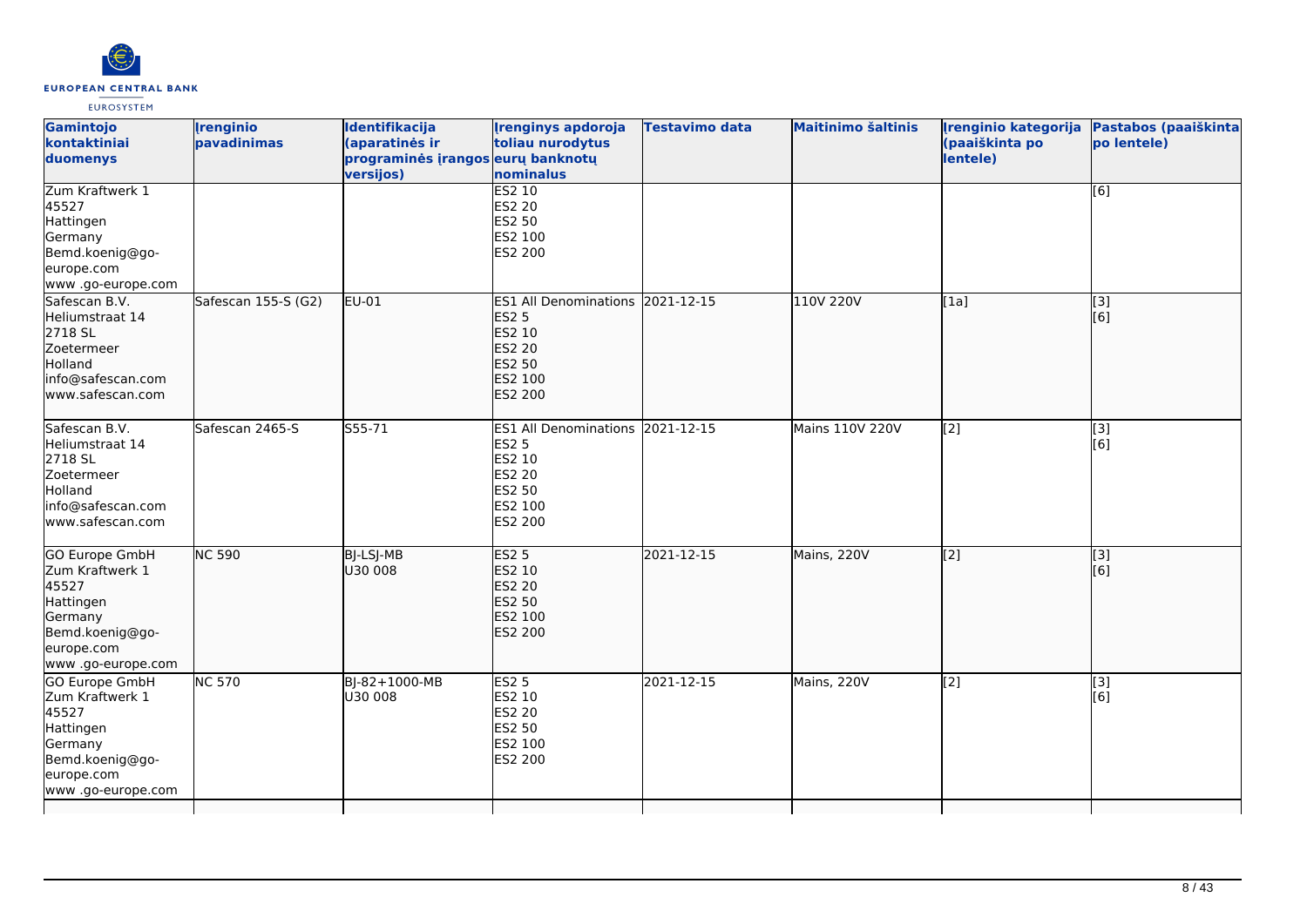

| Gamintojo<br>kontaktiniai<br>duomenys                                                                                                                                                                                      | <i><u><b><u>I</u>renginio</b></u></i><br>pavadinimas | Identifikacija<br>(aparatinės ir<br>programinės įrangos eurų banknotų<br>versijos) | <b>Irenginys apdoroja</b><br>toliau nurodytus<br>nominalus                                                                       | <b>Testavimo data</b> | <b>Maitinimo šaltinis</b> | Irenginio kategorija<br>(paaiškinta po<br>lentele) | Pastabos (paaiškinta<br>po lentele) |
|----------------------------------------------------------------------------------------------------------------------------------------------------------------------------------------------------------------------------|------------------------------------------------------|------------------------------------------------------------------------------------|----------------------------------------------------------------------------------------------------------------------------------|-----------------------|---------------------------|----------------------------------------------------|-------------------------------------|
| Cashtester/Amwit<br>Security B.V.<br>De Corridor 9<br>3621 ZA<br>Breukelen<br>Netherlands<br>mw@cashtester.com<br>www.cashtester.com                                                                                       | <b>BC 242 SD</b>                                     | $C21 - 1$                                                                          | ES1 All Denominations 2021-12-13<br><b>ES2 5</b><br>ES2 10<br><b>ES2 20</b><br><b>ES2 50</b><br>ES2 100<br><b>ES2 200</b>        |                       | 100-240V                  | $\overline{[2]}$                                   | $\overline{[}$ [3]<br>[6]           |
| <b>ZHEIIANG SEMTOM</b><br>ELECTRONIC CO. LTD<br>1 Bldg, Section B<br>Shoes Ind. Zone Eco.<br>Development Area,<br>Pingyan<br>325401 Wenzhou<br>Zhejiang<br><b>CHINA</b><br>sales3@semtom.com<br>http://www.semtom.co<br>m/ | ST-1400                                              | V1.0                                                                               | <b>ES1 All Denominations 2021-12-13</b><br><b>ES2 5</b><br>ES2 10<br><b>ES2 20</b><br><b>ES2 50</b><br>ES2 100<br><b>ES2 200</b> |                       | Mains 220V                | [2]                                                | [3]<br>[6]                          |
| Suzo international NL.<br>B.V. / Suzohapp<br>Rijnzathe 12<br>3454PV<br>De Meern<br>Netherlands<br>info@suzohapp.nl<br>eu.suzohapp.com                                                                                      | Bill-to-Bill 100/200/300 EU1111<br><b>XE</b>         |                                                                                    | ES1 All Denominations 2021-12-09<br><b>ES2 5</b><br><b>ES2 10</b><br><b>ES2 20</b><br><b>ES2 50</b><br>ES2 100<br><b>ES2 200</b> |                       | Other_12/24_V             | [1b]                                               | [3]<br>[6]                          |
| Suzo international NL.<br>B.V. / Suzohapp<br>Rijnzathe 12<br>3454PV<br>De Meern<br>Netherlands<br>info@suzohapp.nl<br>eu.suzohapp.com                                                                                      | MFL-XXXX-EU1230<br><b>CCNET</b>                      | EU1230                                                                             | ES1 All Denominations 2021-12-09<br><b>ES2 5</b><br>ES2 10<br><b>ES2 20</b><br><b>ES2 50</b><br>ES2 100<br>ES2 200               |                       | Other: 12/24 V            | [1b]                                               | [3]<br>[6]                          |
| Suzo international NL.<br>B.V. / Suzohapp<br>Rijnzathe 12                                                                                                                                                                  | Bill-to-Bill 100/200/300 EU1192                      |                                                                                    | ES1 All Denominations 2021-12-09<br><b>ES2 5</b><br><b>ES2 10</b>                                                                |                       | Other_12/24_V             | [1b]                                               | $\overline{[}$ [3]<br>[[6]          |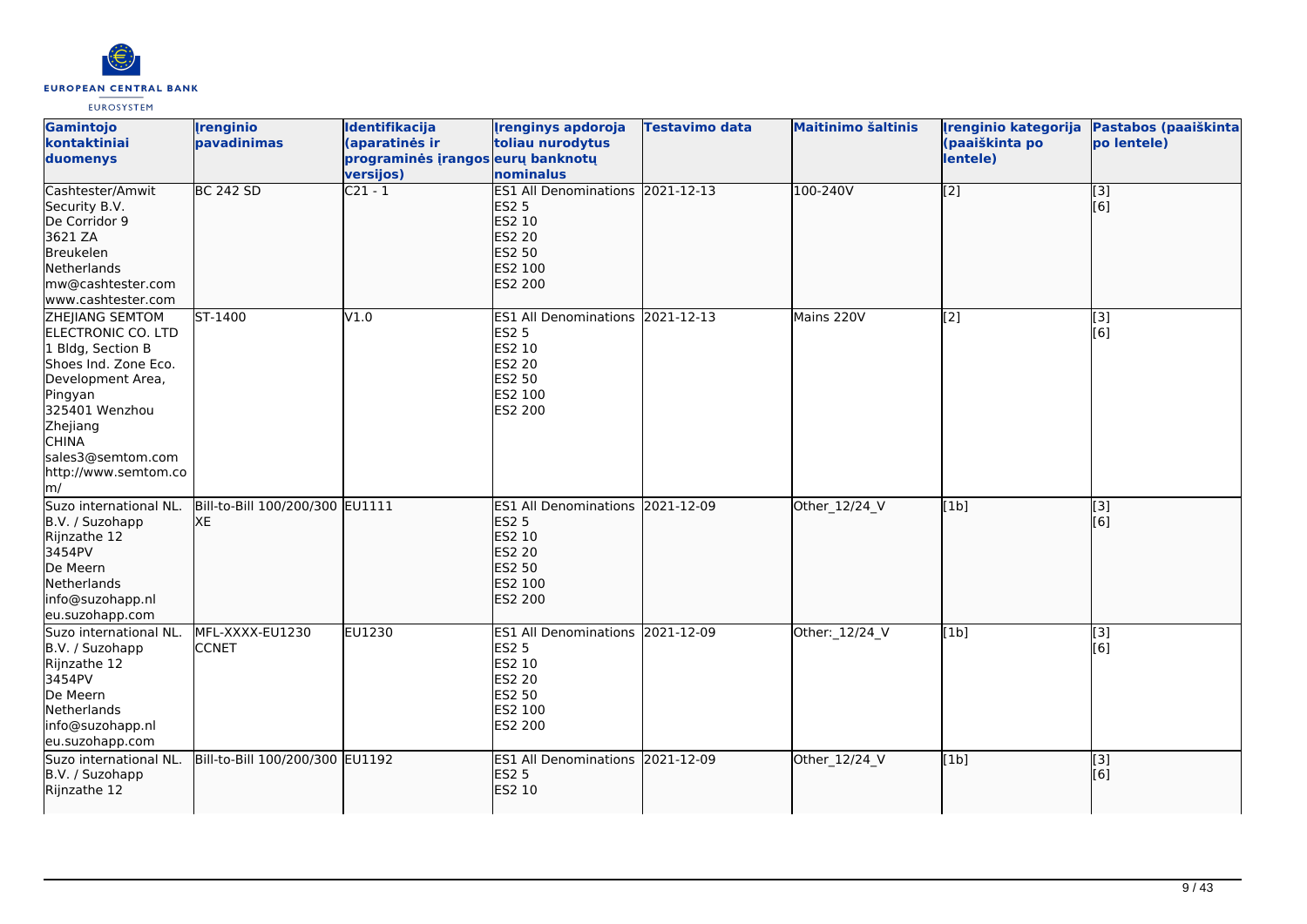

| Gamintojo<br>kontaktiniai<br>duomenys                                                                                                                                            | <b>Irenginio</b><br>pavadinimas | <b>Identifikacija</b><br>(aparatinės ir<br>programinės įrangos eurų banknotų<br>versijos) | <b>Irenginys apdoroja</b><br>toliau nurodytus<br>nominalus                                                                | <b>Testavimo data</b> | <b>Maitinimo šaltinis</b> | Irenginio kategorija<br>(paaiškinta po<br>lentele) | Pastabos (paaiškinta<br>po lentele) |
|----------------------------------------------------------------------------------------------------------------------------------------------------------------------------------|---------------------------------|-------------------------------------------------------------------------------------------|---------------------------------------------------------------------------------------------------------------------------|-----------------------|---------------------------|----------------------------------------------------|-------------------------------------|
| 3454PV<br>De Meern<br>Netherlands<br>info@suzohapp.nl<br>eu.suzohapp.com                                                                                                         |                                 |                                                                                           | <b>ES2 20</b><br><b>ES2 50</b><br>ES2 100<br><b>ES2 200</b>                                                               |                       |                           |                                                    |                                     |
| Hilton Europe S.L.<br>Principe de Vergara<br>5-bajo dcha.<br>28001<br>Madrid<br>Spain<br>www.hiltoneurope.com                                                                    | b8000                           | $C21-1$                                                                                   | ES1 All Denominations 2021-12-02<br><b>ES2 5</b><br>ES2 10<br><b>ES2 20</b><br><b>ES2 50</b><br>ES2 100<br>ES2 200        |                       | Mains, 220V               | $\left[2\right]$                                   | [3]                                 |
| Shenzhen Double<br>Power Electronics Co.,<br>Ltd<br>Rm 1281, 12/F,<br>Yunsong Building<br>Tairan 8rh Road<br>District Shenzen<br>Chegongmiao Futian<br>China<br>www.szdpower.com | DP-7300                         | $C21-1$                                                                                   | ES1 All Denominations 2021-11-26<br><b>ES2 5</b><br>ES2 10<br><b>ES2 20</b><br><b>ES2 50</b><br>ES2 100<br><b>ES2 200</b> |                       | Other: 100-240V           | $\overline{[2]}$                                   | $\overline{[}3]$<br>[6]             |
| Shenzhen Double<br>Power Electronics Co.,<br>Ltd<br>Rm 1281, 12/F,<br>Yunsong Building<br>Tairan 8rh Road<br>District Shenzen<br>Chegongmiao Futian<br>China<br>www.szdpower.com | <b>DP-2288</b>                  | CO <sub>3</sub>                                                                           | ES1 All Denominations 2021-11-26<br><b>ES2 5</b><br>ES2 10<br><b>ES2 20</b><br><b>ES2 50</b><br>ES2 100<br>ES2 200        |                       | other: 12V Adapter        | [1a]                                               | $\overline{[3]}$<br>[6]             |
| Laurel Bank Machines<br>Co Ltd<br>1-1-2 Toranomon<br>Minato-ku<br><b>Tokyo</b><br>Japan                                                                                          | $-923$                          | J-923-Main V04<br><b>Currency Counter</b>                                                 | ES1 All Denominations 2021-11-26<br><b>ES2 5</b><br>ES2 10<br><b>ES2 20</b><br><b>ES2 50</b><br>ES2 100                   |                       | 100V - 240V               | $\left[2\right]$                                   | $\overline{[3]}$                    |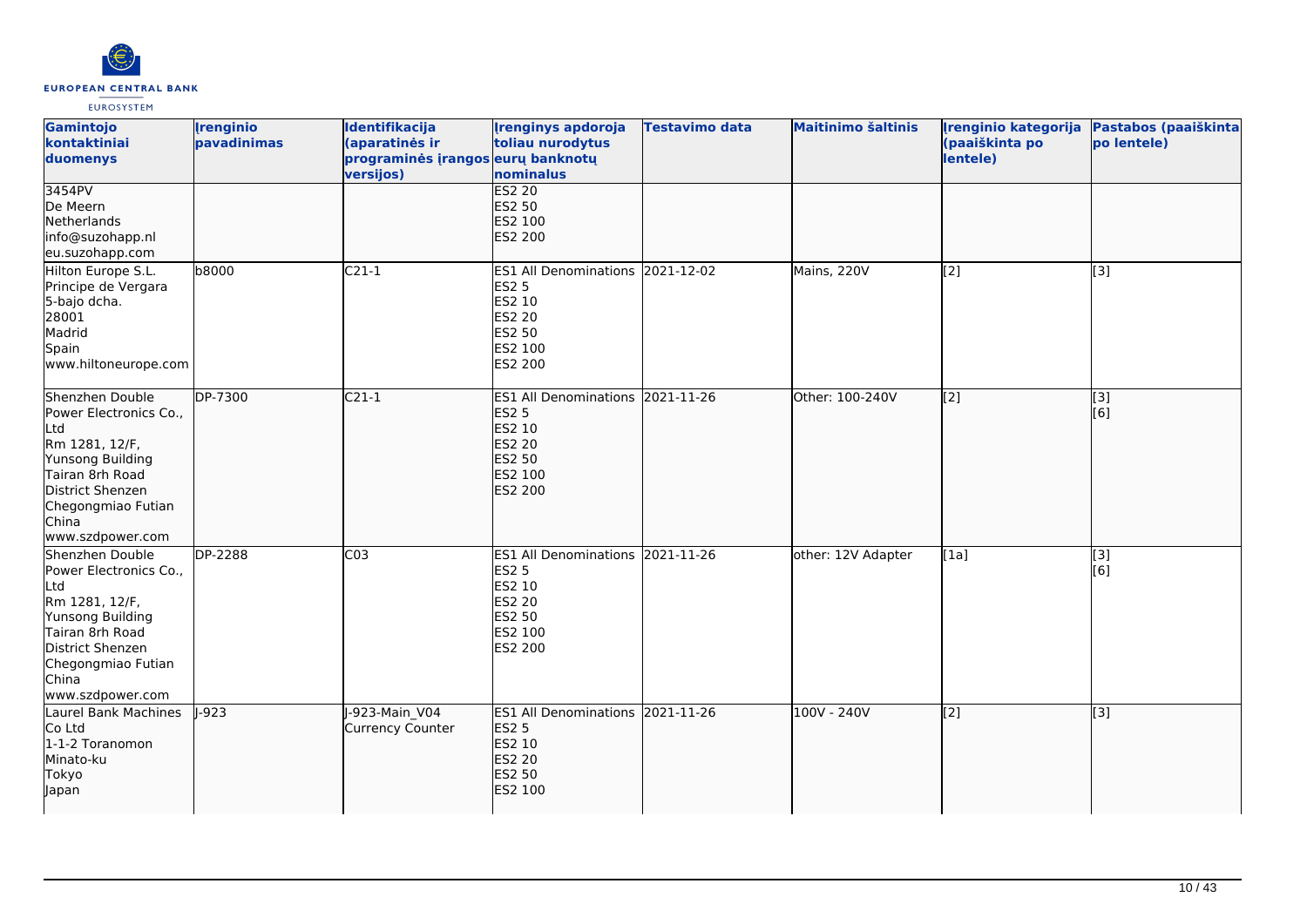

| Gamintojo<br>kontaktiniai<br>duomenys                                                                                                       | <i><u><b><u>I</u>renginio</b></u></i><br>pavadinimas | Identifikacija<br>(aparatinės ir<br>programinės įrangos eurų banknotų<br>versijos) | <b>Irenginys apdoroja</b><br>toliau nurodytus<br>nominalus                                                                       | <b>Testavimo data</b> | <b>Maitinimo šaltinis</b> | Irenginio kategorija<br>(paaiškinta po<br>lentele) | Pastabos (paaiškinta<br>po lentele) |
|---------------------------------------------------------------------------------------------------------------------------------------------|------------------------------------------------------|------------------------------------------------------------------------------------|----------------------------------------------------------------------------------------------------------------------------------|-----------------------|---------------------------|----------------------------------------------------|-------------------------------------|
| www.lbm.co.jp                                                                                                                               |                                                      |                                                                                    | <b>ES2 200</b>                                                                                                                   |                       |                           |                                                    |                                     |
| Innovative Technology NV201 Spectral<br>Ltd<br>Derker Street<br>OL1 4EQ<br>Oldham<br>United Kingdom<br>sales@innovativetechn<br>ology.co.uk |                                                      | <b>BNV</b><br>EUR01011                                                             | ES1 All Denominations 2021-11-25<br><b>ES2 5</b><br>ES2 10<br><b>ES2 20</b><br><b>ES2 50</b><br>ES2 100<br>ES2 200               |                       | $24V$ DC                  | [1b]                                               | $\overline{[}3]$<br>[6]             |
| Innovative Technology NV9 Spectral<br>Ltd<br>Derker Street<br>OL1 4EQ<br>Oldham<br>United Kingdom<br>sales@innovativetechn<br>ology.co.uk   |                                                      | <b>BNV</b><br>EUR01015                                                             | ES1 All Denominations 2021-11-25<br><b>ES2 5</b><br><b>ES2 10</b><br><b>ES2 20</b><br><b>ES2 50</b><br>ES2 100<br><b>ES2 200</b> |                       | 12V DC 24V DC             | [1b]                                               | [3]<br>[6]                          |
| Innovative Technology NV9USB+<br>Ltd<br>Derker Street<br>OL1 4EQ<br>Oldham<br>United Kingdom<br>sales@innovativetechn<br>ology.co.uk        |                                                      | <b>BNV</b><br>EUR45F66                                                             | ES1 All Denominations 2021-11-25<br><b>ES2 5</b><br><b>ES2 10</b><br><b>ES2 20</b><br><b>ES2 50</b><br>ES2 100<br>ES2 200        |                       | 12V DC                    | [1b]                                               | $\overline{[3]}$<br>[6]             |
| Innovative Technology NV10USB+<br>Ltd<br>Derker Street<br>OL1 4EQ<br>Oldham<br>United Kingdom<br>sales@innovativetechn<br>ology.co.uk       |                                                      | <b>BNV</b><br>EUR45H56                                                             | <b>ES1 All Denominations</b><br><b>ES2 5</b><br><b>ES2 10</b><br><b>ES2 20</b><br><b>ES2 50</b><br>ES2 100<br><b>ES2 200</b>     | 2021-11-25            | 12V DC                    | [1b]                                               | [[3]<br>[6]                         |
| Innovative Technology NV200                                                                                                                 |                                                      | <b>BNV</b>                                                                         | ES1 All Denominations 2021-11-25                                                                                                 |                       | 12V/24V DC                | [1b]                                               | [3]                                 |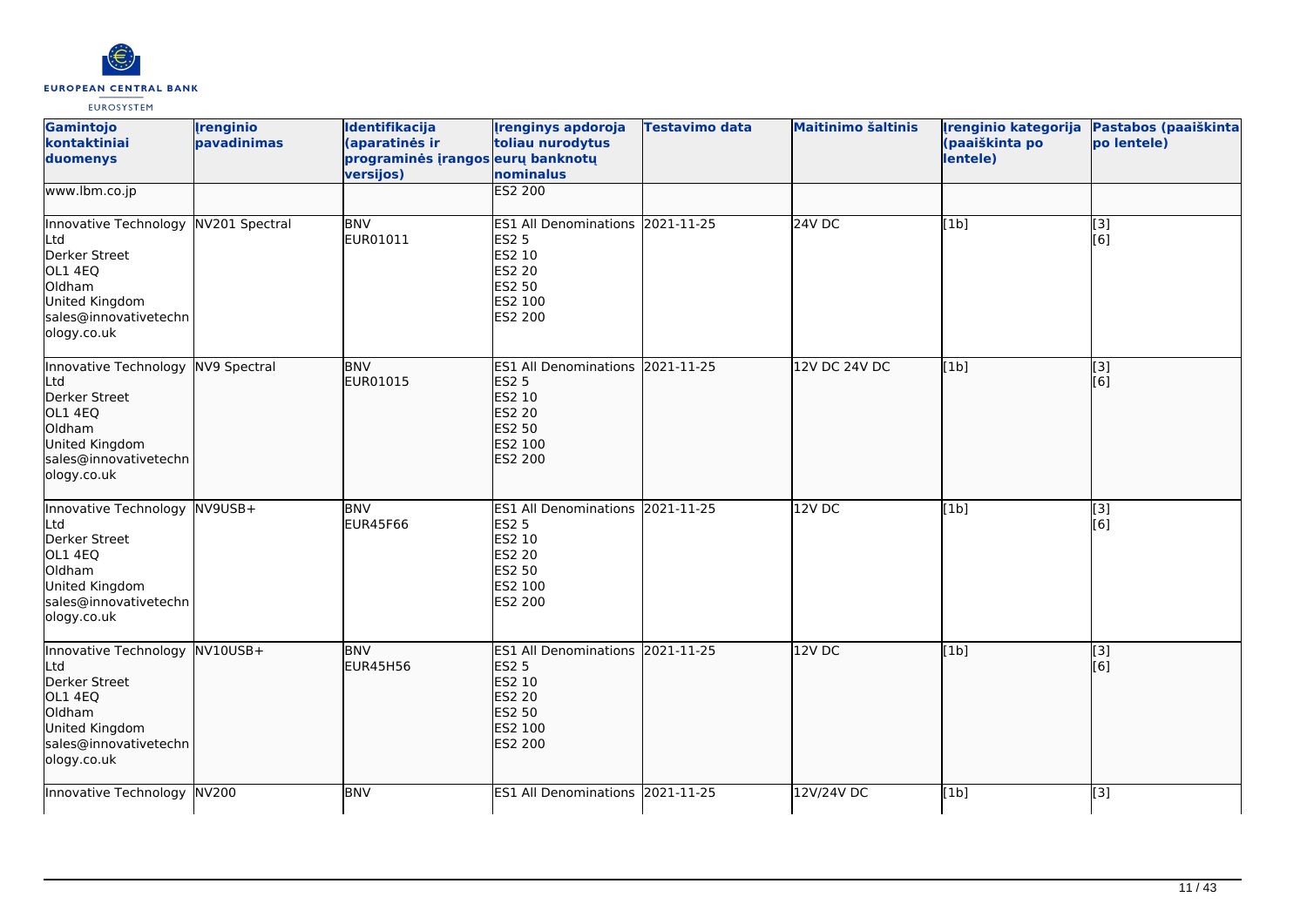

| Gamintojo<br>kontaktiniai<br>duomenys                                                                                                                   | <b>Irenginio</b><br>pavadinimas | Identifikacija<br>(aparatinės ir<br>programinės įrangos eurų banknotų<br>versijos)<br><b>EUR01G47</b> | <b>Irenginys apdoroja</b><br>toliau nurodytus<br>nominalus<br>ES2 <sub>5</sub>                                     | <b>Testavimo data</b> | <b>Maitinimo šaltinis</b> | Irenginio kategorija<br>(paaiškinta po<br>lentele) | Pastabos (paaiškinta<br>po lentele) |
|---------------------------------------------------------------------------------------------------------------------------------------------------------|---------------------------------|-------------------------------------------------------------------------------------------------------|--------------------------------------------------------------------------------------------------------------------|-----------------------|---------------------------|----------------------------------------------------|-------------------------------------|
| Ltd<br>Derker Street<br>OL1 4EQ<br>Oldham<br>United Kingdom<br>sales@innovativetechn<br>ology.co.uk                                                     |                                 |                                                                                                       | ES2 10<br><b>ES2 20</b><br>ES2 50<br>ES2 100<br>ES2 200                                                            |                       |                           |                                                    | [6]                                 |
| Innovative Technology<br>Ltd<br>Derker Street<br>OL1 4EQ<br>Oldham<br>United Kingdom<br>sales@innovativetechn<br>ology.co.uk                            | NV200 Spectral                  | <b>BNV</b><br>EUR01039                                                                                | ES1 All Denominations 2021-11-25<br><b>ES2 5</b><br>ES2 10<br><b>ES2 20</b><br><b>ES2 50</b><br>ES2 100<br>ES2 200 |                       | 12V/24V DC                | [1b]                                               | [[3]<br>[6]                         |
| Innovative Technology<br>Ltd<br>Derker Street<br>OL1 4EQ<br>Oldham<br>United Kingdom<br>sales@innovativetechn<br>ology.co.uk                            | NV201                           | <b>BNV</b><br>EUR01C68                                                                                | ES1 All Denominations 2021-11-25<br><b>ES2 5</b><br>ES2 10<br>ES2 20<br>ES2 50<br>ES2 100<br>ES2 200               |                       | <b>24V DC</b>             | [1b]                                               | $\overline{[}3]$<br>[6]             |
| e-Banking Tech Co, Ltd EB-1500+<br>A-1104 Digital Empire<br>906-1, Gwanyangdong<br>431-060<br>Dongangu, Anyang-si<br>Korea<br>www.ebankingtech.co<br>lm |                                 | Banknote Discriminator ES1 All Denominations 2021-11-24<br>with CIS<br>09.01.01                       | <b>ES2 5</b><br>ES2 10<br><b>ES2 20</b><br>ES2 50<br>ES2 100<br>ES2 200                                            |                       | <b>220V</b>               | $\overline{[2]}$                                   | $\overline{[}3]$<br>[6]             |
| e-Banking Tech Co, Ltd EB-1500<br>A-1104 Digital Empire<br>906-1, Gwanyangdong<br>431-060<br>Dongangu, Anyang-si                                        |                                 | Banknote Discriminator ES1 All Denominations 2021-11-24<br>with CIS<br>09.01.01                       | <b>ES2 5</b><br>ES2 10<br><b>ES2 20</b><br>ES2 50                                                                  |                       | 220V                      | $\overline{[2]}$                                   | $\overline{[}3]$<br>[6]             |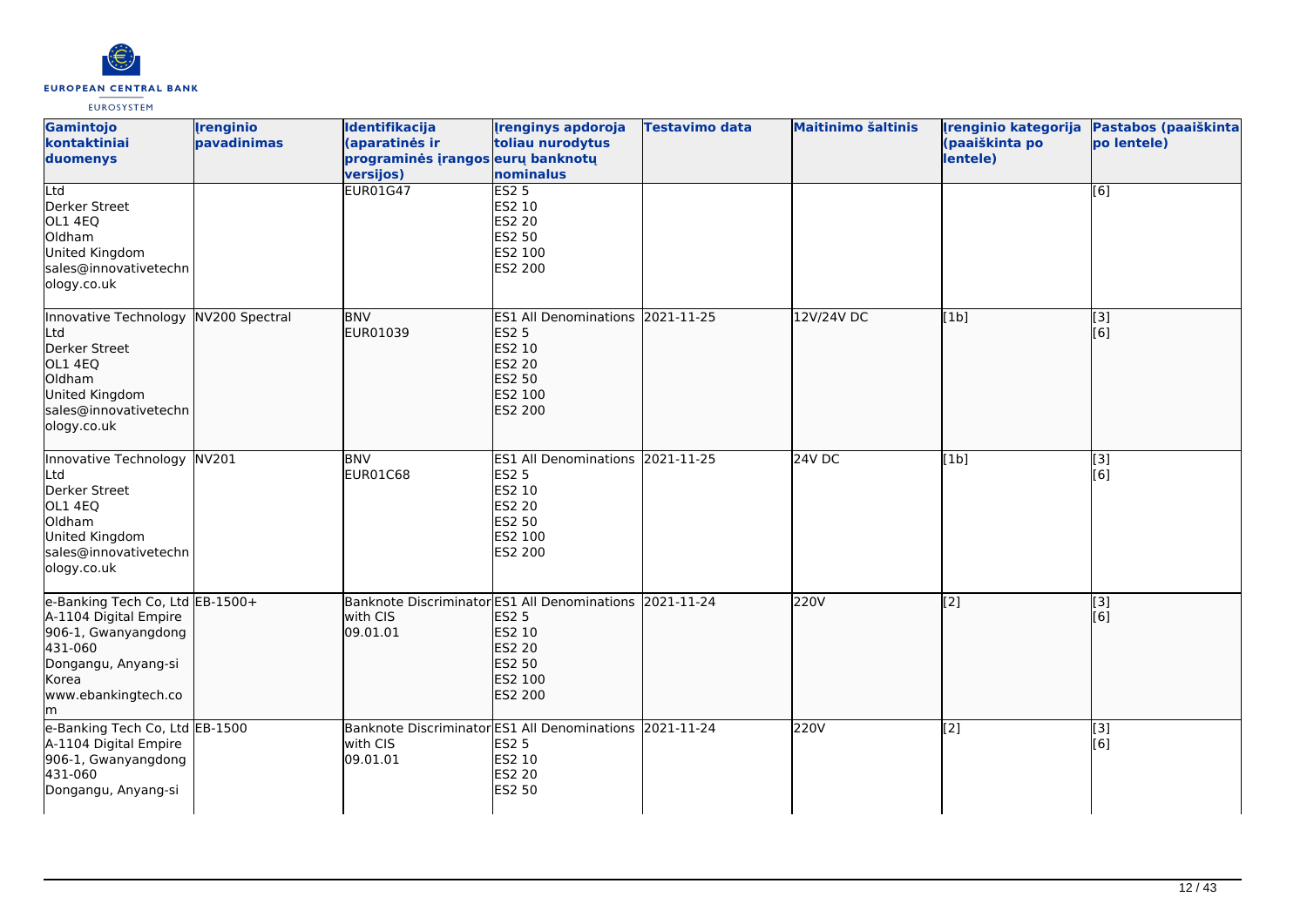

| Gamintojo<br>kontaktiniai<br>duomenys<br>Korea                                                                                                                                        | <b>Irenginio</b><br>pavadinimas | Identifikacija<br>(aparatinės ir<br>programinės įrangos eurų banknotų<br>versijos) | <b>Irenginys apdoroja</b><br>toliau nurodytus<br>nominalus<br><b>ES2 100</b>                                       | <b>Testavimo data</b> | <b>Maitinimo šaltinis</b> | Irenginio kategorija<br>(paaiškinta po<br>lentele) | Pastabos (paaiškinta<br>po lentele) |
|---------------------------------------------------------------------------------------------------------------------------------------------------------------------------------------|---------------------------------|------------------------------------------------------------------------------------|--------------------------------------------------------------------------------------------------------------------|-----------------------|---------------------------|----------------------------------------------------|-------------------------------------|
| www.ebankingtech.co<br>lm                                                                                                                                                             |                                 |                                                                                    | ES2 200                                                                                                            |                       |                           |                                                    |                                     |
| Plus Banking Machines P16<br>Co Ltd<br>Dangsandong-6Ka,<br>Youngdeungpo-Ku<br>340-4<br>Seoul<br>Korea<br>plus@plus.co.kr<br>www.plus.co.kr                                            |                                 | Micro Processor type<br>Main P-1.7.1 14.2.4                                        | ES1 All Denominations 2021-11-18<br><b>ES2 5</b><br>ES2 10<br><b>ES2 20</b><br><b>ES2 50</b><br>ES2 100<br>ES2 200 |                       | 110V/220V                 | $\overline{[2]}$                                   | $\overline{[3]}$<br>[6]             |
| Suzhou Ribao<br>Technology Co., Ltd<br>No.299, YuanQi Rd<br>Yuanhe Technology<br>Park<br>Xiangcheng<br>215133<br>Suzhou<br>China<br>info@nippo.com.cn<br>www.ribaotechnology.c<br>om  | <b>BC-55</b>                    | 020105                                                                             | ES1 All Denominations 2021-11-10<br><b>ES2 5</b><br>ES2 10<br>ES2 20<br>ES2 50<br>ES2 100<br>ES2 200               |                       | 110V, 220V                | [2]                                                | [3]<br>$\overline{[}6\overline{)}$  |
| Suzhou Ribao<br>Technology Co., Ltd<br>No.299, YuanQi Rd<br>Yuanhe Technology<br>Park<br>Xiangcheng<br>215133<br>Suzhou<br>China<br>info@nippo.com.cn<br>www.ribaotechnology.c<br>lom | Magner 125                      | 020105                                                                             | ES1 All Denominations 2021-11-10<br><b>ES2 5</b><br>ES2 10<br><b>ES2 20</b><br>ES2 50<br>ES2 100<br>ES2 200        |                       | 110V, 220V                | $\overline{[2]}$                                   | [3]<br>[[6]                         |
| Astrosystems Ltd<br>Grove Technology Park<br>Wantage, Oxfordshire                                                                                                                     | ST <sub>1C</sub>                | ST2 S 99 144<br>2021-08-10                                                         | ES15<br>ES1 10<br><b>ES2 5</b>                                                                                     | 2021-11-10            | 12V                       | [1b]                                               | [2]<br>[3]<br>[6]                   |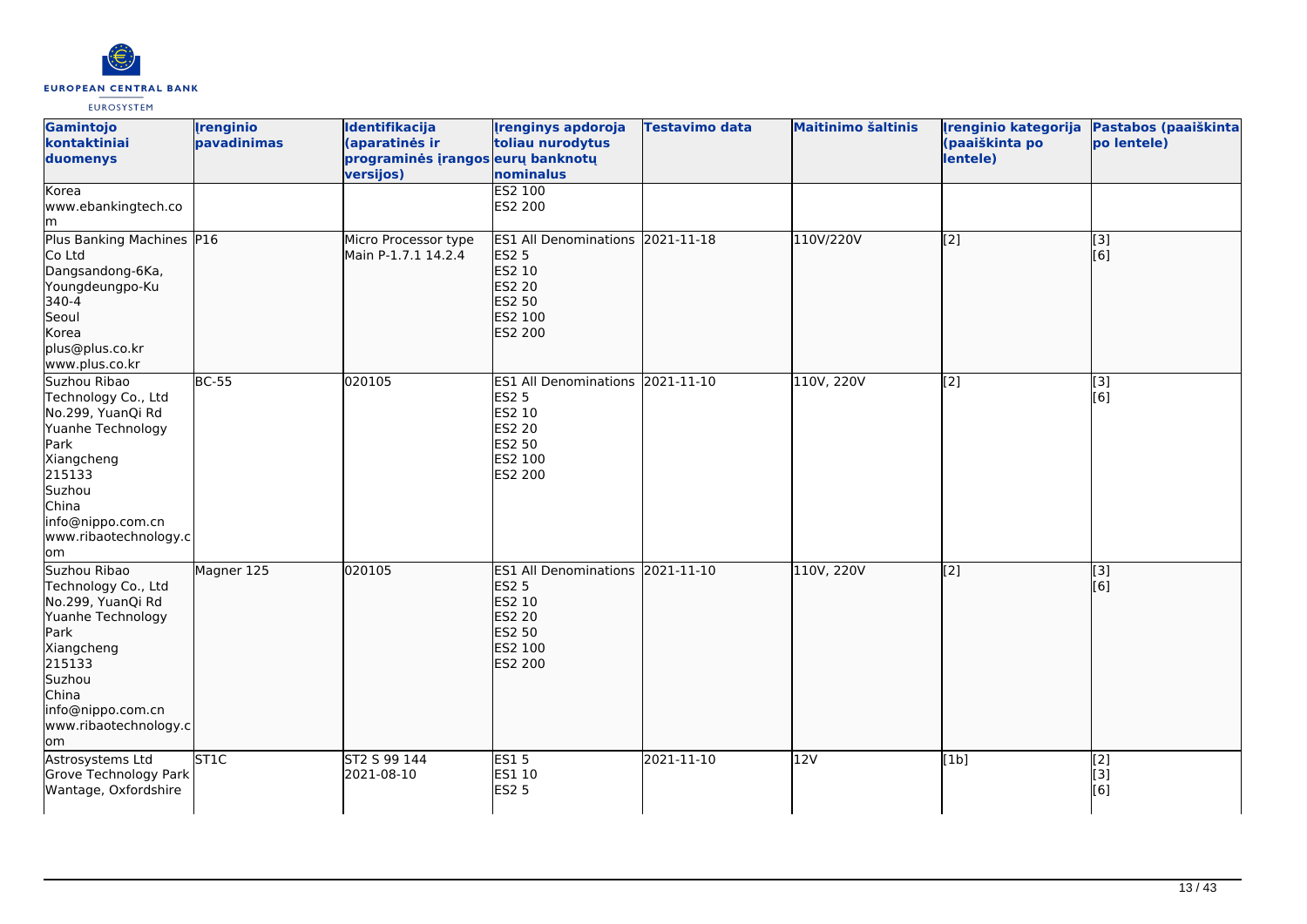

| Gamintojo<br>kontaktiniai<br>duomenys                                                                                                | <i><u><b><u>I</u>renginio</b></u></i><br>pavadinimas | Identifikacija<br>(aparatinės ir<br>programinės įrangos eurų banknotų<br>versijos) | <b>Irenginys apdoroja</b><br>toliau nurodytus<br>nominalus                                                                                | <b>Testavimo data</b> | <b>Maitinimo šaltinis</b> | Irenginio kategorija<br>(paaiškinta po<br>lentele) | Pastabos (paaiškinta<br>po lentele) |
|--------------------------------------------------------------------------------------------------------------------------------------|------------------------------------------------------|------------------------------------------------------------------------------------|-------------------------------------------------------------------------------------------------------------------------------------------|-----------------------|---------------------------|----------------------------------------------------|-------------------------------------|
| <b>United Kingdom</b><br>www.globalbillacceptor<br>s.com                                                                             |                                                      |                                                                                    | <b>ES2 10</b>                                                                                                                             |                       |                           |                                                    | [8]                                 |
| Fujitsu Frontech<br>Limited<br>1766 Yanokuchi, Inagi-<br>shi<br>206-855<br><b>Tokyo</b><br>Japan<br>www.frontech.fujitsu.c<br>lom/en | G60 BRU                                              | <b>BV10</b><br>EU32AA                                                              | <b>ES1 All Denominations</b><br><b>ES2 5</b><br><b>ES2 10</b><br><b>ES2 20</b><br><b>ES2 50</b><br>ES2 100<br><b>ES2 200</b>              | 2021-11-04            | $24V$ DC                  | $\overline{[2]}$                                   | $\overline{[3]}$                    |
| <b>BellCon Aps</b><br>Messingvei 64A<br>8940<br>Randers SV<br>Denmark<br>www.bellcon.com                                             | Evision SD                                           | C20(039)                                                                           | <b>ES2 5</b><br><b>ES2 10</b><br><b>ES2 20</b><br><b>ES2 50</b><br>ES2 100<br>ES2 200                                                     | 2021-11-03            | Mains, 230V               | [1a]                                               | $\overline{[3]}$<br>[6]             |
| BellCon Aps<br>Messingvei 64A<br>8940<br>Randers SV<br>Denmark<br>www.bellcon.com                                                    | BellCount V610                                       | SW: 002.006                                                                        | <b>ES1 All Denominations</b><br><b>ES2 5</b><br><b>ES2 10</b><br><b>ES2 20</b><br><b>ES2 50</b><br>ES2 100<br><b>ES2 200</b>              | 2021-11-03            | Mains, 110V, 220V         | $\left[ \begin{matrix} 2 \end{matrix} \right]$     | [3]<br>[6]                          |
| <b>BellCon Aps</b><br>Messingvei 64A<br>8940<br>Randers SV<br>Denmark<br>www.bellcon.com                                             | Evision SD                                           | C10(039)                                                                           | <b>ES15</b><br>ES1 10<br><b>ES1 20</b><br><b>ES1 50</b><br><b>ES2 5</b><br>ES2 10<br><b>ES2 20</b><br><b>ES2 50</b><br>ES2 100<br>ES2 200 | 2021-11-03            | Mains, 230V               | [1a]                                               | $\overline{[}3]$<br>[6]             |
| Cummins-Allison Corp                                                                                                                 | let Scan iFX1-LC i106                                | EURO REVISION 7.31                                                                 | ES1 All Denominations 2021-11-03                                                                                                          |                       | 110V, 220V                | $\overline{[2]}$                                   | [3]                                 |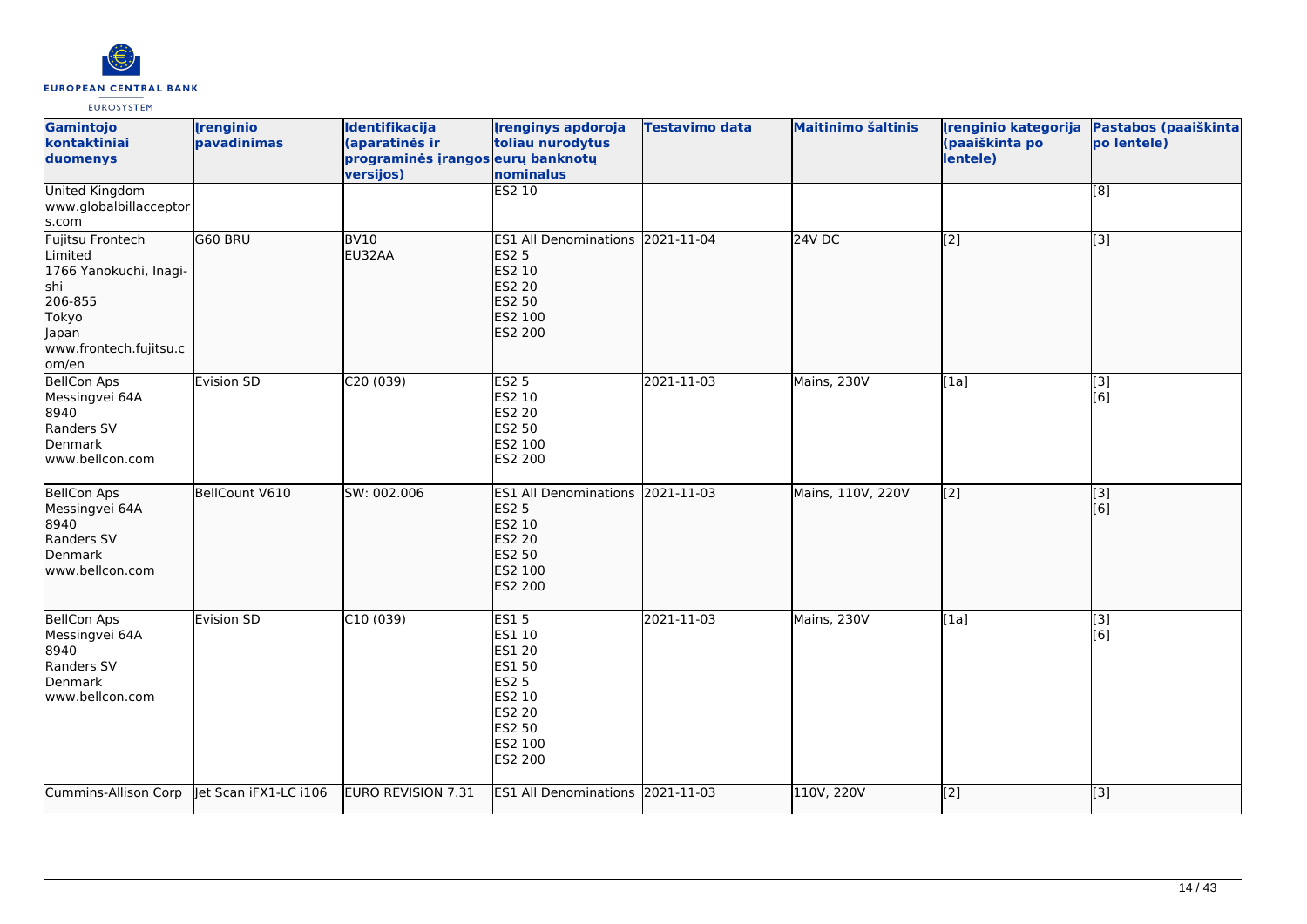

| Gamintojo<br>kontaktiniai<br>duomenys                                                                                        | <b>Irenginio</b><br>pavadinimas | Identifikacija<br>(aparatinės ir<br>programinės įrangos eurų banknotų<br>versijos) | <b>Irenginys apdoroja</b><br>toliau nurodytus<br>nominalus                                                         | Testavimo data | <b>Maitinimo šaltinis</b> | Irenginio kategorija<br>(paaiškinta po<br>lentele) | Pastabos (paaiškinta<br>po lentele) |
|------------------------------------------------------------------------------------------------------------------------------|---------------------------------|------------------------------------------------------------------------------------|--------------------------------------------------------------------------------------------------------------------|----------------|---------------------------|----------------------------------------------------|-------------------------------------|
| 891 Feehandville Drive<br>IL 60056<br>MT. Prospect<br>USA<br>www.cumminsallison.c<br>lom                                     |                                 |                                                                                    | <b>ES2 5</b><br>ES2 10<br><b>ES2 20</b><br>ES2 50<br>ES2 100<br>ES2 200                                            |                |                           |                                                    | [6]                                 |
| Fujitsu Frontech<br>Limited<br>1766 Yanokuchi, Inagi-<br>shi<br>206-855<br>Tokyo<br>Japan<br>www.frontech.fujitsu.c<br>om/en | GSR50-BNA                       | <b>GSR50-BV</b><br>EU0129                                                          | ES1 All Denominations 2021-11-03<br><b>ES2 5</b><br>ES2 10<br>ES2 20<br>ES2 50<br>ES2 100<br>ES2 200               |                | 24V DC                    | $\sqrt{2}$                                         | [3]                                 |
| BellCon Aps<br>Messingvei 64A<br>8940<br>Randers SV<br>Denmark<br>www.bellcon.com                                            | BellCount V2510M                | C20 (EUR: V2.003)                                                                  | ES1 All Denominations 2021-10-29<br><b>ES2 5</b><br>ES2 10<br><b>ES2 20</b><br>ES2 50<br>ES2 100<br>ES2 200        |                | Mains, 110V, 220V         | $\left[$ [2]                                       | $\overline{[}$ [3]<br>[[6]          |
| Iternet-European<br>Distribution<br>Via S. Merli 64/66<br>29122<br>Piacenza<br>Italy<br>www.iternet-<br>securitysystems.com  | Holenburg PIXEL S2              | V12                                                                                | ES1 All Denominations 2021-10-28<br>ES2 5<br>ES2 10<br>ES2 20<br>ES2 50<br>ES2 100<br>ES2 200                      |                | DC 12 Vdc                 | [1a]                                               | $\overline{[}3]$<br>[6]             |
| Cummins-Allison Corp<br>891 Feehandville Drive<br>IL 60056<br>MT. Prospect<br>USA<br>www.cumminsallison.c<br>lom             | let Scan iFX1 i126              | EURO REVISION 7.31                                                                 | ES1 All Denominations 2021-10-28<br><b>ES2 5</b><br>ES2 10<br><b>ES2 20</b><br><b>ES2 50</b><br>ES2 100<br>ES2 200 |                | 110V, 220V                | $\sqrt{2}$                                         | [[3]<br>[6]                         |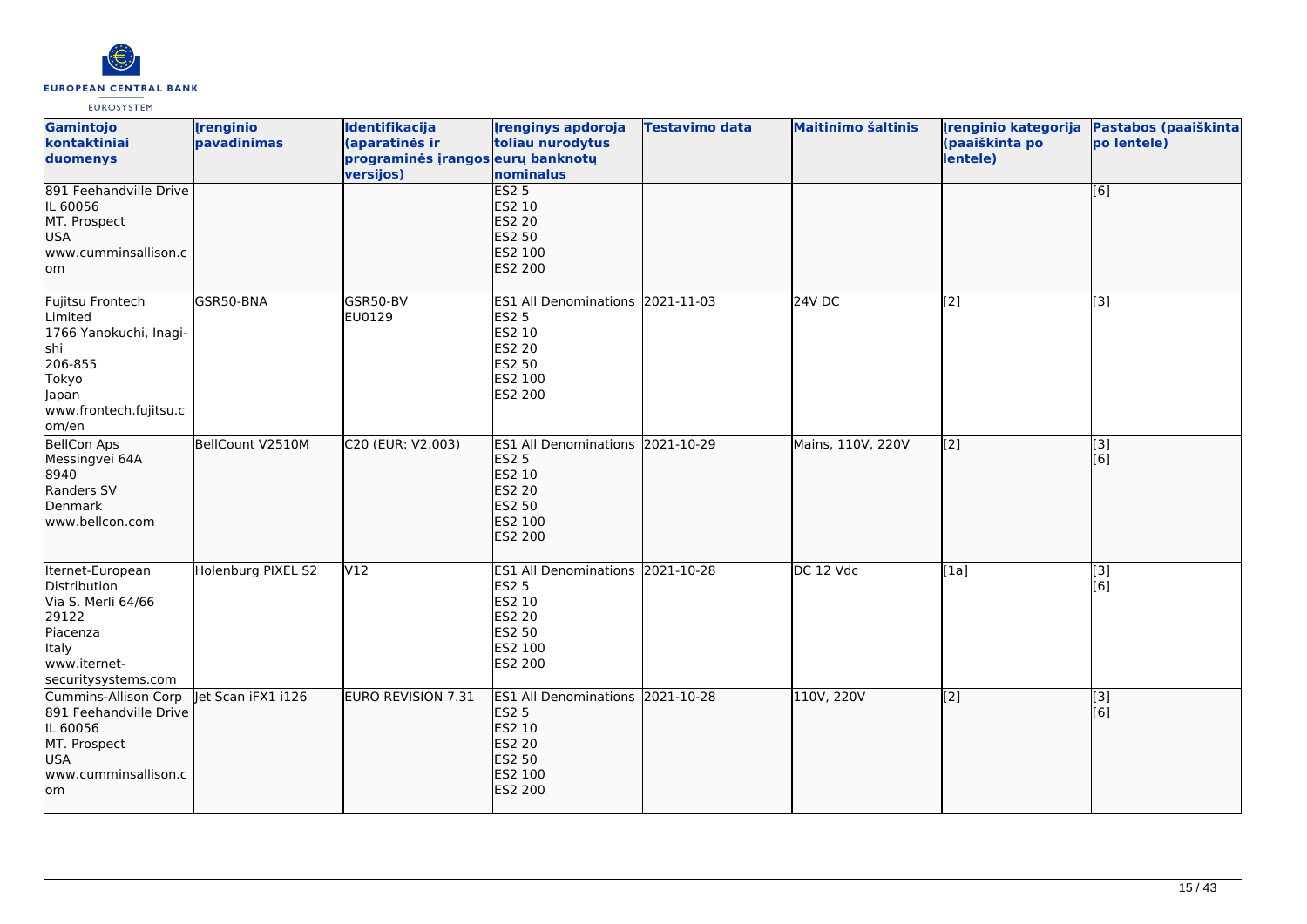

| Gamintojo<br>kontaktiniai<br>duomenys                                                                                              | <b>Irenginio</b><br>pavadinimas | Identifikacija<br>(aparatinės ir<br>programinės įrangos eurų banknotų<br>versijos) | <b>Irenginys apdoroja</b><br>toliau nurodytus<br>nominalus                                                                | <b>Testavimo data</b> | <b>Maitinimo šaltinis</b>                                                         | (paaiškinta po<br>lentele) | Įrenginio kategorija Pastabos (paaiškinta<br>po lentele) |
|------------------------------------------------------------------------------------------------------------------------------------|---------------------------------|------------------------------------------------------------------------------------|---------------------------------------------------------------------------------------------------------------------------|-----------------------|-----------------------------------------------------------------------------------|----------------------------|----------------------------------------------------------|
| Cummins-Allison Corp<br>891 Feehandville Drive<br>IL 60056<br>MT. Prospect<br>USA<br>www.cumminsallison.c<br>lom                   | let Scan iFX1-LC i104           | <b>EURO REVISION 7.31</b>                                                          | ES1 All Denominations 2021-10-28<br><b>ES2 5</b><br>ES2 10<br>ES2 20<br>ES2 50<br>ES2 100<br>ES2 200                      |                       | 110V, 220V                                                                        | [2]                        | $\overline{[3]}$<br>[6]                                  |
| Cummins-Allison Corp<br>891 Feehandville Drive<br>IL 60056<br>MT. Prospect<br>lusa.<br>www.cumminsallison.c<br>lom                 | let Scan iFX2 i126              | EURO REVISION 7.31                                                                 | ES1 All Denominations 2021-10-28<br><b>ES2 5</b><br>ES2 10<br><b>ES2 20</b><br><b>ES2 50</b><br>ES2 100<br>ES2 200        |                       | 110V/220V                                                                         | [[2]                       | [3]<br>[6]                                               |
| Iternet-European<br>Distribution<br>Via S. Merli 64/66<br>29122<br>Piacenza<br>Italy<br>www.iternet-<br>securitysystems.com        | Holenburg HT 8913               | C <sub>03</sub>                                                                    | ES1 All Denominations 2021-10-28<br><b>ES2 5</b><br>ES2 10<br>ES2 20<br>ES2 50<br>ES2 100<br>ES2 200                      |                       | Rechargeable battery - [1a]<br>Adapter (INPUT:<br>100-240Vac OUTPUT:<br>12        |                            | [3]<br>[6]                                               |
| Iternet-European<br><b>Distribution</b><br>Via S. Merli 64/66<br>29122<br>Piacenza<br>ltaly<br>www.iternet-<br>securitysystems.com | Holenburg HT 7.0                | CO <sub>2</sub>                                                                    | ES1 All Denominations 2021-10-28<br><b>ES2 5</b><br>ES2 10<br><b>ES2 20</b><br><b>ES2 50</b><br>ES2 100<br><b>ES2 200</b> |                       | Rechargeable battery - [[1a]<br>Adapter (INPUT:100-24<br>OVac-<br>OUTPUT:12Vdc/1A |                            | [3]<br>[6]                                               |
| Iternet-European<br>Distribution<br>Via S. Merli 64/66<br>29122<br>Piacenza<br>Italy<br>www.iternet-                               | Holenburg HT 3000               | C <sub>21</sub>                                                                    | ES1 All Denominations 2021-10-28<br><b>ES2 5</b><br>ES2 10<br>ES2 20<br>ES2 50<br>ES2 100<br>ES2 200                      |                       | Mains - 220V                                                                      | [2]                        | [3]<br>[6]                                               |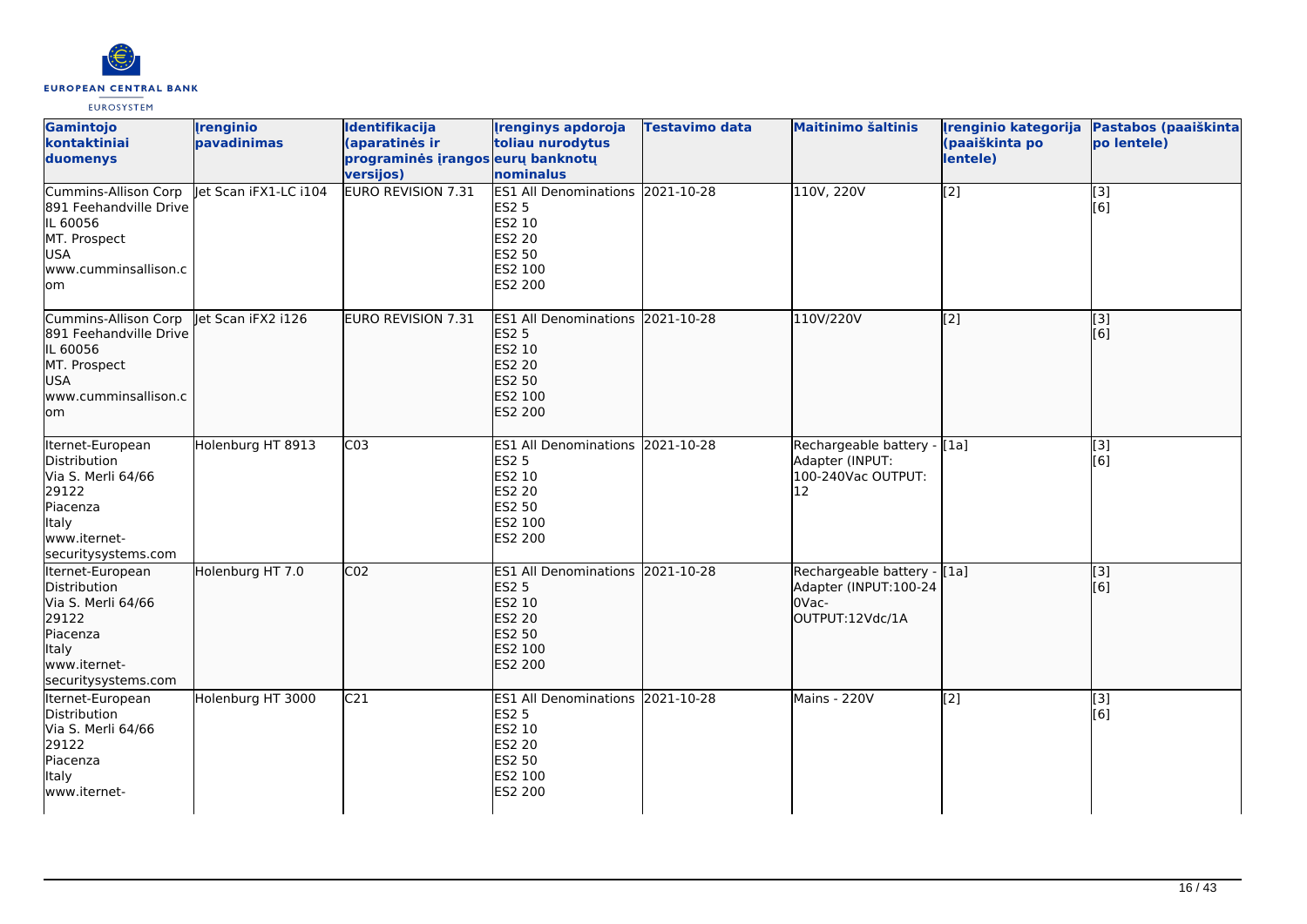

| Gamintojo<br>kontaktiniai<br>duomenys                                                                                  | <b>Irenginio</b><br>pavadinimas | <b>Identifikacija</b><br>(aparatinės ir<br>programinės įrangos eurų banknotų<br>versijos) | <b>Irenginys apdoroja</b><br>toliau nurodytus<br>nominalus                                                                   | <b>Testavimo data</b> | <b>Maitinimo šaltinis</b> | Irenginio kategorija<br>(paaiškinta po<br>lentele) | Pastabos (paaiškinta<br>po lentele) |
|------------------------------------------------------------------------------------------------------------------------|---------------------------------|-------------------------------------------------------------------------------------------|------------------------------------------------------------------------------------------------------------------------------|-----------------------|---------------------------|----------------------------------------------------|-------------------------------------|
| securitysystems.com                                                                                                    |                                 |                                                                                           |                                                                                                                              |                       |                           |                                                    |                                     |
| YOUGO srl<br>Strada Albareto 11<br>10012<br>Bollengo (TO)<br><b>Italy</b><br>info@yougo-tech.com<br>www.yougo-tech.com | U-ONE_600                       | 0.12                                                                                      | <b>ES1 All Denominations</b><br><b>ES2 5</b><br><b>ES2 10</b><br><b>ES2 20</b><br><b>ES2 50</b><br>ES2 100<br><b>ES2 200</b> | 2021-10-26            | 220V                      | [1a]                                               | $\overline{[3]}$<br>[6]             |
| YOUGO srl<br>Strada Albareto 11<br>10012<br>Bollengo (TO)<br><b>Italy</b><br>info@yougo-tech.com<br>www.yougo-tech.com | U-ONE_1200                      | 0.12                                                                                      | <b>ES1 All Denominations</b><br><b>ES2 5</b><br>ES2 10<br><b>ES2 20</b><br><b>ES2 50</b><br>ES2 100<br><b>ES2 200</b>        | 2021-10-26            | 110V-220V                 | [1a]                                               | [3]<br>[6]                          |
| YOUGO srl<br>Strada Albareto 11<br>10012<br>Bollengo (TO)<br>Italy<br>info@yougo-tech.com<br>www.yougo-tech.com        | U-ONE                           | 0.12                                                                                      | <b>ES1 All Denominations</b><br><b>ES2 5</b><br><b>ES2 10</b><br><b>ES2 20</b><br><b>ES2 50</b><br>ES2 100<br><b>ES2 200</b> | 2021-10-26            | 220V                      | [1a]                                               | $\overline{[}3]$<br>[6]             |
| YOUGO srl<br>Strada Albareto 11<br>10012<br>Bollengo (TO)<br>Italy<br>info@yougo-tech.com<br>www.yougo-tech.com        | U-ONE 2000                      | 0.12                                                                                      | ES1 All Denominations 2021-10-26<br><b>ES2 5</b><br><b>ES2 10</b><br><b>ES2 20</b><br><b>ES2 50</b><br>ES2 100<br>ES2 200    |                       | 220V                      | [1a]                                               | $\overline{[3]}$<br>[6]             |
| YOUGO srl<br>Strada Albareto 11<br>10012<br>Bollengo (TO)<br><b>Italy</b><br>info@yougo-tech.com                       | U-ONE_5000                      | 0.12                                                                                      | <b>ES1 All Denominations</b><br><b>ES2 5</b><br><b>ES2 10</b><br><b>ES2 20</b><br><b>ES2 50</b><br>ES2 100                   | 2021-10-26            | 220V                      | [1a]                                               | [3]<br>[6]                          |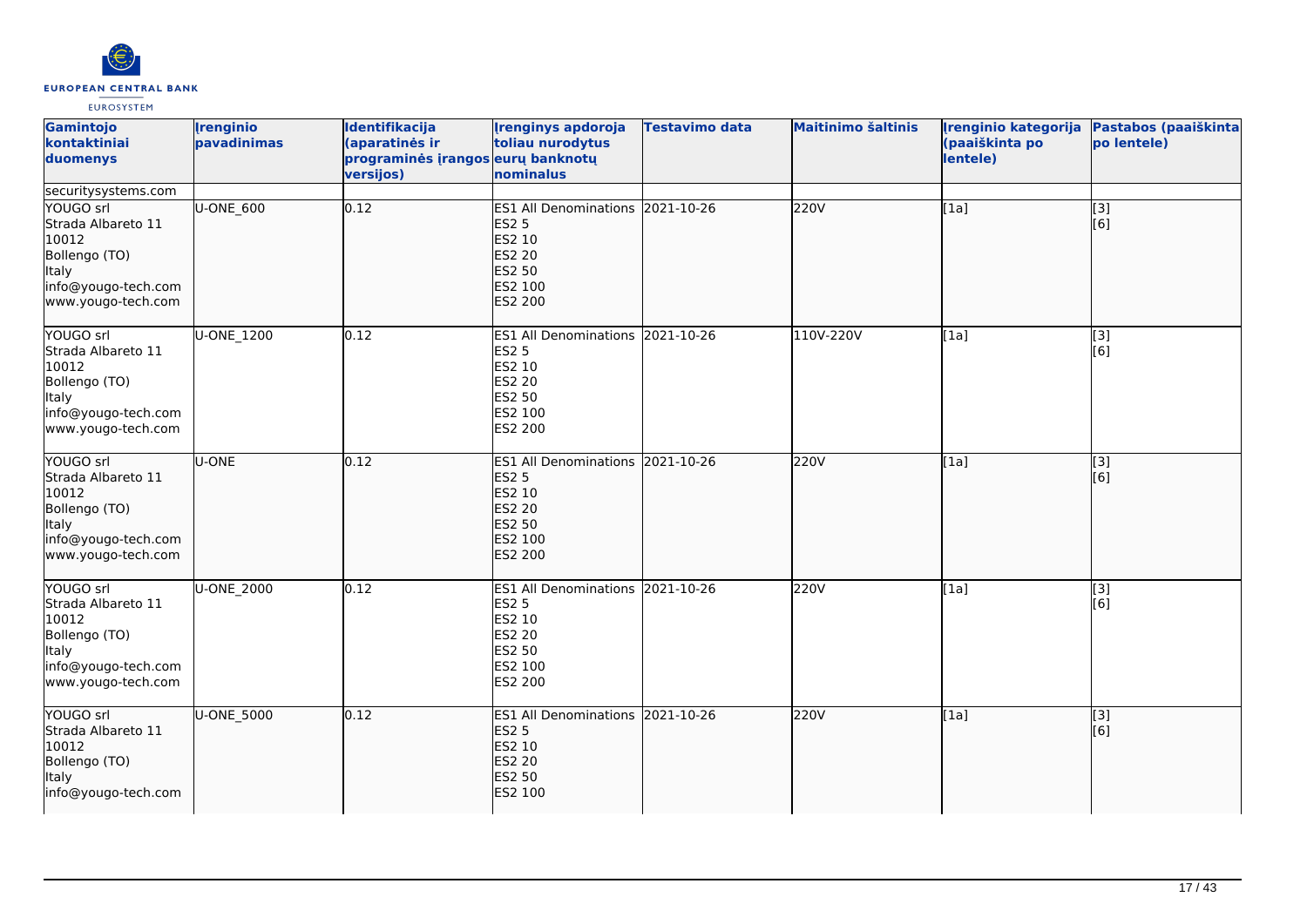

| Gamintojo<br>kontaktiniai<br>duomenys                                                                                   | <b>Irenginio</b><br>pavadinimas | Identifikacija<br>(aparatinės ir<br>programinės įrangos eurų banknotų<br>versijos) | <b>Irenginys apdoroja</b><br>toliau nurodytus<br>nominalus                                                            | <b>Testavimo data</b> | <b>Maitinimo šaltinis</b> | Irenginio kategorija<br>(paaiškinta po<br>lentele) | Pastabos (paaiškinta<br>po lentele) |
|-------------------------------------------------------------------------------------------------------------------------|---------------------------------|------------------------------------------------------------------------------------|-----------------------------------------------------------------------------------------------------------------------|-----------------------|---------------------------|----------------------------------------------------|-------------------------------------|
| www.yougo-tech.com                                                                                                      |                                 |                                                                                    | <b>ES2 200</b>                                                                                                        |                       |                           |                                                    |                                     |
| Cummins-Allison Corp<br>891 Feehandville Drive<br>IL 60056<br>MT. Prospect<br><b>USA</b><br>www.cumminsallison.c<br>lom | Jet Scan iFX3 i136              | <b>EURO REVISION 7.31</b>                                                          | ES1 All Denominations 2021-10-22<br><b>ES2 5</b><br>ES2 10<br><b>ES2 20</b><br>ES2 50<br>ES2 100<br>ES2 200           |                       | 110V, 220V                | [2]                                                | [3]<br>[6]                          |
| Cummins-Allison Corp<br>891 Feehandville Drive<br>IL 60056<br>MT. Prospect<br><b>USA</b><br>www.cumminsallison.c<br>lom | let Scan iFX1-LC i126           | EURO REVISION 7.31                                                                 | <b>ES1 All Denominations</b><br><b>ES2 5</b><br><b>ES2 10</b><br><b>ES2 20</b><br><b>ES2 50</b><br>ES2 100<br>ES2 200 | 2021-10-22            | 110V, 220V                | [2]                                                | [3]<br>[6]                          |
| Cummins-Allison Corp<br>891 Feehandville Drive<br>IL 60056<br>MT. Prospect<br><b>USA</b><br>www.cumminsallison.c<br>lom | let Scan iFX1 i104              | <b>EURO REVISION 7.31</b>                                                          | <b>ES1 All Denominations</b><br><b>ES2 5</b><br>ES2 10<br>ES2 20<br>ES2 50<br>ES2 100<br>ES2 200                      | 2021-10-22            | 110V, 220V                | [2]                                                | $[3]$<br>[6]                        |
| Cummins-Allison Corp<br>891 Feehandville Drive<br>IL 60056<br>MT. Prospect<br>USA<br>www.cumminsallison.c<br>lom        | let Scan iFX1 i106              | <b>EURO REVISION 7.31</b>                                                          | <b>ES1 All Denominations</b><br><b>ES2 5</b><br>ES2 10<br><b>ES2 20</b><br><b>ES2 50</b><br>ES2 100<br>ES2 200        | 2021-10-22            | 110V, 220V                | [2]                                                | [3]<br>[6]                          |
| Cummins-Allison Corp<br>891 Feehandville Drive<br>IL 60056<br>MT. Prospect<br><b>USA</b>                                | Jet Scan iFX2 i106              | EURO REVISION 7.31                                                                 | ES1 All Denominations 2021-10-22<br><b>ES2 5</b><br>ES2 10<br>ES2 20<br><b>ES2 50</b>                                 |                       | 110V, 220V                | [2]                                                | $\overline{[}3]$<br>[6]             |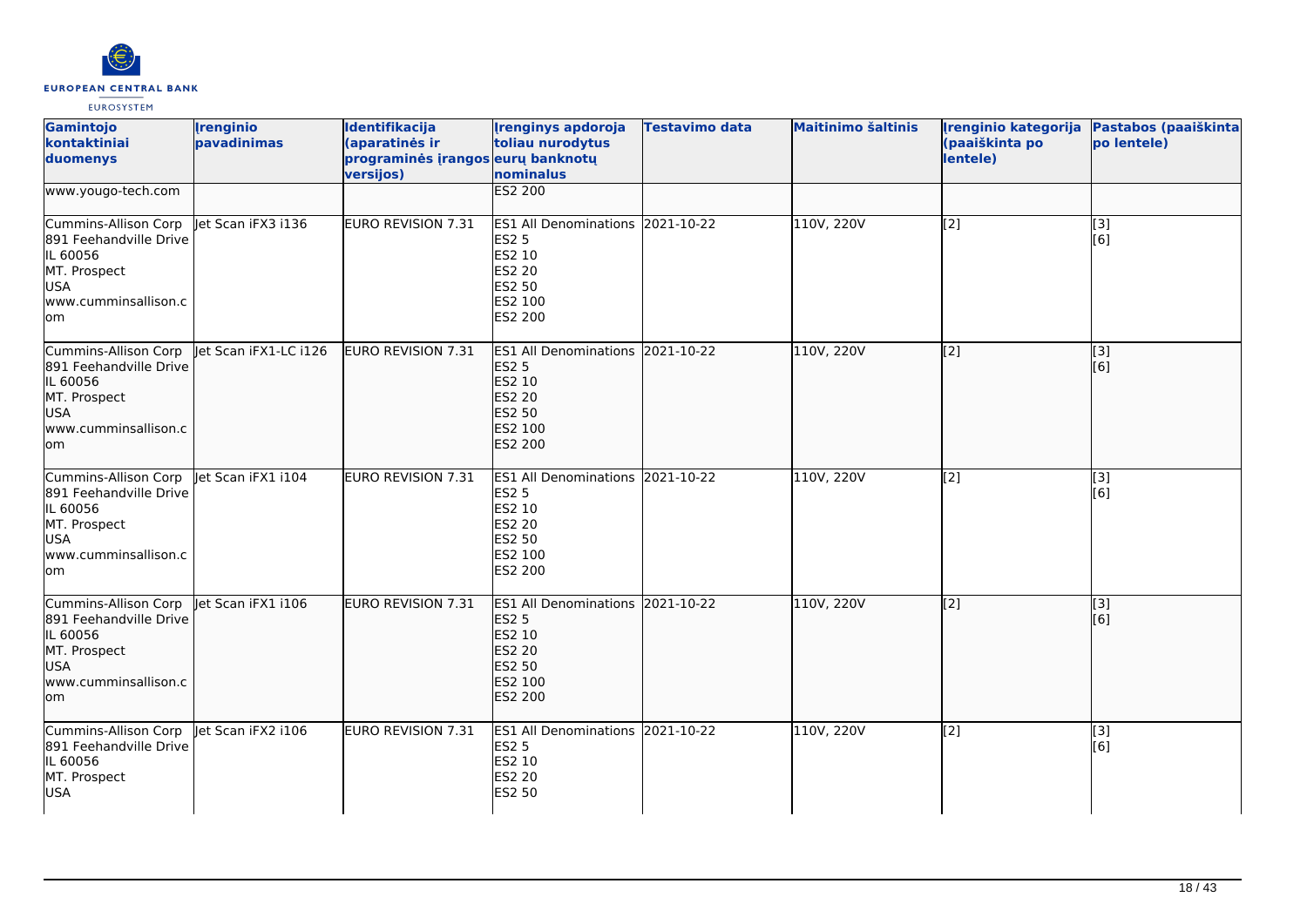

| Gamintojo<br>kontaktiniai<br>duomenys                                                                                            | <i><u><b><u>I</u>renginio</b></u></i><br>pavadinimas | Identifikacija<br>(aparatinės ir<br>programinės įrangos eurų banknotų<br>versijos) | <b>Irenginys apdoroja</b><br>toliau nurodytus<br>nominalus                                                                   | <b>Testavimo data</b> | <b>Maitinimo šaltinis</b> | Irenginio kategorija<br>(paaiškinta po<br>lentele) | Pastabos (paaiškinta<br>po lentele) |
|----------------------------------------------------------------------------------------------------------------------------------|------------------------------------------------------|------------------------------------------------------------------------------------|------------------------------------------------------------------------------------------------------------------------------|-----------------------|---------------------------|----------------------------------------------------|-------------------------------------|
| www.cumminsallison.c<br>lom                                                                                                      |                                                      |                                                                                    | <b>ES2 100</b><br>ES2 200                                                                                                    |                       |                           |                                                    |                                     |
| Cummins-Allison Corp<br>891 Feehandville Drive<br>IL 60056<br>MT. Prospect<br><b>USA</b><br>www.cumminsallison.c<br>lom          | let Scan iFX3 i138                                   | <b>EURO REVISION 7.31</b>                                                          | <b>ES1 All Denominations</b><br><b>ES2 5</b><br><b>ES2 10</b><br><b>ES2 20</b><br><b>ES2 50</b><br>ES2 100<br><b>ES2 200</b> | 2021-10-22            | 110V, 220V                | $\overline{[2]}$                                   | $\overline{[}3]$<br>[6]             |
| <b>CM Europe GmbH</b><br>Mündelheimer Weg 60<br>40472<br>Düsseldorf<br>Germany<br>info@jcmglobal.eu<br>www.jcmglobal.eu          | <b>VEGA-100</b>                                      | VEGA-10x<br>V2.52-18                                                               | ES1 All Denominations 2021-10-20<br><b>ES2 5</b><br>ES2 10<br><b>ES2 20</b><br><b>ES2 50</b><br>ES2 100<br><b>ES2 200</b>    |                       | 12V                       | [1b]                                               | $\overline{[3]}$<br>[6]             |
| Volumatic Ltd<br>Taurus House,<br>Endemere Road<br><b>Warwicks</b><br>CV6 5PY<br>Coventry<br>United Kingdom<br>www.volumatic.com | CCi                                                  | <b>EBA-40</b><br>V1.49-33                                                          | <b>ES1 All Denominations</b><br><b>ES2 5</b><br><b>ES2 10</b><br><b>ES2 20</b><br><b>ES2 50</b><br>ES2 100<br><b>ES2 200</b> | 2021-10-19            | 12V AC Adapter            | [1b]                                               | [[3]<br>[6]<br>[8]                  |
| <b>CM Europe GmbH</b><br>Mündelheimer Weg 60<br>40472<br>Düsseldorf<br>Germany<br>info@jcmglobal.eu<br>www.jcmglobal.eu          | RDM-100 Series                                       | 3590T0302607                                                                       | ES1 All Denominations 2021-10-19<br><b>ES2 5</b><br>ES2 10<br><b>ES2 20</b><br><b>ES2 50</b><br>ES2 100<br><b>ES2 200</b>    |                       | other: 24V                | [1b]                                               | $\overline{[3]}$<br>[6]<br>[8]      |
| <b>JCM Europe GmbH</b><br>Mündelheimer Weg 60<br>40472<br>Düsseldorf                                                             | <b>MRX Series</b>                                    | V110011-219                                                                        | ES1 All Denominations 2021-10-19<br><b>ES2 5</b><br>ES2 10<br><b>ES2 20</b>                                                  |                       | Other: 24V                | [1b]                                               | [3]<br>[6]<br>[8]                   |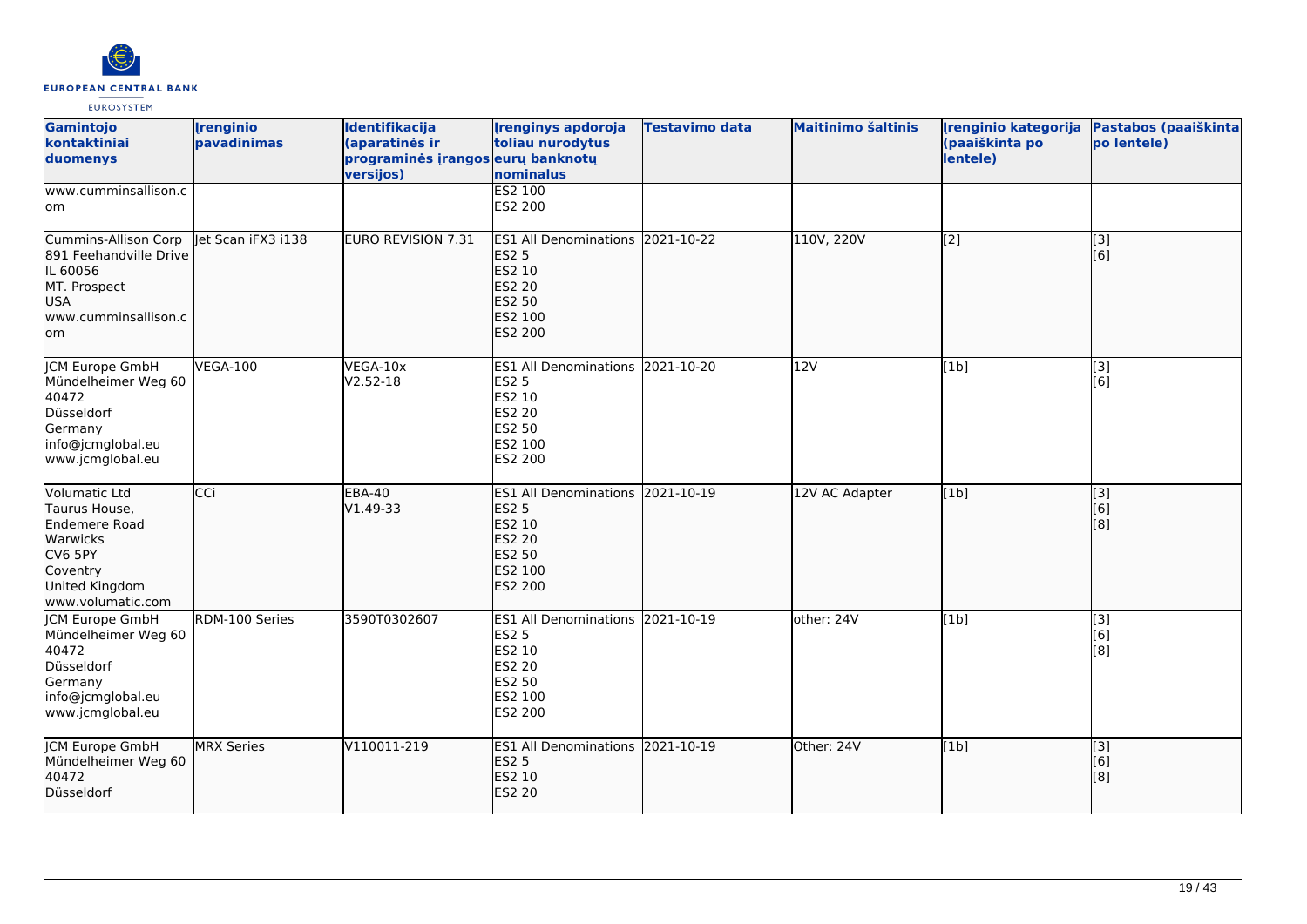

| Gamintojo<br>kontaktiniai<br>duomenys                                                                                                                             | <i><u><b><u>I</u>renginio</b></u></i><br>pavadinimas | Identifikacija<br>(aparatinės ir<br>programinės įrangos eurų banknotų<br>versijos) | <b>Irenginys apdoroja</b><br>toliau nurodytus<br>nominalus                                                         | <b>Testavimo data</b> | <b>Maitinimo šaltinis</b> | Irenginio kategorija<br>(paaiškinta po<br>lentele) | Pastabos (paaiškinta<br>po lentele) |
|-------------------------------------------------------------------------------------------------------------------------------------------------------------------|------------------------------------------------------|------------------------------------------------------------------------------------|--------------------------------------------------------------------------------------------------------------------|-----------------------|---------------------------|----------------------------------------------------|-------------------------------------|
| Germany<br>info@jcmglobal.eu<br>www.jcmglobal.eu                                                                                                                  |                                                      |                                                                                    | <b>ES2 50</b><br>ES2 100<br><b>ES2 200</b>                                                                         |                       |                           |                                                    |                                     |
| Kobo Science &<br>Technology Co Ltd<br>Room 906 No.1<br>Building Runjie<br>Mansion Dengwei Rd<br>PC 215011<br>Suzhou Jiangsu<br>China<br>www.kobotechweb.co<br>lm | BC-8EI                                               | DSP 18                                                                             | ES1 All Denominations 2021-10-15<br><b>ES2 5</b><br>ES2 10<br><b>ES2 20</b><br>ES2 50<br>ES2 100<br>ES2 200        |                       | Mains, 220V               | $\overline{[2]}$                                   | $\overline{[3]}$                    |
| Kobo Science &<br>Technology Co Ltd<br>Room 906 No.1<br>Building Runjie<br>Mansion Dengwei Rd<br>PC 215011<br>Suzhou Jiangsu<br>China<br>www.kobotechweb.co<br>m  | <b>BT-6000</b>                                       | IMAGE 2.9.3.9                                                                      | ES1 All Denominations 2021-10-15<br><b>ES2 5</b><br>ES2 10<br><b>ES2 20</b><br><b>ES2 50</b><br>ES2 100<br>ES2 200 |                       | Mains, 220V               | $\overline{[2]}$                                   | $\overline{[3]}$                    |
| Giesecke+Devrient<br>Currency Technology<br>GmbH<br>Prinzregentenstraße<br>159<br>81677<br>Munich<br>Germany<br>www.gi-de.com                                     | ProNote1                                             | 200.3                                                                              | ES1 All Denominations 2021-10-13<br><b>ES2 5</b><br>ES2 10<br><b>ES2 20</b><br><b>ES2 50</b><br>ES2 100<br>ES2 200 |                       | 110V, 220V                | $\overline{[2]}$                                   | [3]<br>[6]                          |
| lGiesecke+Devrient<br>Currency Technology<br>GmbH<br>Prinzregentenstraße<br>159<br>81677                                                                          | ProNote 200                                          | 200.4                                                                              | ES1 All Denominations 2021-10-12<br><b>ES2 5</b><br>ES2 10<br><b>ES2 20</b><br><b>ES2 50</b><br>ES2 100            |                       | 110V, 220V                | $\left[$ [2]                                       | $\overline{[}3]$<br>[6]             |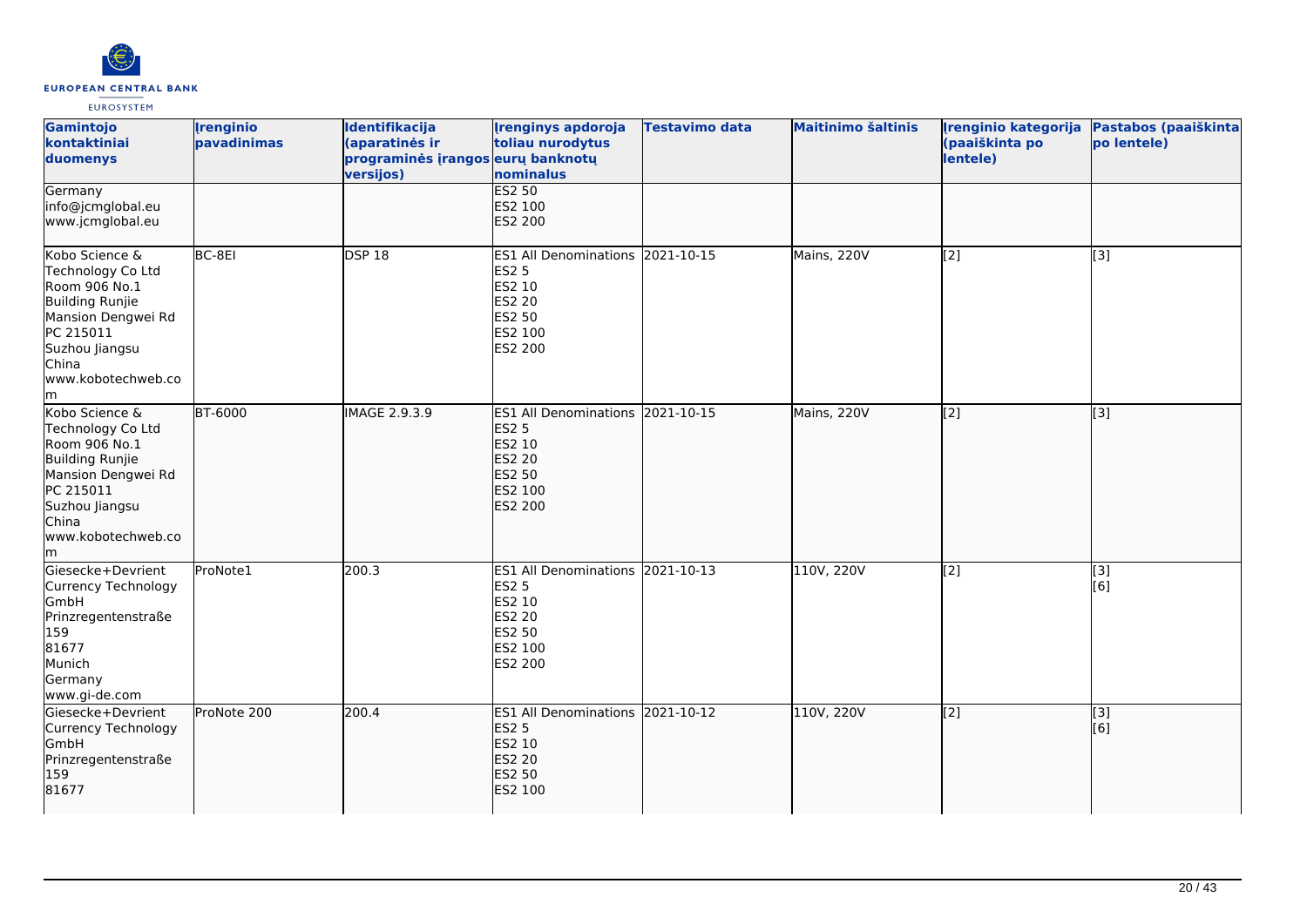

| Gamintojo<br>kontaktiniai<br>duomenys<br>Munich                                                                                     | <b>Irenginio</b><br>pavadinimas | Identifikacija<br>(aparatinės ir<br>programinės įrangos eurų banknotų<br>versijos) | <b>Irenginys apdoroja</b><br>toliau nurodytus<br>nominalus<br><b>ES2 200</b>                                                                                       | <b>Testavimo data</b> | <b>Maitinimo šaltinis</b> | Irenginio kategorija<br>(paaiškinta po<br>lentele) | Pastabos (paaiškinta<br>po lentele)       |
|-------------------------------------------------------------------------------------------------------------------------------------|---------------------------------|------------------------------------------------------------------------------------|--------------------------------------------------------------------------------------------------------------------------------------------------------------------|-----------------------|---------------------------|----------------------------------------------------|-------------------------------------------|
| Germany<br>www.gi-de.com                                                                                                            |                                 |                                                                                    |                                                                                                                                                                    |                       |                           |                                                    |                                           |
| Crane Payment<br>Innovations<br>109 Chemin du Pont-du<br>Centenaire<br>CH-1228<br>Plan-les-Quates<br>Switzerland<br>www.CranePI.com | <b>SCN series - SCN83</b>       | 520025431_SCN83_EU ES1 All Denominations                                           | <b>ES2 5</b><br>ES2 10<br>ES2 20<br>ES2 50<br>ES2 100<br>ES2 200                                                                                                   | 2021-10-05            | 24V, 220V                 | [1b]                                               | $\overline{[3]}$<br>[6]<br>[8]            |
| GO Europe GmbH<br>Zum Kraftwerk 1<br>45527<br>Hattingen<br>Germany<br>Bemd.koenig@go-<br>europe.com<br>www.go-europe.com            | Olympia NC 315                  | <b>BT-112</b><br>u6.04                                                             | <b>ES15</b><br>ES1 10<br><b>ES1 20</b><br><b>ES1 50</b><br>ES1 200<br><b>ES2 5</b><br><b>ES2 10</b><br><b>ES2 20</b><br><b>ES2 50</b><br>ES2 100<br><b>ES2 200</b> | 2021-10-05            | 12V                       | [1a]                                               | [2]<br>[3]<br>[6]<br>[8]                  |
| <b>GO Europe GmbH</b><br>Zum Kraftwerk 1<br>45527<br>Hattingen<br>Germany<br>Bemd.koenig@go-<br>europe.com<br>www.go-europe.com     | Olympia NC 325                  | $BT-112$<br>u6.04                                                                  | <b>ES15</b><br>ES1 10<br>ES1 20<br>ES1 50<br>ES1 200<br><b>ES2 5</b><br>ES2 10<br>ES2 20<br>ES2 50<br>ES2 100<br>ES2 200                                           | 2021-10-05            | other: 12V                | [1a]                                               | $\overline{[2]}$<br>[3]<br>[6]            |
| GO Europe GmbH<br>Zum Kraftwerk 1<br>45527<br>Hattingen                                                                             | Olympia NC 335                  | <b>BT-112</b><br>u6-07                                                             | <b>ES15</b><br>ES1 10<br><b>ES1 20</b><br><b>ES1 50</b>                                                                                                            | 2021-10-05            | other: 12V                | [1a]                                               | [2]<br>$\overline{[}3\overline{]}$<br>[6] |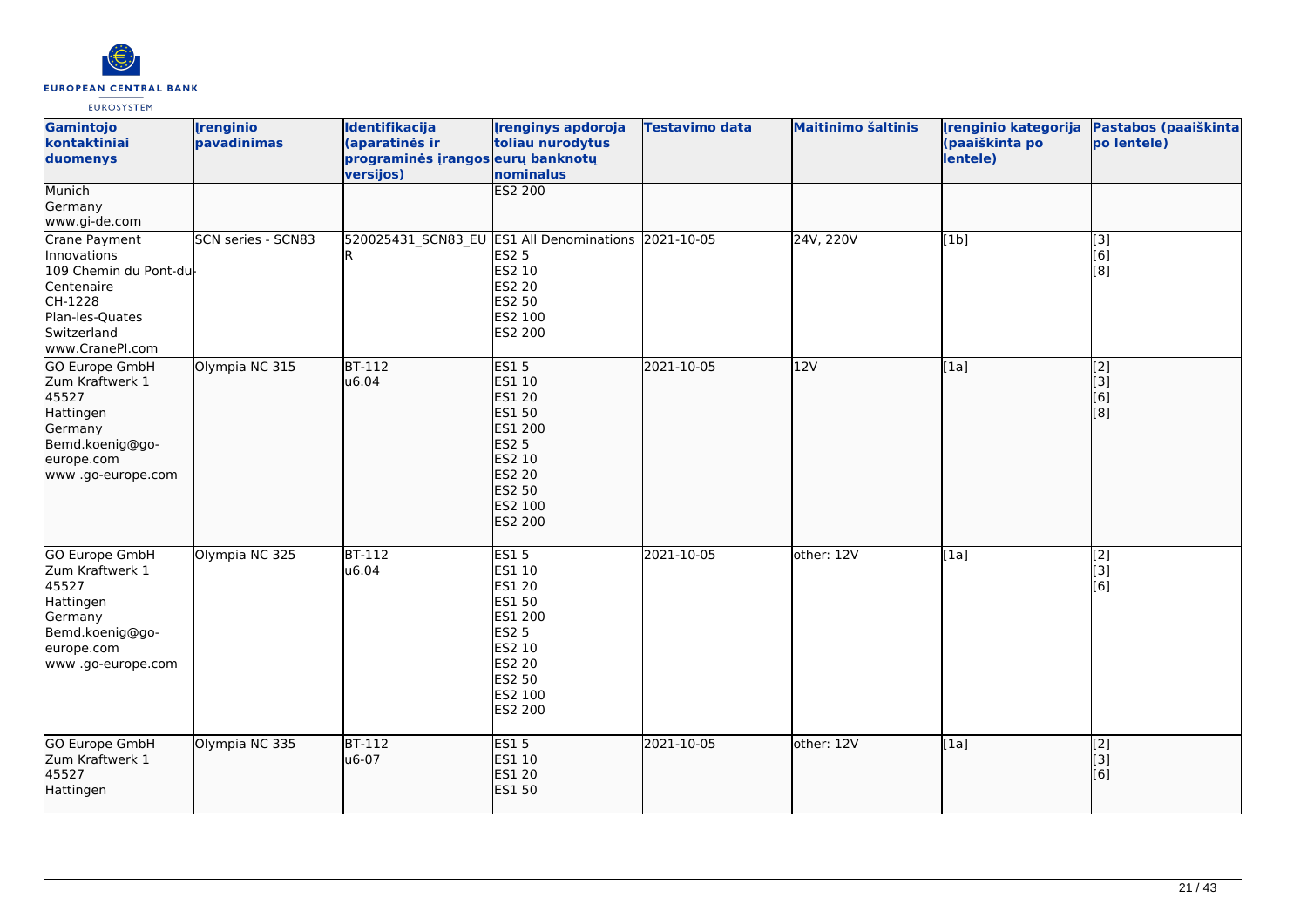

| Gamintojo<br>kontaktiniai<br>duomenys                                                                         | <b>Irenginio</b><br>pavadinimas | Identifikacija<br>(aparatinės ir<br>programinės įrangos eurų banknotų<br>versijos) | <b>Irenginys apdoroja</b><br>toliau nurodytus<br>nominalus                                                         | Testavimo data | <b>Maitinimo šaltinis</b> | Irenginio kategorija<br>(paaiškinta po<br>lentele) | Pastabos (paaiškinta<br>po lentele) |
|---------------------------------------------------------------------------------------------------------------|---------------------------------|------------------------------------------------------------------------------------|--------------------------------------------------------------------------------------------------------------------|----------------|---------------------------|----------------------------------------------------|-------------------------------------|
| Germany<br>Bemd.koenig@go-<br>europe.com<br>www.go-europe.com                                                 |                                 |                                                                                    | <b>ES1 200</b><br><b>ES2 5</b><br>ES2 10<br><b>ES2 20</b><br><b>ES2 50</b><br>ES2 100<br>ES2 200                   |                |                           |                                                    |                                     |
| Safescan B.V.<br>Heliumstraat 14<br>2718 SL<br>Zoetermeer<br>Holland<br>info@safescan.com<br>www.safescan.com | Safescan 185-S                  | S32-81                                                                             | ES1 All Denominations 2021-09-30<br><b>ES2 5</b><br>ES2 10<br><b>ES2 20</b><br>ES2 50<br>ES2 100<br>ES2 200        |                | 110V 220V                 | [1a]                                               | $\overline{[3]}$<br>[6]             |
| <b>BellCon Aps</b><br>Messingvei 64A<br>8940<br>Randers SV<br>Denmark<br>www.bellcon.com                      | SuperVision mc2                 | FW 01.22, DM 01.36                                                                 | ES1 All Denominations 2021-09-29<br><b>ES2 5</b><br>ES2 10<br><b>ES2 20</b><br><b>ES2 50</b><br>ES2 100<br>ES2 200 |                | Mains, 110V, 230V         | [1a]                                               | $\overline{[3]}$<br>[6]             |
| <b>BellCon Aps</b><br>Messingvei 64A<br>8940<br>Randers SV<br>Denmark<br>www.bellcon.com                      | Evision 5                       | CO <sub>2</sub>                                                                    | ES1 All Denominations 2021-09-29<br><b>ES2 5</b><br>ES2 10<br>ES2 20<br>ES2 50<br>ES2 100<br>ES2 200               |                | Mains, 230V               | [1a]                                               | [3]<br>[6]                          |
| <b>BellCon Aps</b><br>Messingvei 64A<br>8940<br>Randers SV<br>Denmark<br>www.bellcon.com                      | BellCount V2510                 | C20 (EUR: V2.004a)                                                                 | <b>ES1 All Denominations</b><br><b>ES2 5</b><br>ES2 10<br><b>ES2 20</b><br><b>ES2 50</b><br>ES2 100<br>ES2 200     | 2021-09-28     | Mains, 110V, 220V         | $\left[ \begin{matrix} 2 \end{matrix} \right]$     | [3]<br>[6]                          |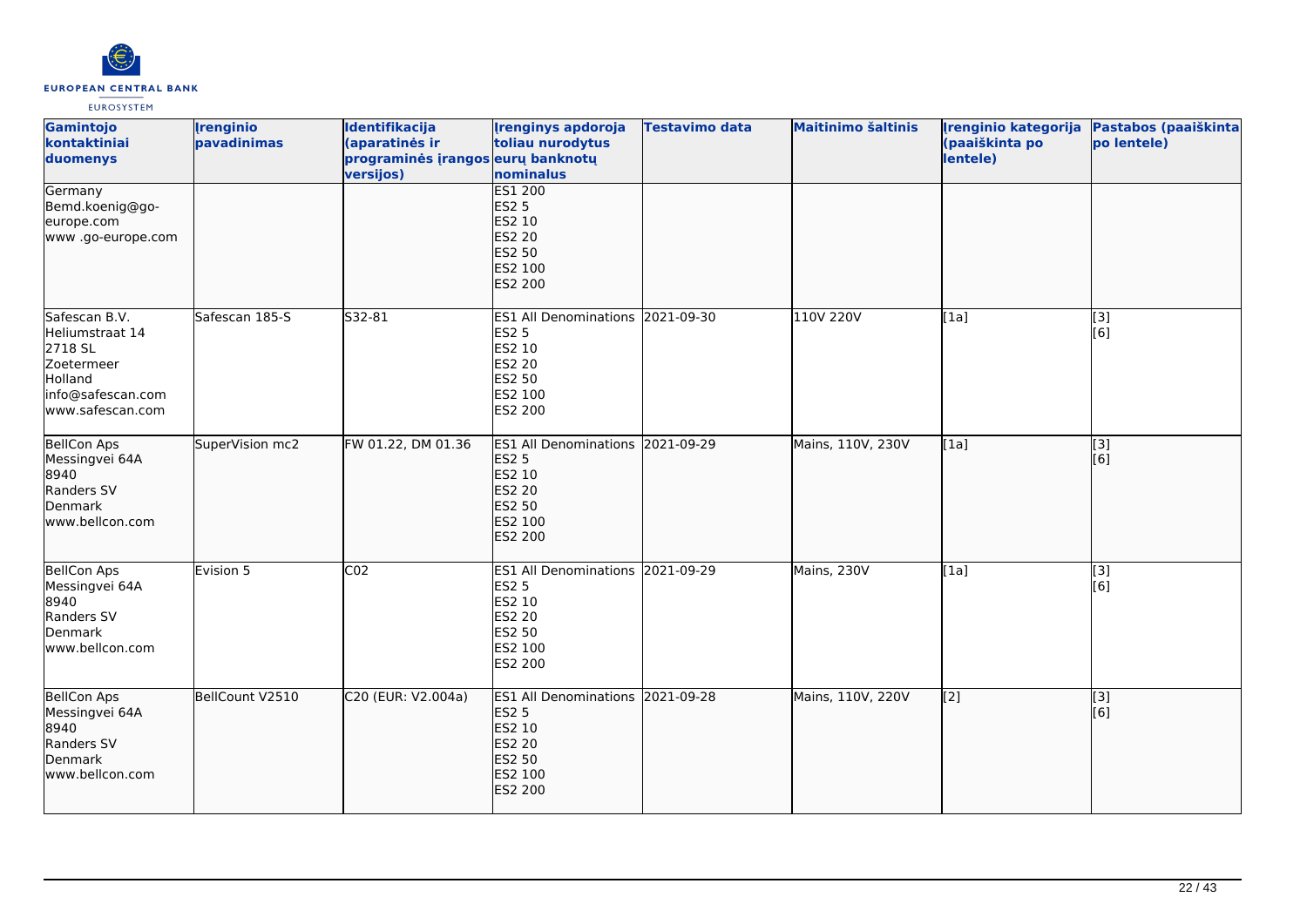

| Gamintojo<br>kontaktiniai<br>duomenys                                                                                                                               | <i><u><b><u>I</u>renginio</b></u></i><br>pavadinimas | Identifikacija<br>(aparatinės ir<br>programinės įrangos eurų banknotų<br>versijos) | <b>Irenginys apdoroja</b><br>toliau nurodytus<br>nominalus                                                         | Testavimo data | <b>Maitinimo šaltinis</b> | Irenginio kategorija<br>(paaiškinta po<br>lentele) | Pastabos (paaiškinta<br>po lentele) |
|---------------------------------------------------------------------------------------------------------------------------------------------------------------------|------------------------------------------------------|------------------------------------------------------------------------------------|--------------------------------------------------------------------------------------------------------------------|----------------|---------------------------|----------------------------------------------------|-------------------------------------|
| Hilton Europe S.L.<br>Principe de Vergara<br>5-bajo dcha.<br>28001<br>Madrid<br>Spain<br>www.hiltoneurope.com                                                       | b330                                                 | CO <sub>2</sub>                                                                    | ES1 All Denominations 2021-09-28<br><b>ES2 5</b><br>ES2 10<br>ES2 20<br>ES2 50<br>ES2 100<br>ES2 200               |                | Mains, 220V               | [1a]                                               | $\overline{[}3]$                    |
| SOUTH Automation<br>International GmbH<br>Waldeckerstr. 6<br>64546<br>Walldorf-Mörfelden<br>Germany<br>mjb@southautomation.<br>lnet<br>www.southautomation.<br> net | <b>TN10</b>                                          | EUR SW: EUR.03.03                                                                  | ES1 All Denominations 2021-09-27<br><b>ES2 5</b><br>ES2 10<br><b>ES2 20</b><br><b>ES2 50</b><br>ES2 100<br>ES2 200 |                | Mains: 110V, 220V         | $\left[ \begin{matrix} 2 \end{matrix} \right]$     | [[3]<br>[6]                         |
| Detectalia Europe<br>S.L.U.<br>C/Catalunya 25B<br>Poligono Industrial El<br>Pastoret<br>3640<br>Monóvar (Alicante)<br>Spain<br>www.detectalia.com                   | D7X                                                  | CO <sub>2</sub>                                                                    | ES1 All Denominations 2021-09-24<br><b>ES2 5</b><br>ES2 10<br>ES2 20<br>ES2 50<br>ES2 100<br>ES2 200               |                | Mains, 220V               | [1a]                                               | [3]                                 |
| Strongpoint AB<br>Torshamnsgatan 5<br>16440<br>Kista<br>Sweden<br>dario.costamagna@str<br>ongpoint.com<br>www.strongpoint.com                                       | Note Cassette SV                                     | (01.08.21)                                                                         | ES1 All Denominations 2021-09-23<br><b>ES2 5</b><br>ES2 10<br><b>ES2 20</b><br>ES2 50<br>ES2 100<br>ES2 200        |                | Other: 12-24V             | [1b]                                               | $\overline{[3]}$<br>[6]             |
| Strongpoint AB<br>Torshamnsgatan 5<br>16440<br>Kista                                                                                                                | Note Cassette SV                                     | 11(01.09.21)                                                                       | ES1 All Denominations 2021-09-23<br>ES2 5<br>ES2 10<br>ES2 20                                                      |                | Other: 12-24V             | [1b]                                               | [3]<br>[6]                          |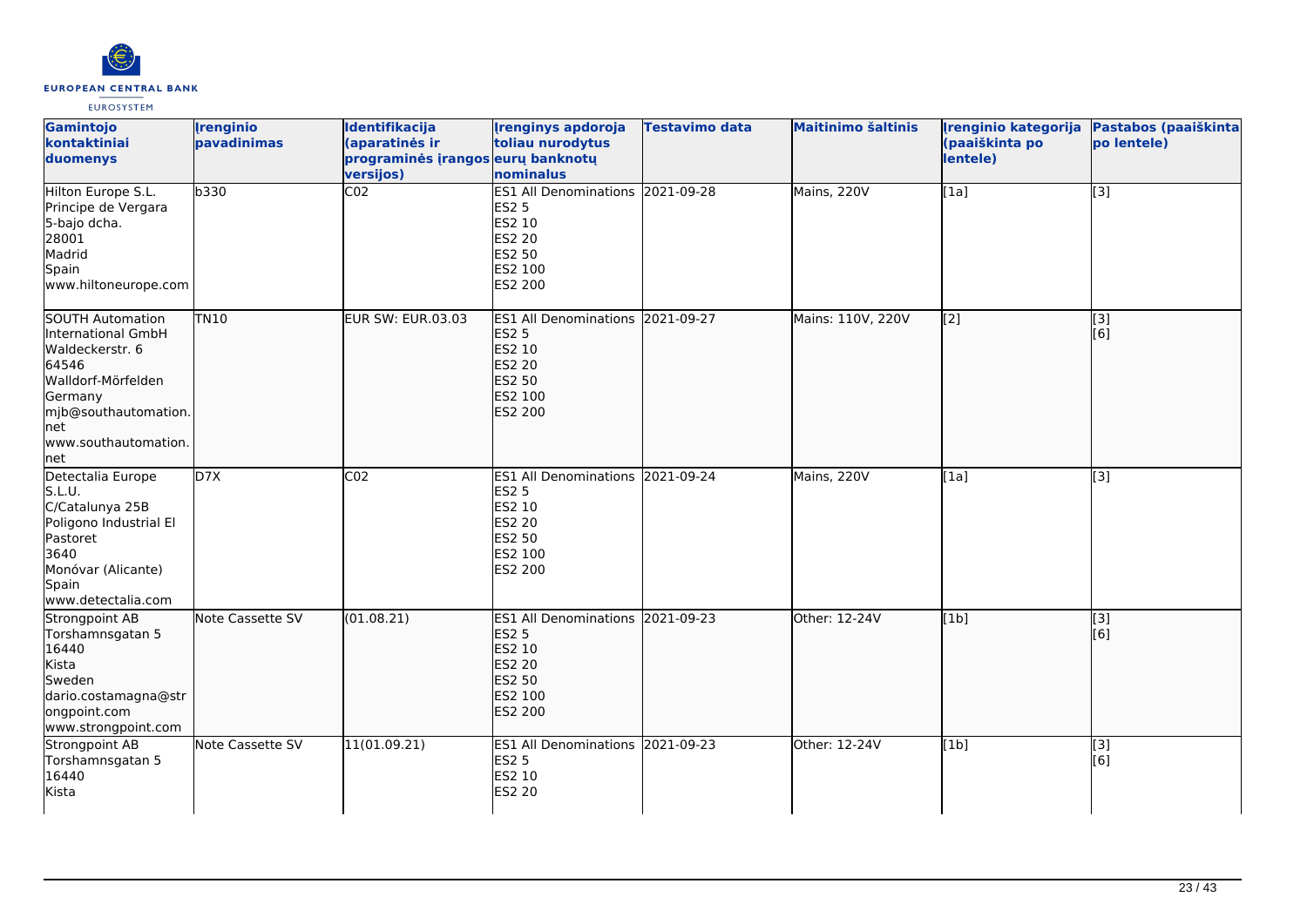

| Gamintojo<br>kontaktiniai<br>duomenys<br>Sweden                                                                                                          | <i><u><b><u>I</u>renginio</b></u></i><br>pavadinimas | Identifikacija<br>(aparatinės ir<br>programinės įrangos eurų banknotų<br>versijos) | <b>Irenginys apdoroja</b><br>toliau nurodytus<br>nominalus<br><b>ES2 50</b>                                               | Testavimo data | <b>Maitinimo šaltinis</b> | Irenginio kategorija<br>(paaiškinta po<br>lentele) | Pastabos (paaiškinta<br>po lentele) |
|----------------------------------------------------------------------------------------------------------------------------------------------------------|------------------------------------------------------|------------------------------------------------------------------------------------|---------------------------------------------------------------------------------------------------------------------------|----------------|---------------------------|----------------------------------------------------|-------------------------------------|
| dario.costamagna@str<br>ongpoint.com<br>www.strongpoint.com                                                                                              |                                                      |                                                                                    | ES2 100<br>ES2 200                                                                                                        |                |                           |                                                    |                                     |
| Strongpoint AB<br>Torshamnsgatan 5<br>16440<br>Kista<br>Sweden<br>dario.costamagna@str<br>ongpoint.com<br>www.strongpoint.com                            | Note Cassette HV                                     | <b>EUR</b><br>7(01.09.21)                                                          | ES1 All Denominations 2021-09-23<br><b>ES2 5</b><br>ES2 10<br><b>ES2 20</b><br><b>ES2 50</b><br>ES2 100<br><b>ES2 200</b> |                | Other: 12-24V             | [1b]                                               | [3]<br>[6]                          |
| <b>GRG Banking</b><br>Equipment Co Ltd<br>9 Kelin Road Science<br><b>City</b><br>510663<br>Guangzhou, District<br>Luogang<br>China<br>www.grgbanking.com | <b>BA-08</b>                                         | M520040030                                                                         | <b>ES1 All Denominations</b><br><b>ES2 5</b><br>ES2 10<br>ES2 20<br>ES2 50<br>ES2 100<br>ES2 200                          | 2021-09-23     | 12 V                      | [1a]                                               | [3]<br>[6]                          |
| Cima S.p.A.<br>Via di Mezzo 2/4<br>41037<br>Mirandola (MO)<br>Italy<br>info@cimaspa.it<br>www.cimaspa.it                                                 | <b>BV1000</b>                                        | <b>BV1000</b><br>B1-EUR-105001                                                     | ES1 All Denominations 2021-09-14<br><b>ES2 5</b><br>ES2 10<br><b>ES2 20</b><br><b>ES2 50</b><br>ES2 100<br><b>ES2 200</b> |                | Mains                     | [1b]                                               | [3]<br>[6]                          |
| Cima S.p.A.<br>Via di Mezzo 2/4<br>41037<br>Mirandola (MO)<br><b>Italy</b><br>info@cimaspa.it<br>www.cimaspa.it                                          | <b>SDM-50</b>                                        | BV1000L<br>B1-EUR-106001                                                           | ES1 All Denominations 2021-09-14<br><b>ES2 5</b><br>ES2 10<br><b>ES2 20</b><br>ES2 50<br>ES2 100<br>ES2 200               |                | Mains                     | [1a]                                               | [3]<br>[6]                          |
| Cima S.p.A.<br>Via di Mezzo 2/4                                                                                                                          | <b>SDM-10</b>                                        | <b>BV1000L</b><br>B1-EUR-106001                                                    | <b>ES1 All Denominations</b><br><b>ES2 5</b>                                                                              | 2021-09-14     | Mains                     | [1a]                                               | $\overline{[}3]$<br>[6]             |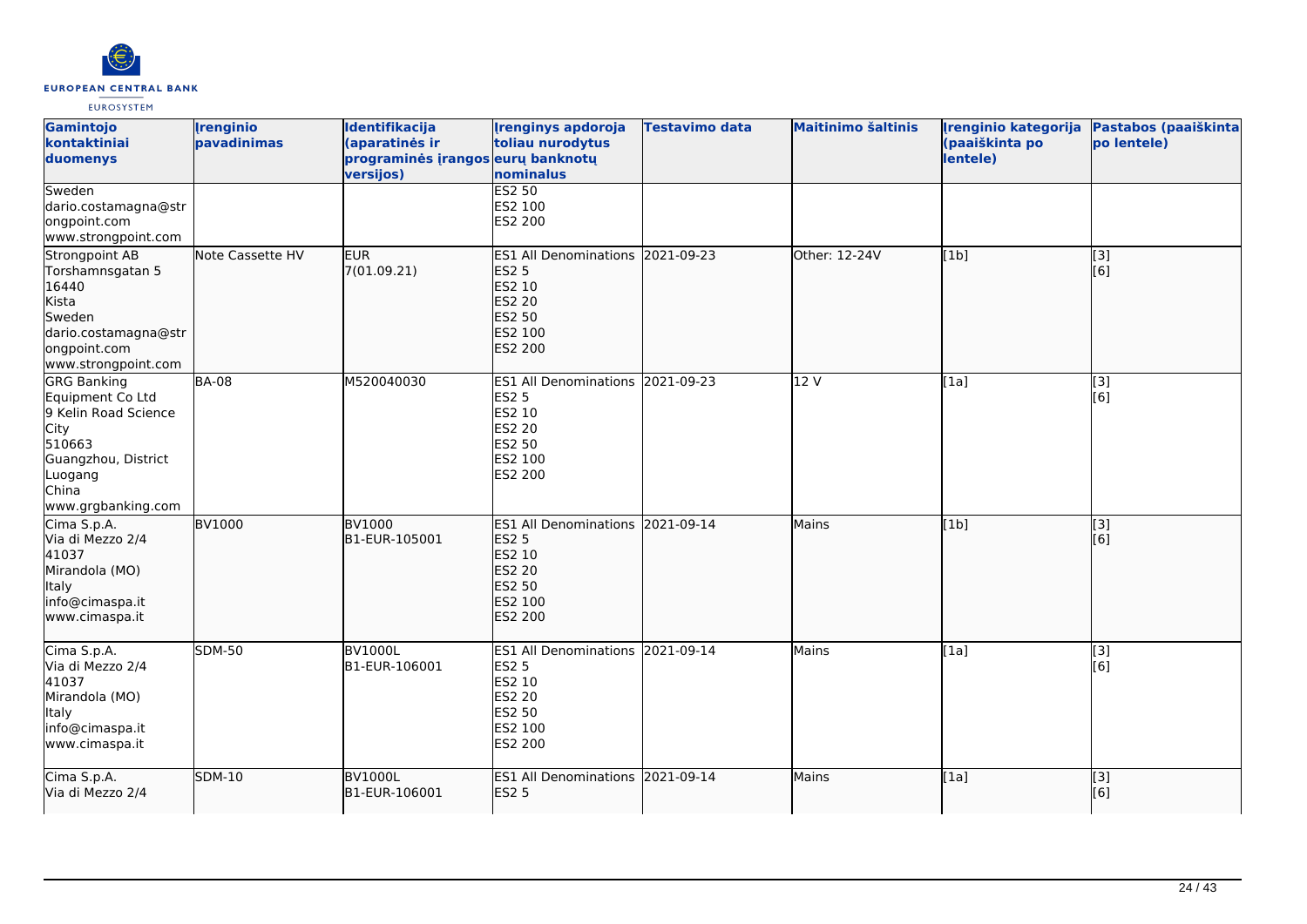

| Gamintojo<br>kontaktiniai<br>duomenys                                                                                                                                                                                      | <b>Irenginio</b><br>pavadinimas | Identifikacija<br>(aparatinės ir<br>programinės įrangos eurų banknotų<br>versijos) | <b>Irenginys apdoroja</b><br>toliau nurodytus<br>nominalus                                                         | <b>Testavimo data</b> | <b>Maitinimo šaltinis</b> | Irenginio kategorija<br>(paaiškinta po<br>lentele) | Pastabos (paaiškinta<br>po lentele) |
|----------------------------------------------------------------------------------------------------------------------------------------------------------------------------------------------------------------------------|---------------------------------|------------------------------------------------------------------------------------|--------------------------------------------------------------------------------------------------------------------|-----------------------|---------------------------|----------------------------------------------------|-------------------------------------|
| 41037<br>Mirandola (MO)<br>Italy<br>info@cimaspa.it<br>www.cimaspa.it                                                                                                                                                      |                                 |                                                                                    | <b>ES2 10</b><br><b>ES2 20</b><br>ES2 50<br>ES2 100<br>ES2 200                                                     |                       |                           |                                                    |                                     |
| Cima S.p.A.<br>Via di Mezzo 2/4<br>41037<br>Mirandola (MO)<br>Italy<br>info@cimaspa.it<br>www.cimaspa.it                                                                                                                   | <b>BV1000</b>                   | <b>BV1000</b><br>B1-EUR-106001                                                     | ES1 All Denominations 2021-09-14<br><b>ES2 5</b><br>ES2 10<br>ES2 20<br>ES2 50<br>ES2 100<br>ES2 200               |                       | Mains                     | [1b]                                               | [3]<br>[6]                          |
| <b>SHENZEN POLYFIT</b><br>TECHNOLOGY Co.Ltd.<br>6/F, Blk Hengtemei,<br>No. 3 Ganli Road,<br>Longgang District<br>518112<br>Shenzhen<br>China<br>info@futuremoneydete<br>ctor.com<br>http://www.futuremone<br>ydetector.com | <b>FMD-520</b>                  | <b>Banknote Detector</b><br>U15 108                                                | ES1 All Denominations 2021-09-06<br><b>ES2 5</b><br>ES2 10<br><b>ES2 20</b><br><b>ES2 50</b><br>ES2 100<br>ES2 200 |                       | 100V-240V                 | [1a]                                               | [3]<br>[6]                          |
| Francopost srl<br>Via Prina 15<br>20154<br>Milano<br>Italy<br>www.francopost.it                                                                                                                                            | Flash                           | <b>FMD-520</b><br>U15 108                                                          | ES1 All Denominations 2021-09-06<br>ES2 5<br>ES2 10<br>ES2 20<br>ES2 50<br>ES2 100<br>ES2 200                      |                       | 100V-240V                 | [1a]                                               | [3]<br>[6]                          |
| Shenzhen Double<br>Power Electronics Co.,<br>Ltd<br>Rm 1281, 12/F,<br>Yunsong Building                                                                                                                                     | DP-2258                         | Software type?C22                                                                  | ES1 All Denominations 2021-09-02<br><b>ES2 5</b><br>ES2 10<br><b>ES2 20</b><br>ES2 50                              |                       | 12V Adapter               | [1a]                                               | [3]<br>[6]                          |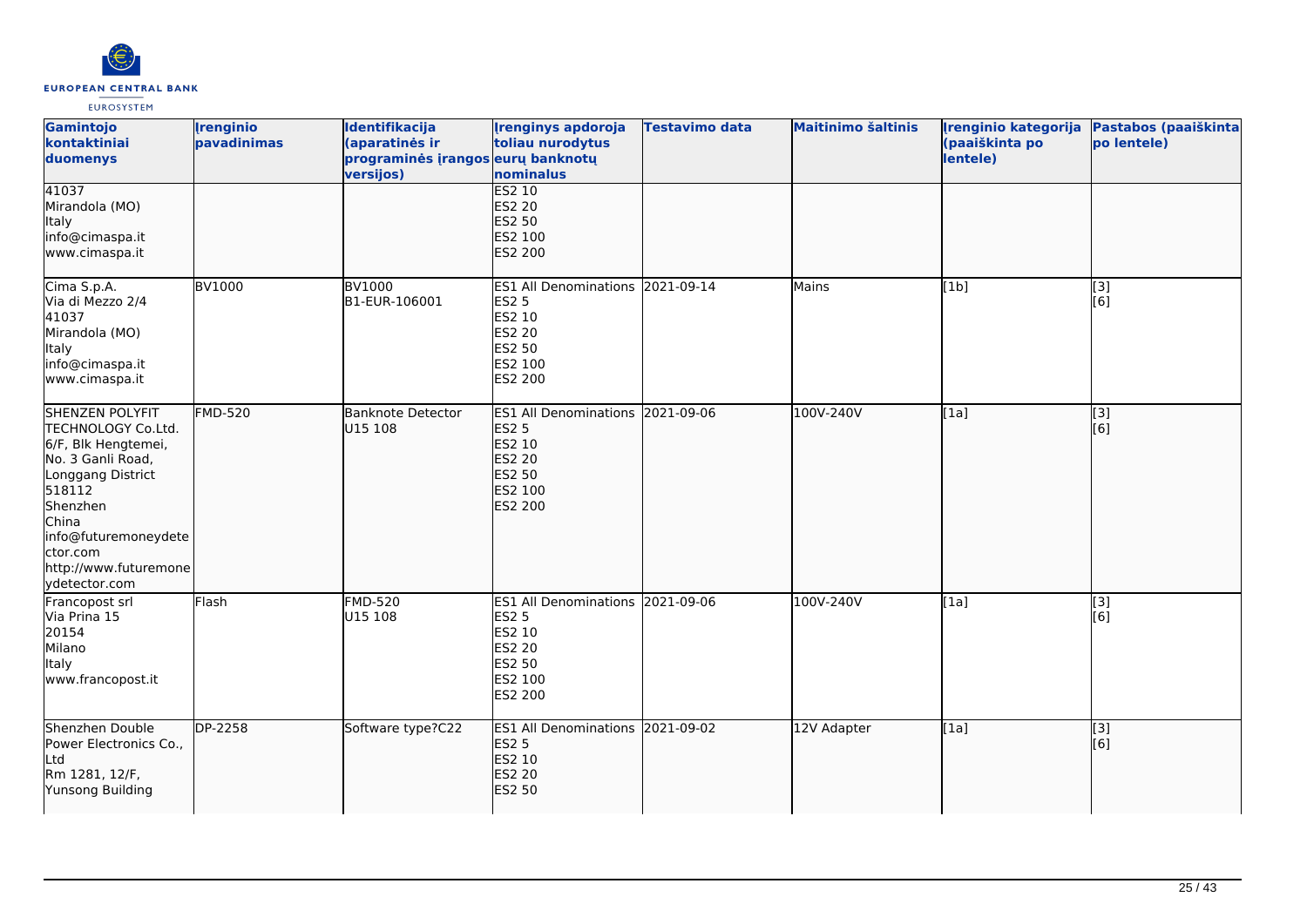

| Gamintojo<br>kontaktiniai<br>duomenys                                                                                                                                            | <i><u><b><u>I</u>renginio</b></u></i><br>pavadinimas | Identifikacija<br>(aparatinės ir<br>programinės įrangos eurų banknotų<br>versijos) | <b>Irenginys apdoroja</b><br>toliau nurodytus<br>nominalus                                                                | <b>Testavimo data</b> | <b>Maitinimo šaltinis</b> | Irenginio kategorija<br>(paaiškinta po<br>lentele) | Pastabos (paaiškinta<br>po lentele) |
|----------------------------------------------------------------------------------------------------------------------------------------------------------------------------------|------------------------------------------------------|------------------------------------------------------------------------------------|---------------------------------------------------------------------------------------------------------------------------|-----------------------|---------------------------|----------------------------------------------------|-------------------------------------|
| Tairan 8rh Road<br>District Shenzen<br>Chegongmiao Futian<br>China<br>www.szdpower.com                                                                                           |                                                      |                                                                                    | <b>ES2 100</b><br><b>ES2 200</b>                                                                                          |                       |                           |                                                    |                                     |
| CCE - Cash Concepts<br>Europe GmbH<br>Kemtener Strasse 99<br>88131<br>Lindau<br>Germany<br>www.cce.gmbh                                                                          | <b>CCE 6000</b>                                      | Software type: C21-1                                                               | ES1 All Denominations 2021-09-02<br><b>ES2 5</b><br>ES2 10<br><b>ES2 20</b><br><b>ES2 50</b><br>ES2 100<br><b>ES2 200</b> |                       | Other: 100-240V           | [2]                                                | [3]<br>[6]                          |
| Shenzhen Double<br>Power Electronics Co.,<br>Ltd<br>Rm 1281, 12/F,<br>Yunsong Building<br>Tairan 8rh Road<br>District Shenzen<br>Chegongmiao Futian<br>China<br>www.szdpower.com | $\overline{DP-2318}$                                 | Software type: C02                                                                 | ES1 All Denominations 2021-09-02<br><b>ES2 5</b><br>ES2 10<br><b>ES2 20</b><br><b>ES2 50</b><br>ES2 100<br><b>ES2 200</b> |                       | other:12V Adapter         | [1a]                                               | [3]<br>[[6]                         |
| Shenzhen Double<br>Power Electronics Co.,<br>Ltd<br>Rm 1281, 12/F,<br>Yunsong Building<br>Tairan 8rh Road<br>District Shenzen<br>Chegongmiao Futian<br>China<br>www.szdpower.com | DP-7300Plus                                          | $C21-1$                                                                            | ES1 All Denominations 2021-08-31<br><b>ES2 5</b><br>ES2 10<br><b>ES2 20</b><br><b>ES2 50</b><br>ES2 100<br><b>ES2 200</b> |                       | Other: 100-240V           | $\overline{[2]}$                                   | $\overline{[}3]$<br>[6]             |
| Shenzhen Double<br>Power Electronics Co.,<br>Ltd<br>Rm 1281, 12/F,<br>Yunsong Building<br>Tairan 8rh Road                                                                        | DP-2268                                              | C12                                                                                | ES1 All Denominations 2021-08-31<br><b>ES2 5</b><br>ES2 10<br><b>ES2 20</b><br><b>ES2 50</b><br>ES2 100                   |                       | 12V Adapter               | [1a]                                               | [[6]<br>[4a]                        |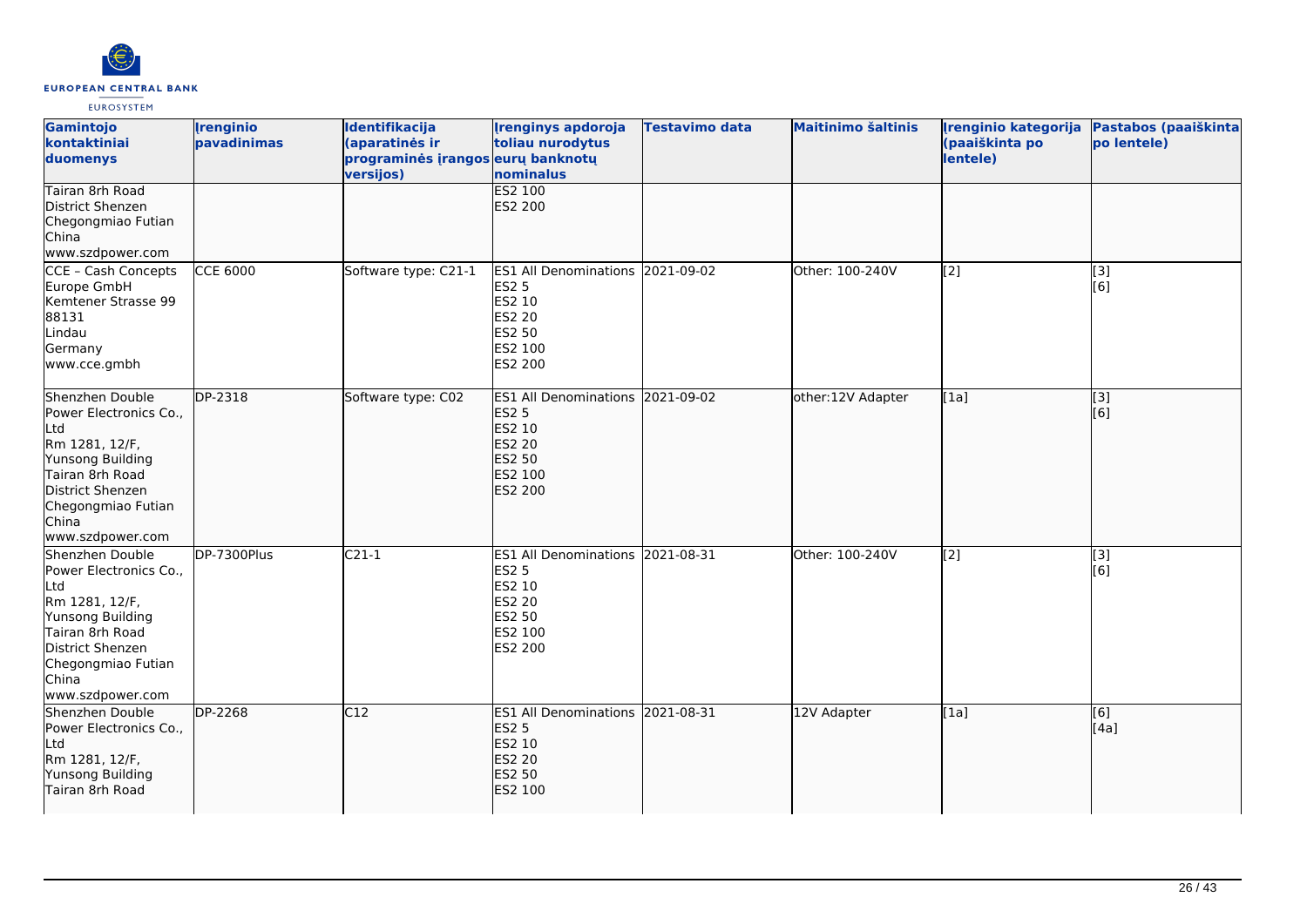

| <b>Gamintojo</b><br>kontaktiniai<br>duomenys                                                                      | <b>Irenginio</b><br>pavadinimas | Identifikacija<br>(aparatinės ir<br>programinės įrangos eurų banknotų<br>versijos) | <b>Irenginys apdoroja</b><br>toliau nurodytus<br>nominalus                                                                   | Testavimo data | <b>Maitinimo šaltinis</b> | Irenginio kategorija<br>(paaiškinta po<br>lentele) | Pastabos (paaiškinta<br>po lentele) |
|-------------------------------------------------------------------------------------------------------------------|---------------------------------|------------------------------------------------------------------------------------|------------------------------------------------------------------------------------------------------------------------------|----------------|---------------------------|----------------------------------------------------|-------------------------------------|
| <b>District Shenzen</b><br>Chegongmiao Futian<br>China<br>www.szdpower.com                                        |                                 |                                                                                    | <b>ES2 200</b>                                                                                                               |                |                           |                                                    |                                     |
| CCE - Cash Concepts<br>Europe GmbH<br>Kemtener Strasse 99<br>88131<br>Lindau<br>Germany<br>www.cce.gmbh           | <b>CCE 10</b>                   | C <sub>01</sub>                                                                    | ES1 All Denominations 2021-08-27<br><b>ES2 5</b><br>ES2 10<br>ES2 20<br>ES2 50<br>ES2 100<br>ES2 200                         |                | Other: 12V Adapter        | [1a]                                               | [3]<br>[6]                          |
| CCE - Cash Concepts<br>Europe GmbH<br>Kemtener Strasse 99<br>88131<br>Lindau<br>Germany<br>www.cce.gmbh           | <b>CCE 20</b>                   | C <sub>01</sub>                                                                    | <b>ES1 All Denominations</b><br><b>ES2 5</b><br><b>ES2 10</b><br><b>ES2 20</b><br><b>ES2 50</b><br>ES2 100<br><b>ES2 200</b> | 2021-08-27     | Other: 12V Adapter        | [1a]                                               | [3]<br>[6]                          |
| JCM Europe GmbH<br>Mündelheimer Weg 60<br>40472<br>Düsseldorf<br>Germany<br>info@jcmglobal.eu<br>www.jcmglobal.eu | <b>UBA Pro Series</b>           | <b>UBA-500</b><br>V1.49-38                                                         | ES1 All Denominations 2021-08-20<br>ES2 5<br>ES2 10<br>ES2 20<br>ES2 50<br>ES2 100<br>ES2 200                                |                | 12/24V                    | [1b]                                               | $\overline{[3]}$<br>[6]<br>[8]      |
| JCM Europe GmbH<br>Mündelheimer Weg 60<br>40472<br>Düsseldorf<br>Germany<br>info@jcmglobal.eu<br>www.jcmglobal.eu | <b>UBA-10</b>                   | <b>UBA-10</b><br>V3.04-52                                                          | <b>ES1 All Denominations</b><br><b>ES2 5</b><br><b>ES2 10</b><br><b>ES2 20</b><br><b>ES2 50</b><br>ES2 100<br><b>ES2 200</b> | 2021-08-20     | 12V                       | [1b]                                               | [3]<br>[6]                          |
| <b>JCM Europe GmbH</b><br>Mündelheimer Weg 60<br>40472                                                            | UBA-10-RC                       | <b>UBA-10</b><br>V2.01-23                                                          | <b>ES1 All Denominations</b><br><b>ES2 5</b><br>ES2 10                                                                       | 2021-08-20     | 24V                       | [1b]                                               | [3]<br>[6]<br>[8]                   |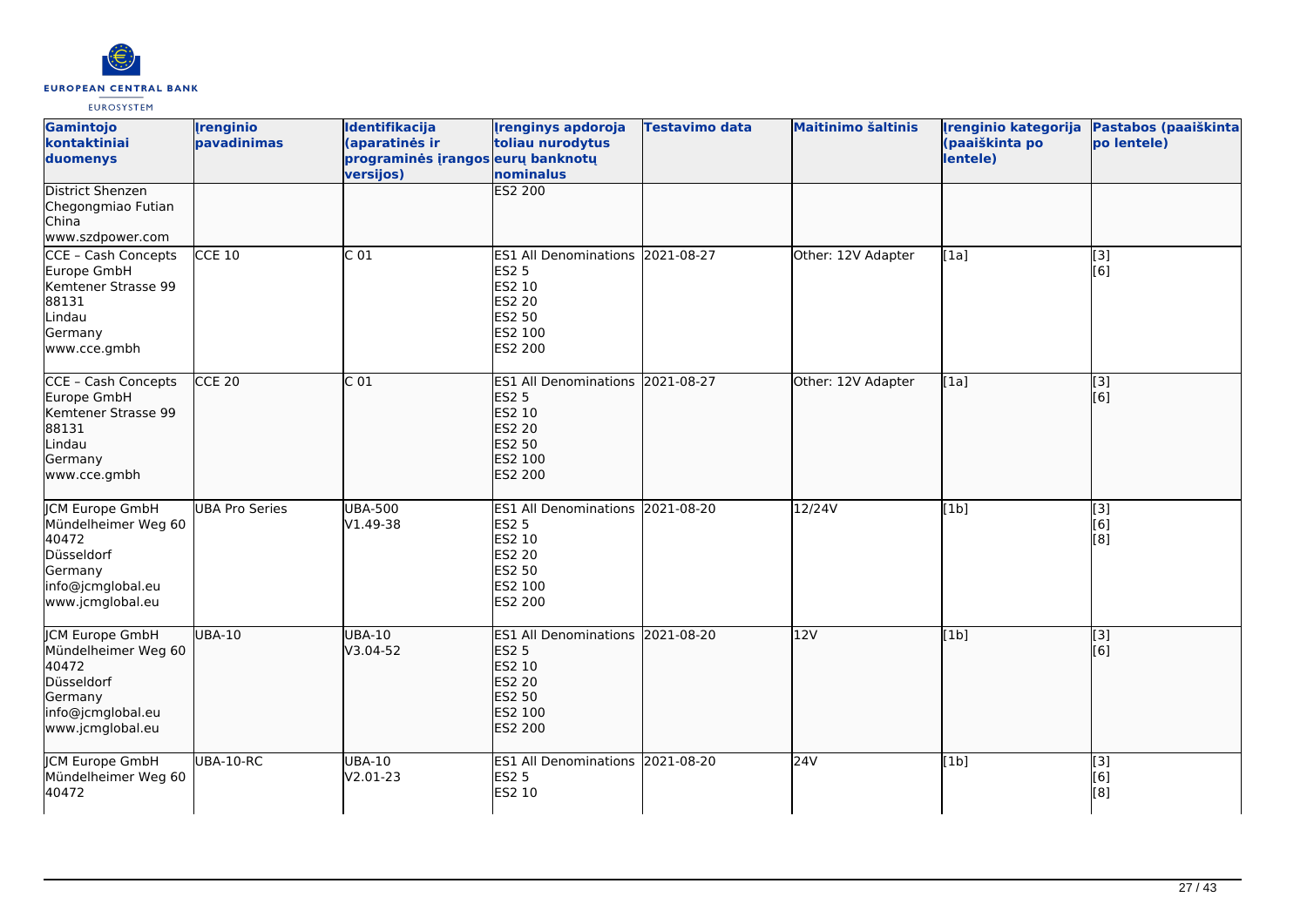

| Gamintojo<br>kontaktiniai<br>duomenys                                                                                    | <b>Irenginio</b><br>pavadinimas | Identifikacija<br>(aparatinės ir<br>programinės įrangos eurų banknotų<br>versijos) | <b>Irenginys apdoroja</b><br>toliau nurodytus<br>nominalus                                                            | <b>Testavimo data</b> | <b>Maitinimo šaltinis</b> | Irenginio kategorija<br>(paaiškinta po<br>lentele) | Pastabos (paaiškinta<br>po lentele) |
|--------------------------------------------------------------------------------------------------------------------------|---------------------------------|------------------------------------------------------------------------------------|-----------------------------------------------------------------------------------------------------------------------|-----------------------|---------------------------|----------------------------------------------------|-------------------------------------|
| Düsseldorf<br>Germany<br>info@jcmglobal.eu<br>www.jcmglobal.eu                                                           |                                 |                                                                                    | <b>ES2 20</b><br>ES2 50<br>ES2 100<br>ES2 200                                                                         |                       |                           |                                                    |                                     |
| JCM Europe GmbH<br>Mündelheimer Weg 60<br>40472<br>Düsseldorf<br>Germany<br>info@jcmglobal.eu<br>www.jcmglobal.eu        | iVizion-100                     | iVIZION-100<br>V2.98-44                                                            | <b>ES1 All Denominations</b><br><b>ES2 5</b><br>ES2 10<br><b>ES2 20</b><br><b>ES2 50</b><br>ES2 100<br><b>ES2 200</b> | 2021-08-19            | 12V/24V                   | [1b]                                               | [3]<br>[6]<br>[8]                   |
| <b>JCM Europe GmbH</b><br>Mündelheimer Weg 60<br>40472<br>Düsseldorf<br>Germany<br>info@jcmglobal.eu<br>www.jcmglobal.eu | <b>UBA-Pro RC Series</b>        | <b>UBA-500-SH2-RT</b><br>V1.49-38                                                  | <b>ES1 All Denominations</b><br><b>ES2 5</b><br>ES2 10<br>ES2 20<br>ES2 50<br>ES2 100<br>ES2 200                      | 2021-08-19            | 24V                       | [1b]                                               | $\overline{[}3]$<br>[6]<br>[8]      |
| <b>JCM Europe GmbH</b><br>Mündelheimer Weg 60<br>40472<br>Düsseldorf<br>Germany<br>info@jcmglobal.eu<br>www.jcmglobal.eu | TBV-100 Series                  | <b>TBV-100-FSH</b><br>V1.28-93                                                     | ES1 All Denominations 2021-08-19<br><b>ES2 5</b><br>ES2 10<br><b>ES2 20</b><br><b>ES2 50</b><br>ES2 100<br>ES2 200    |                       | 24V                       | [2]                                                | [3]<br>[6]<br>[8]                   |
| <b>CM Europe GmbH</b><br>Mündelheimer Weg 60<br>40472<br>Düsseldorf<br>Germany<br>info@jcmglobal.eu<br>www.jcmglobal.eu  | iPRO-100 Series                 | V3.06-38                                                                           | <b>ES1 All Denominations</b><br><b>ES2 5</b><br>ES2 10<br><b>ES2 20</b><br>ES2 50<br>ES2 100<br>ES2 200               | 2021-08-18            | 12V                       | [1b]                                               | [3]<br>[6]<br>[8]                   |
| Cashtester/Amwit<br>Security B.V.                                                                                        | <b>CT 432 SD</b>                | CO <sub>2</sub>                                                                    | <b>ES1 All Denominations</b><br><b>ES2 5</b>                                                                          | 2021-08-18            | 12V                       | [1a]                                               | $\overline{[3]}$<br>[6]             |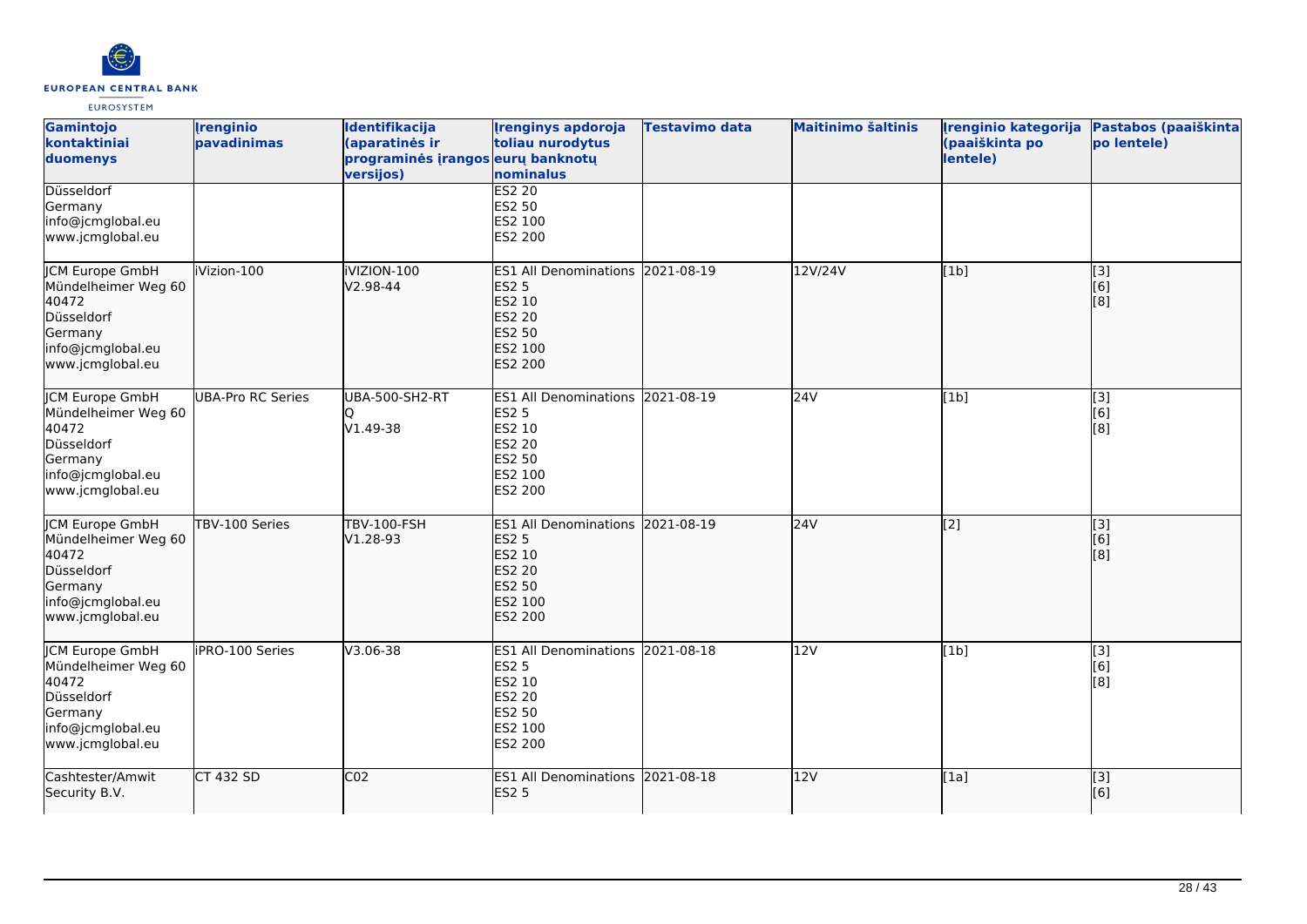

| Gamintojo<br>kontaktiniai<br>duomenys                                                                                                | <i><u><b><u>I</u>renginio</b></u></i><br>pavadinimas | Identifikacija<br>(aparatinės ir<br>programinės įrangos eurų banknotų<br>versijos) | <b>Irenginys apdoroja</b><br>toliau nurodytus<br>nominalus                                                                                              | <b>Testavimo data</b> | <b>Maitinimo šaltinis</b> | Irenginio kategorija<br>(paaiškinta po<br>lentele) | Pastabos (paaiškinta<br>po lentele) |
|--------------------------------------------------------------------------------------------------------------------------------------|------------------------------------------------------|------------------------------------------------------------------------------------|---------------------------------------------------------------------------------------------------------------------------------------------------------|-----------------------|---------------------------|----------------------------------------------------|-------------------------------------|
| De Corridor 9<br>3621 ZA<br>Breukelen<br>Netherlands<br>mw@cashtester.com<br>www.cashtester.com                                      |                                                      |                                                                                    | ES2 10<br><b>ES2 20</b><br><b>ES2 50</b><br>ES2 100<br><b>ES2 200</b>                                                                                   |                       |                           |                                                    |                                     |
| Cashtester/Amwit<br>Security B.V.<br>De Corridor 9<br>3621 ZA<br>Breukelen<br>Netherlands<br>mw@cashtester.com<br>www.cashtester.com | CT 433 SD                                            | CO <sub>2</sub>                                                                    | ES1 All Denominations 2021-08-18<br><b>ES2 5</b><br>ES2 10<br><b>ES2 20</b><br><b>ES2 50</b><br>ES2 100<br>ES2 200                                      |                       | 12V                       | [1a]                                               | $\overline{[3]}$<br>[6]             |
| <b>JCM Europe GmbH</b><br>Mündelheimer Weg 60<br>40472<br>Düsseldorf<br>Germany<br>info@jcmglobal.eu<br>www.jcmglobal.eu             | <b>DBV-500</b>                                       | <b>DBV-50x</b><br>V1.54-38                                                         | <b>ES15</b><br>ES1 10<br><b>ES1 20</b><br><b>ES1 50</b><br><b>ES2 5</b><br><b>ES2 10</b><br><b>ES2 20</b><br><b>ES2 50</b><br>ES2 100<br><b>ES2 200</b> | 2021-08-18            | 12V/24V                   | [1b]                                               | [2]<br>[[3]<br>[6]<br>[8]           |
| JCM Europe GmbH<br>Mündelheimer Weg 60<br>40472<br>Düsseldorf<br>Germany<br>info@jcmglobal.eu<br>www.jcmglobal.eu                    | <b>IPRO-SH2-RC</b>                                   | iPRO-100<br>V3.08-38                                                               | <b>ES1 All Denominations</b><br><b>ES2 5</b><br><b>ES2 10</b><br><b>ES2 20</b><br><b>ES2 50</b><br>ES2 100<br>ES2 200                                   | 2021-08-18            | 24V                       | [1b]                                               | [3]<br>[6]<br>[8]                   |
| Giesecke+Devrient<br>Currency Technology<br>GmbH<br>Prinzregentenstraße<br>159<br>81677                                              | ProNote 300                                          | <b>EUR V1.010</b>                                                                  | ES1 All Denominations 2021-08-12<br><b>ES2 5</b><br><b>ES2 10</b><br><b>ES2 20</b><br><b>ES2 50</b><br>ES2 100                                          |                       | 110V, 220V                | [2]                                                | $\overline{[3]}$<br>[6]             |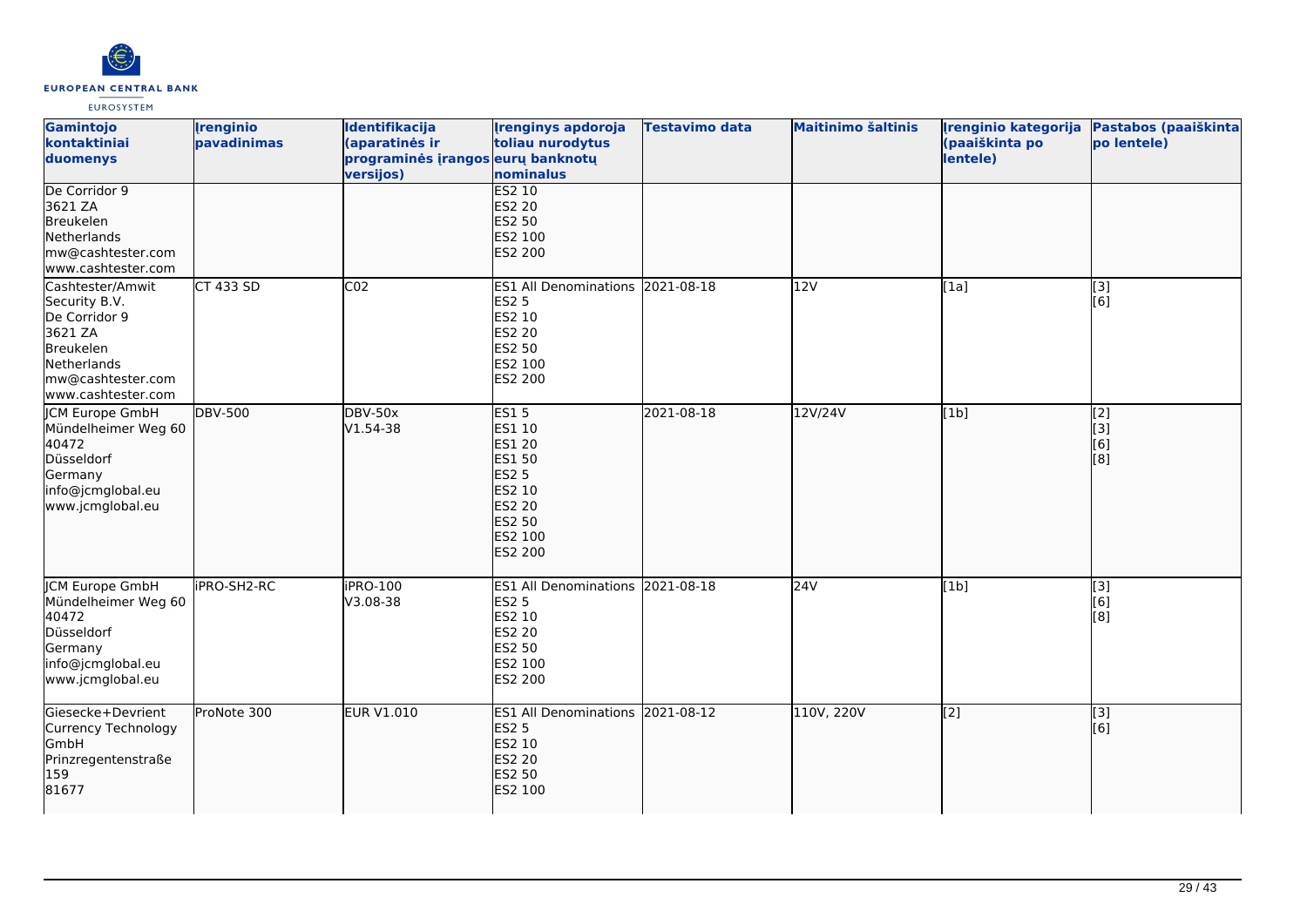

| Gamintojo<br>kontaktiniai<br>duomenys                                                                                    | <b>Irenginio</b><br>pavadinimas | Identifikacija<br>(aparatinės ir<br>programinės įrangos eurų banknotų<br>versijos) | <b>Irenginys apdoroja</b><br>toliau nurodytus<br>nominalus                                                                                    | <b>Testavimo data</b> | <b>Maitinimo šaltinis</b> | Irenginio kategorija<br>(paaiškinta po<br>lentele) | Pastabos (paaiškinta<br>po lentele)                    |
|--------------------------------------------------------------------------------------------------------------------------|---------------------------------|------------------------------------------------------------------------------------|-----------------------------------------------------------------------------------------------------------------------------------------------|-----------------------|---------------------------|----------------------------------------------------|--------------------------------------------------------|
| Munich<br>Germany<br>www.gi-de.com                                                                                       |                                 |                                                                                    | <b>ES2 200</b>                                                                                                                                |                       |                           |                                                    |                                                        |
| GO Europe GmbH<br>Zum Kraftwerk 1<br>45527<br>Hattingen<br>Germany<br>Bemd.koenig@go-<br>europe.com<br>www.go-europe.com | Olympia NC 355                  | <b>BJ-219</b><br>V11                                                               | ES1 All Denominations 2021-08-06<br><b>ES2 5</b><br>ES2 10<br>ES2 20<br>ES2 50<br>ES2 100<br>ES2 200                                          |                       | DC12V                     | [1a]                                               | [3]<br>[6]                                             |
| Arca Technologies srl<br>Via Statale 17<br>10012<br>Bollengo (TO)<br>Italy<br>www.arca.com                               | CS1one                          | $CS1$ Ver $1.1$<br>EUR_06_00                                                       | <b>ES15</b><br>ES1 10<br>ES1 20<br><b>ES1 50</b><br>ES1 200<br><b>ES2 5</b><br>ES2 10<br><b>ES2 20</b><br>ES2 50<br>ES2 100<br><b>ES2 200</b> | 2021-07-26            | 110V - 220V               | [1a]                                               | $\overline{[2]}$<br>[3]<br>$\overline{[}6\overline{)}$ |
| Arca Technologies srl<br>Via Statale 17<br>10012<br>Bollengo (TO)<br><b>Italy</b><br>lwww.arca.com                       | CS1oneT                         | <b>CS1 Ver 1.1</b><br>EUR_06_00                                                    | <b>ES15</b><br>ES1 10<br>ES1 20<br><b>ES1 50</b><br>ES1 200<br><b>ES2 5</b><br>ES2 10<br>ES2 20<br>ES2 50<br>ES2 100<br>ES2 200               | 2021-07-26            | 110V - 220V               | [1a]                                               | [3]<br>[6]                                             |
| Ratiotec GmbH & Co<br><b>KG</b><br>Max Keith Strasse 66<br>D-45136                                                       | <b>Smart Protect</b>            | $C-03$                                                                             | ES1 All Denominations 2021-07-26<br><b>ES2 5</b><br>ES2 10<br><b>ES2 20</b>                                                                   |                       | 12V                       | [1a]                                               | $\overline{[3]}$<br>$\overline{[}6\overline{)}$<br>[8] |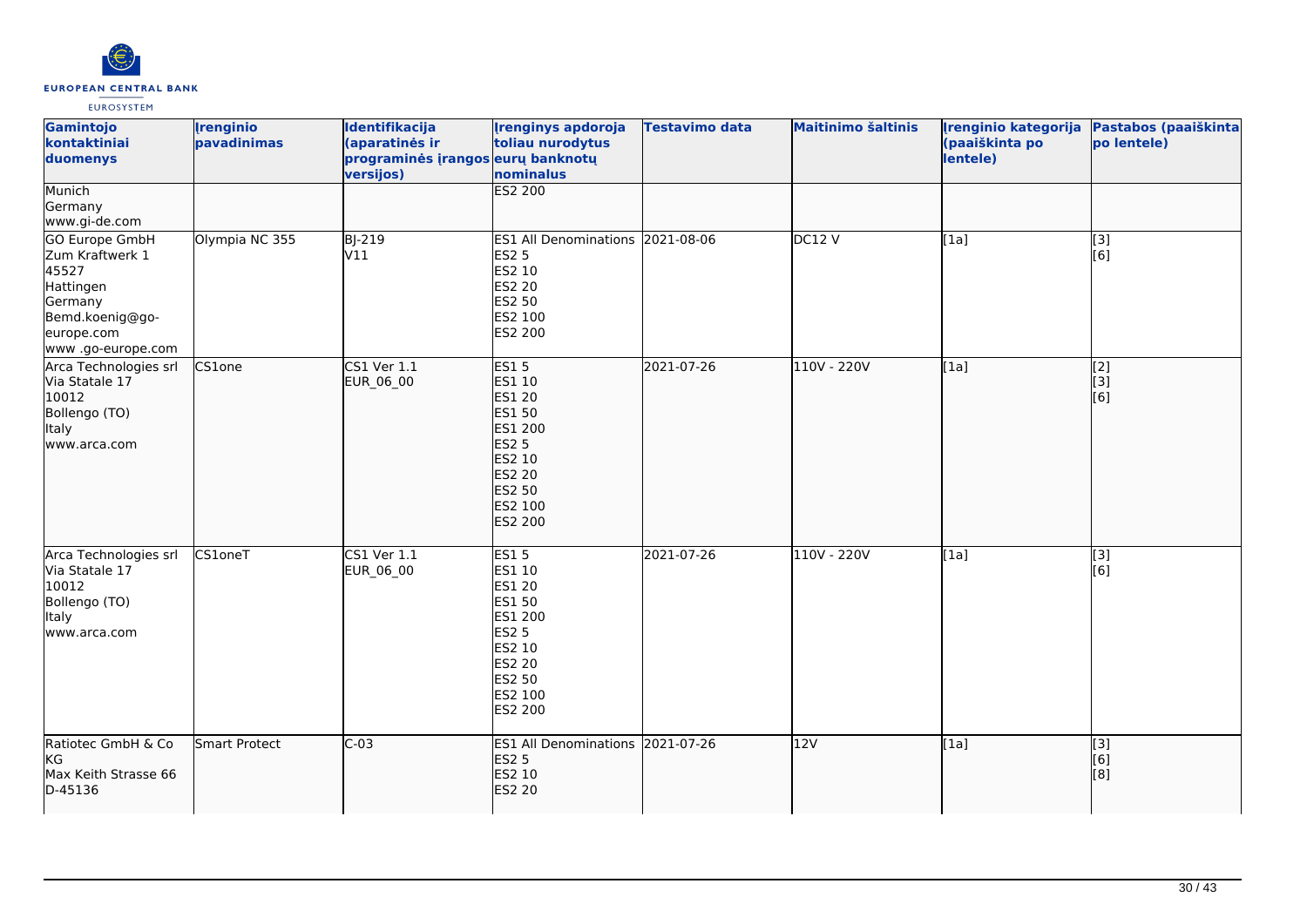

| Gamintojo<br>kontaktiniai<br>duomenys                                                                                                                   | <b>Irenginio</b><br>pavadinimas | Identifikacija<br>(aparatinės ir<br>programinės įrangos eurų banknotų<br>versijos) | <b>Irenginys apdoroja</b><br>toliau nurodytus<br>nominalus                                                                              | <b>Testavimo data</b> | <b>Maitinimo šaltinis</b>                            | Irenginio kategorija<br>(paaiškinta po<br>lentele) | Pastabos (paaiškinta<br>po lentele) |
|---------------------------------------------------------------------------------------------------------------------------------------------------------|---------------------------------|------------------------------------------------------------------------------------|-----------------------------------------------------------------------------------------------------------------------------------------|-----------------------|------------------------------------------------------|----------------------------------------------------|-------------------------------------|
| Essen<br>Germany<br>www.ratio-tec.de                                                                                                                    |                                 |                                                                                    | <b>ES2 50</b><br>ES2 100<br><b>ES2 200</b>                                                                                              |                       |                                                      |                                                    |                                     |
| Ratiotec GmbH & Co<br>KG<br>Max Keith Strasse 66<br>D-45136<br>Essen<br>Germany<br>www.ratio-tec.de                                                     | <b>Smart Protect Plus</b>       | 020                                                                                | ES1 All Denominations 2021-07-26<br><b>ES2 5</b><br><b>ES2 10</b><br><b>ES2 20</b><br><b>ES2 50</b><br>ES2 100<br><b>ES2 200</b>        |                       | 12V                                                  | [1a]                                               | [3]<br>[6]                          |
| Kisan Electronics Co<br>Ltd<br>273-1 Sungsoo-Dong<br>2GA 3 Dong<br>Sungdong-Gu 133, 831<br>Seoul<br>South Korea<br>yshin21@kisane.com<br>www.kisane.com | NEWTON mini                     | Main: v1.3, Reco: v1.3                                                             | <b>ES1 All Denominations</b><br><b>ES2 5</b><br>ES2 10<br><b>ES2 20</b><br><b>ES2 50</b><br>ES2 100<br><b>ES2 200</b>                   | 2021-07-22            | 110-220V                                             | $\sqrt{2}$                                         | [[3]<br>[[6]                        |
| CI Tech Components<br>AG<br>Oberburgstrasse 10<br>3400<br>Burgdorf<br>Switzerland<br>info@citech.com<br>www.citech.com                                  | CI Note Line Recycle            | CI Note Line Recycle<br>13-EU-16                                                   | <b>ES1 All Denominations 2021-07-21</b><br><b>ES2 5</b><br><b>ES2 10</b><br><b>ES2 20</b><br><b>ES2 50</b><br>ES2 100<br><b>ES2 200</b> |                       | other: 24V; 220 V with [1b]<br>external power supply |                                                    | $[3]$<br>[6]                        |
| Francopost srl<br>Via Prina 15<br>20154<br>Milano<br>Italy<br>www.francopost.it                                                                         | 920                             | CIS20D5:ALC<br>02021000                                                            | ES1 All Denominations 2021-07-19<br><b>ES2 5</b><br><b>ES2 10</b><br><b>ES2 20</b><br><b>ES2 50</b><br>ES2 100<br><b>ES2 200</b>        |                       | 100V-240V                                            | $\left[2\right]$                                   | [[3]<br>[[6]                        |
| <b>SHENZEN POLYFIT</b><br>TECHNOLOGY Co.Ltd.                                                                                                            | FMD-920CIS                      | CIS20D5:ALC<br>02021000                                                            | ES1 All Denominations 2021-07-19<br><b>ES2 5</b>                                                                                        |                       | 100-240V                                             | [2]                                                | $\overline{[3]}$<br>[6]             |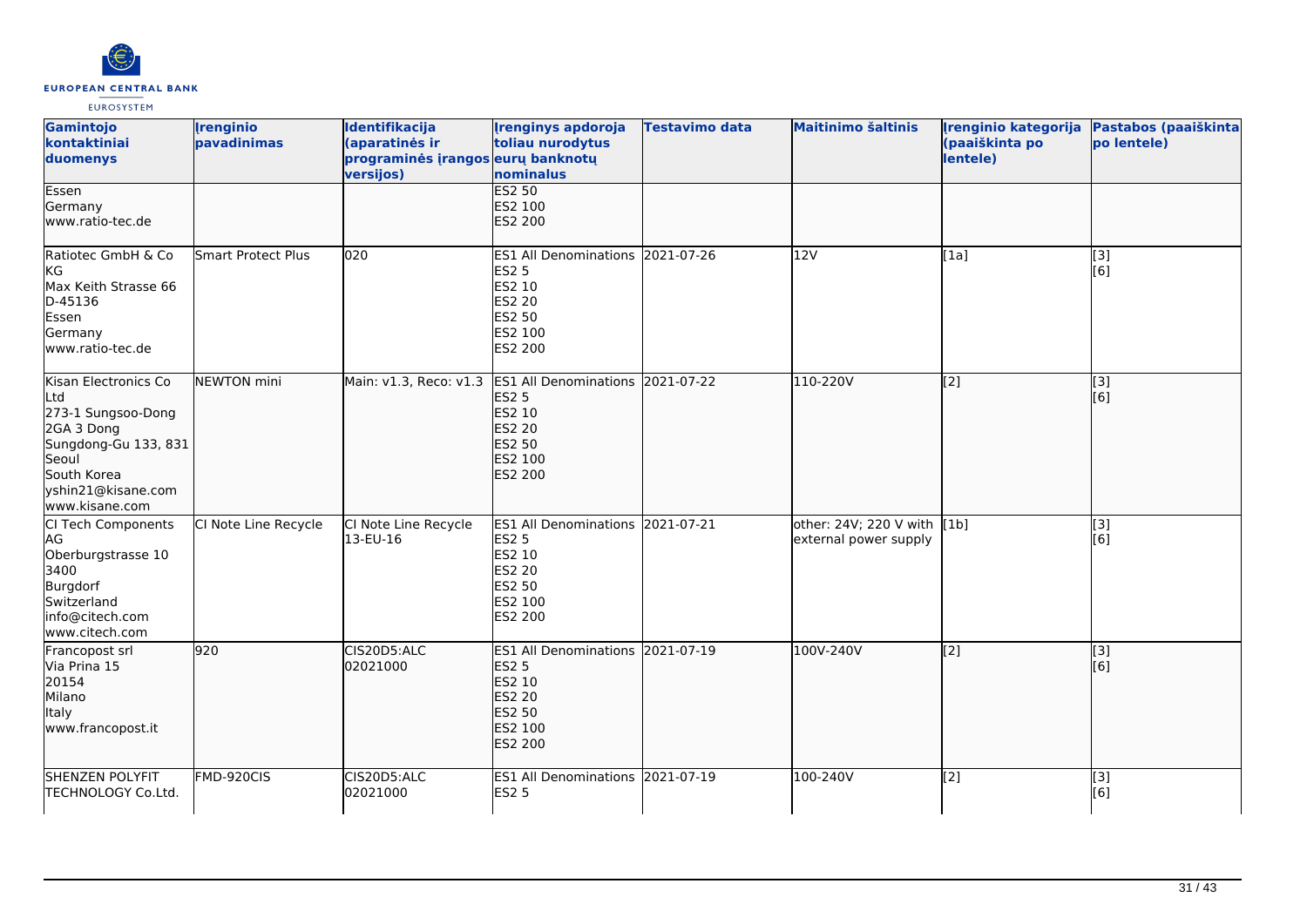

| Gamintojo<br>kontaktiniai<br>duomenys                                                                                                                                      | <i><u><b><u>I</u>renginio</b></u></i><br>pavadinimas | Identifikacija<br>(aparatinės ir<br>programinės įrangos eurų banknotų<br>versijos) | <b>Irenginys apdoroja</b><br>toliau nurodytus<br>nominalus                                                                                               | <b>Testavimo data</b> | <b>Maitinimo šaltinis</b> | (paaiškinta po<br>lentele) | Įrenginio kategorija Pastabos (paaiškinta<br>po lentele) |
|----------------------------------------------------------------------------------------------------------------------------------------------------------------------------|------------------------------------------------------|------------------------------------------------------------------------------------|----------------------------------------------------------------------------------------------------------------------------------------------------------|-----------------------|---------------------------|----------------------------|----------------------------------------------------------|
| 6/F, Blk Hengtemei,<br>No. 3 Ganli Road,<br>Longgang District<br>518112<br>Shenzhen<br>China<br>info@futuremoneydete<br>ctor.com<br>http://www.futuremone<br>ydetector.com |                                                      |                                                                                    | <b>ES2 10</b><br><b>ES2 20</b><br>ES2 50<br>ES2 100<br>ES2 200                                                                                           |                       |                           |                            |                                                          |
| <b>GO Europe GmbH</b><br>Zum Kraftwerk 1<br>45527<br>Hattingen<br>Germany<br>Bemd.koenig@go-<br>europe.com<br>www.go-europe.com                                            | Olympia NC 345                                       | BJ-219<br>V11                                                                      | ES1 All Denominations 2021-07-14<br><b>ES2 5</b><br>ES2 10<br><b>ES2 20</b><br><b>ES2 50</b><br>ES2 100<br><b>ES2 200</b>                                |                       | DC12V                     | [1a]                       | $\overline{[}$ [3]<br>[6]                                |
| <b>GO Europe GmbH</b><br>Zum Kraftwerk 1<br>45527<br>Hattingen<br>Germany<br>Bemd.koenig@go-<br>europe.com<br>www.go-europe.com                                            | Olympia NC 365                                       | BJ-219<br>V11                                                                      | ES1 All Denominations 2021-07-14<br>ES2 5<br>ES2 10<br><b>ES2 20</b><br>ES2 50<br>ES2 100<br>ES2 200                                                     |                       | DC12 V                    | [1a]                       | [3]<br>[6]                                               |
| Ratiotec GmbH & Co<br>kG<br>Max Keith Strasse 66<br>D-45136<br>Essen<br>Germany<br>www.ratio-tec.de                                                                        | Smart Protect                                        | $C-02$                                                                             | <b>ES15</b><br>ES1 10<br>ES1 20<br><b>ES1 50</b><br>ES1 100<br>ES1 200<br><b>ES2 5</b><br>ES2 10<br><b>ES2 20</b><br><b>ES2 50</b><br>ES2 100<br>ES2 200 | 2021-07-12            | 12V                       | [1a]                       | $\overline{[2]}$<br>[3]<br>[6]<br>[8]                    |
|                                                                                                                                                                            |                                                      |                                                                                    |                                                                                                                                                          |                       |                           |                            |                                                          |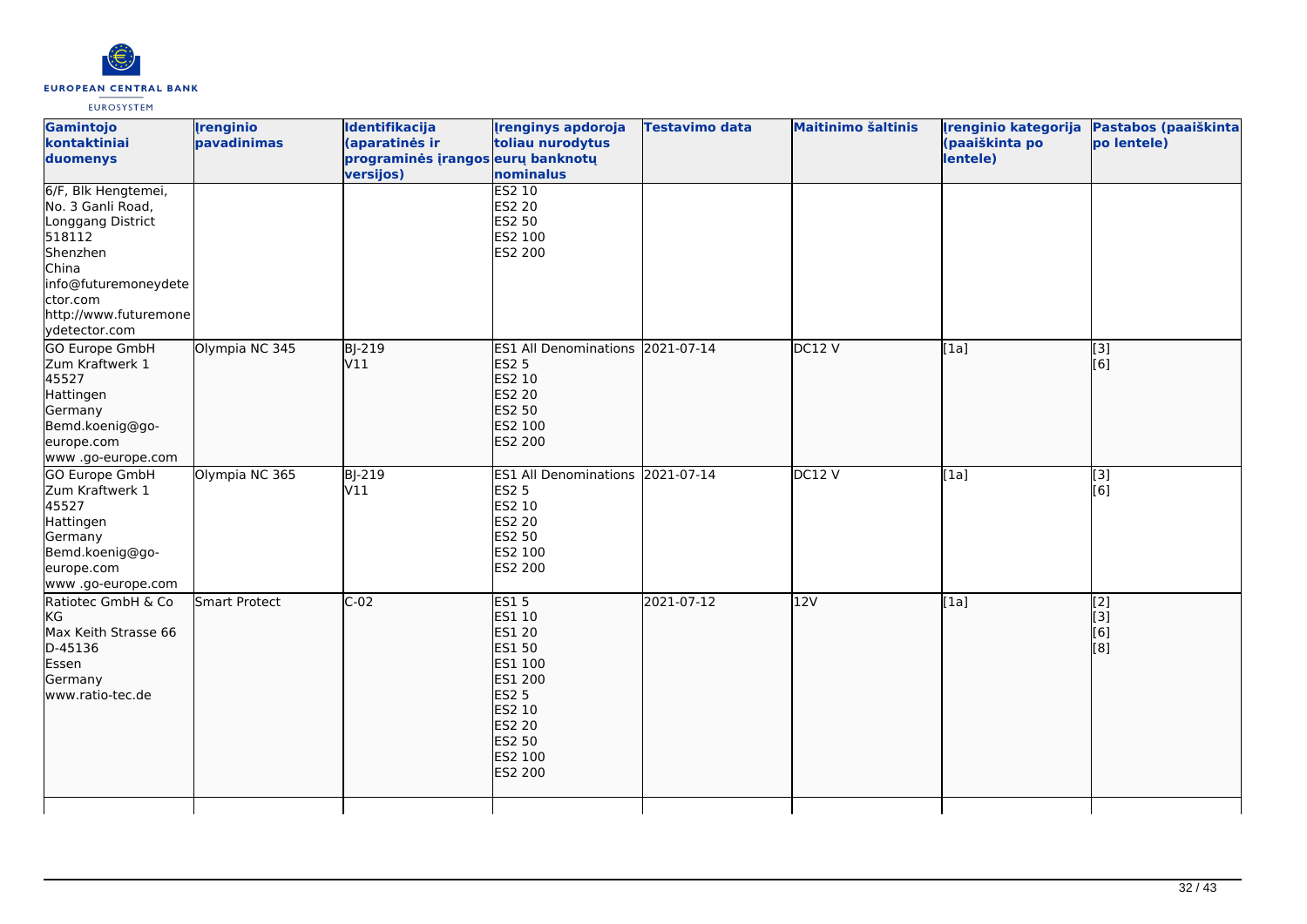

| Gamintojo<br>kontaktiniai<br>duomenys                                                               | <b>Irenginio</b><br>pavadinimas | Identifikacija<br>(aparatinės ir<br>programinės įrangos eurų banknotų<br>versijos) | <b>Irenginys apdoroja</b><br>toliau nurodytus<br>nominalus                                                                                               | <b>Testavimo data</b> | <b>Maitinimo šaltinis</b> | (paaiškinta po<br>lentele) | Irenginio kategorija Pastabos (paaiškinta<br>po lentele) |
|-----------------------------------------------------------------------------------------------------|---------------------------------|------------------------------------------------------------------------------------|----------------------------------------------------------------------------------------------------------------------------------------------------------|-----------------------|---------------------------|----------------------------|----------------------------------------------------------|
| Ratiotec GmbH & Co<br>KG<br>Max Keith Strasse 66<br>D-45136<br>Essen<br>Germany<br>www.ratio-tec.de | Rapidcount T 575                | 2.001                                                                              | ES1 All Denominations 2021-07-12<br><b>ES2 5</b><br>ES2 10<br><b>ES2 20</b><br>ES2 50<br>ES2 100<br>ES2 200                                              |                       | 220V                      | $\overline{[2]}$           | $\overline{[3]}$<br>[6]                                  |
| Ratiotec GmbH & Co<br>KG<br>Max Keith Strasse 66<br>D-45136<br>Essen<br>Germany<br>www.ratio-tec.de | Rapidcount X 400                | 1.4.0.4                                                                            | ES1 All Denominations 2021-07-12<br><b>ES2 5</b><br>ES2 10<br><b>ES2 20</b><br>ES2 50<br>ES2 100<br>ES2 200                                              |                       | 220V                      | [[2]                       | [[3]<br>[6]                                              |
| Ratiotec GmbH & Co<br>KG<br>Max Keith Strasse 66<br>D-45136<br>Essen<br>Germany<br>www.ratio-tec.de | Smart Protect Plus              | 016                                                                                | <b>ES15</b><br>ES1 10<br><b>ES1 20</b><br>ES1 50<br>ES1 100<br>ES1 200<br><b>ES2 5</b><br><b>ES2 10</b><br>ES2 20<br><b>ES2 50</b><br>ES2 100<br>ES2 200 | 2021-07-12            | 12V                       | [1a]                       | [2]<br>[3]<br>[6]                                        |
| Gunnebo Cash<br>Automation AB<br>Stora Åvägen 1<br>SE-436 34<br>Askim<br>Sweden<br>www.gunnebo.com  | NV4                             | <b>EUR 3.7</b>                                                                     | ES1 All Denominations 2021-07-08<br><b>ES2 5</b><br>ES2 10<br><b>ES2 20</b><br>ES2 50<br>ES2 100<br>ES2 200                                              |                       | 24VDC                     | [1b]                       | $\overline{[3]}$<br>[6]                                  |
| Azkoyen S.A.<br>Adva San Silvestre S/N                                                              | <b>POS 1500 EU</b>              | $V$ 5.7                                                                            | ES1 All Denominations 2021-06-25<br><b>ES2 5</b>                                                                                                         |                       | Mains, 220V               | [1a]                       | [3]                                                      |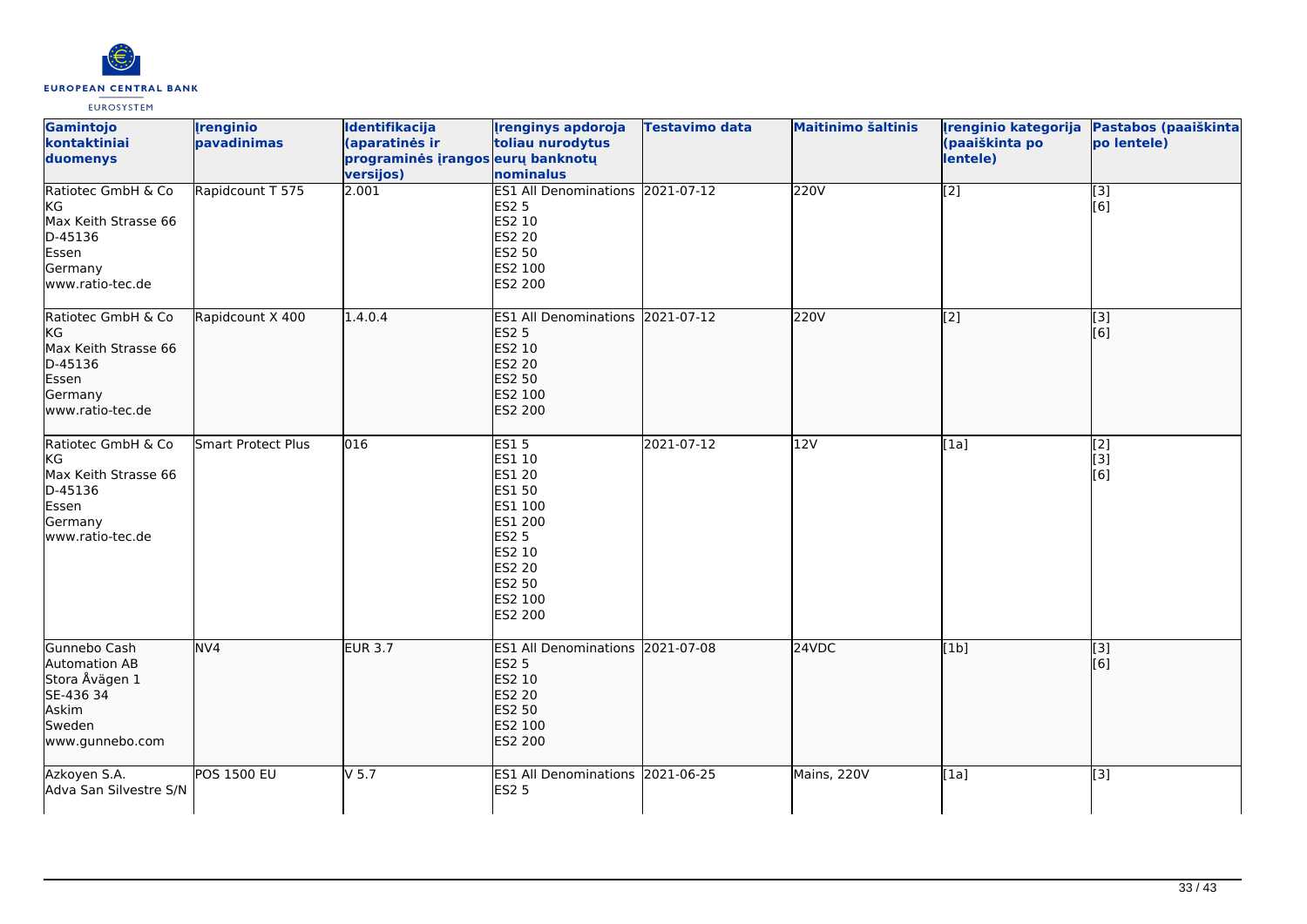

| Gamintojo<br>kontaktiniai<br>duomenys                                                                                              | <b>Irenginio</b><br>pavadinimas | Identifikacija<br>(aparatinės ir<br>programinės įrangos eurų banknotų<br>versijos) | <b>Irenginys apdoroja</b><br>toliau nurodytus<br>nominalus                                                         | <b>Testavimo data</b> | <b>Maitinimo šaltinis</b> | Irenginio kategorija<br>(paaiškinta po<br>lentele) | Pastabos (paaiškinta<br>po lentele) |
|------------------------------------------------------------------------------------------------------------------------------------|---------------------------------|------------------------------------------------------------------------------------|--------------------------------------------------------------------------------------------------------------------|-----------------------|---------------------------|----------------------------------------------------|-------------------------------------|
| 31550<br>Peralta Navarra<br>Spain<br>www.azkoyen.com                                                                               |                                 |                                                                                    | <b>ES2 10</b><br>ES2 20<br>ES2 50<br>ES2 100<br>ES2 200                                                            |                       |                           |                                                    |                                     |
| Azkoyen S.A.<br>Adva San Silvestre S/N<br>31550<br>Peralta Navarra<br>Spain<br>www.azkoyen.com                                     | <b>POS 1000 EU</b>              | V <sub>15.5</sub>                                                                  | ES1 All Denominations 2021-06-24<br><b>ES2 5</b><br>ES2 10<br><b>ES2 20</b><br>ES2 50<br>ES2 100<br>ES2 200        |                       | Mains, 220V               | [[1a]                                              | $\overline{[}3]$                    |
| Iternet-European<br>Distribution<br>Via S. Merli 64/66<br>29122<br>Piacenza<br><b>Italy</b><br>www.iternet-<br>securitysystems.com | HolenBecky HT 2800              | C <sub>41</sub>                                                                    | ES1 All Denominations 2021-06-10<br><b>ES2 5</b><br>ES2 10<br>ES2 20<br>ES2 50<br>ES2 100<br>ES2 200               |                       | Mains - 220V              | [2]                                                | [3]<br>[6]                          |
| Iternet-European<br>Distribution<br>Via S. Merli 64/66<br>29122<br>Piacenza<br>Italy<br>www.iternet-<br>securitysystems.com        | Holenburg HT-2320               | C <sub>41</sub>                                                                    | ES1 All Denominations 2021-06-10<br><b>ES2 5</b><br>ES2 10<br><b>ES2 20</b><br><b>ES2 50</b><br>ES2 100<br>ES2 200 |                       | Other: 100-240V           | $\left[ \begin{matrix} 2 \end{matrix} \right]$     | [3]<br>[6]                          |
| Iternet-European<br>Distribution<br>Via S. Merli 64/66<br>29122<br>Piacenza<br>Italy<br>www.iternet-<br>securitysystems.com        | Holenburg HT-6600               | C41                                                                                | ES1 All Denominations 2021-06-10<br><b>ES2 5</b><br>ES2 10<br>ES2 20<br>ES2 50<br>ES2 100<br>ES2 200               |                       | 220V                      | $\overline{[2]}$                                   | [3]<br>[6]                          |
| JCM Europe GmbH                                                                                                                    | <b>EBA-40</b>                   | EBA-4x                                                                             | ES1 All Denominations 2021-05-28                                                                                   |                       | Other: 12V/24V            | [1b]                                               | [3]                                 |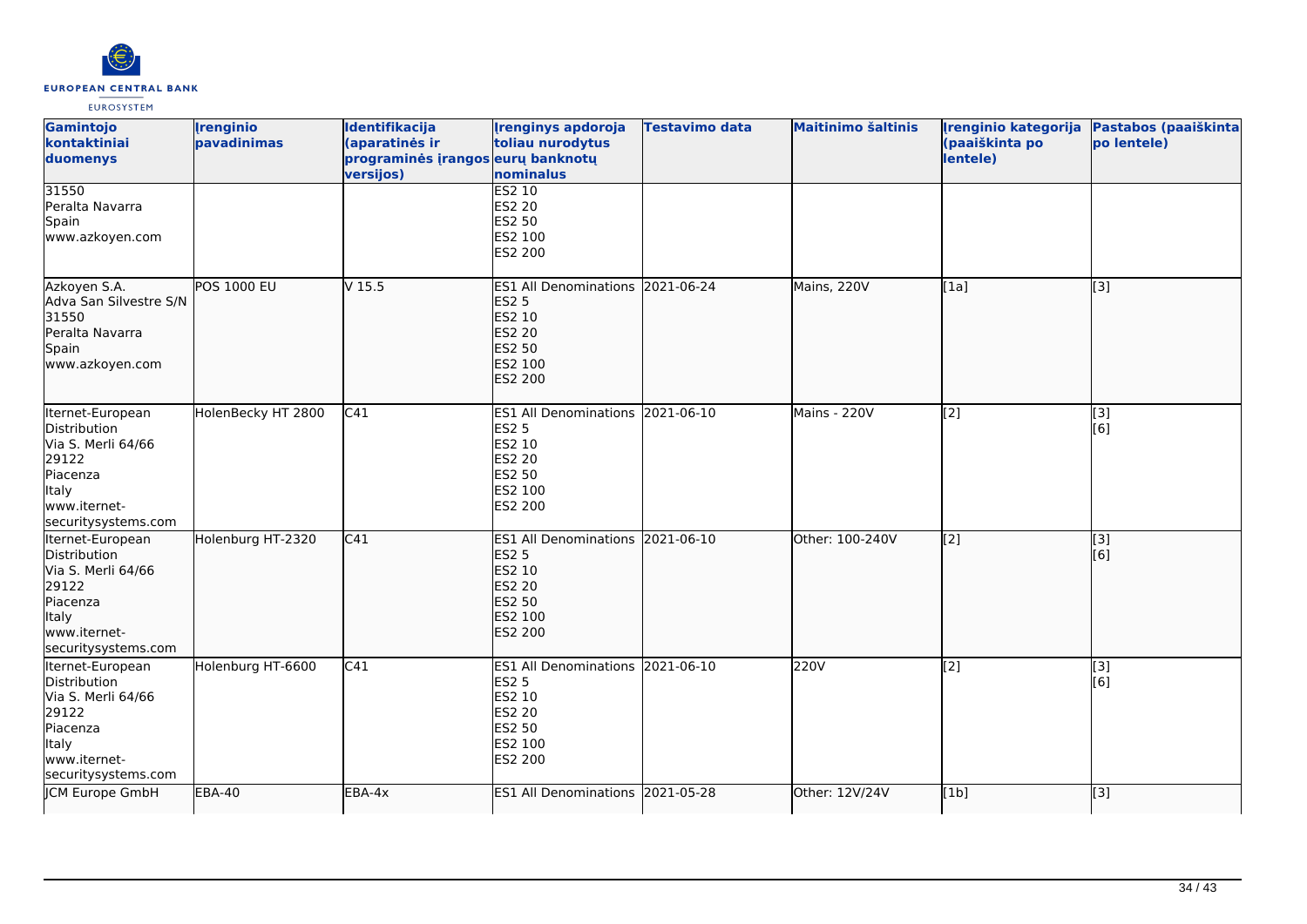

| Gamintojo<br>kontaktiniai<br>duomenys                                                                                    | <i><u><b><u>I</u>renginio</b></u></i><br>pavadinimas | Identifikacija<br>(aparatinės ir<br>programinės įrangos eurų banknotų<br>versijos) | <b>Irenginys apdoroja</b><br>toliau nurodytus<br>nominalus                                                         | <b>Testavimo data</b> | <b>Maitinimo šaltinis</b> | Irenginio kategorija<br>(paaiškinta po<br>lentele) | Pastabos (paaiškinta<br>po lentele) |
|--------------------------------------------------------------------------------------------------------------------------|------------------------------------------------------|------------------------------------------------------------------------------------|--------------------------------------------------------------------------------------------------------------------|-----------------------|---------------------------|----------------------------------------------------|-------------------------------------|
| Mündelheimer Weg 60<br>40472<br>Düsseldorf<br>Germany<br>info@jcmglobal.eu<br>www.jcmglobal.eu                           |                                                      | $V1.55 - 38$                                                                       | <b>ES2 5</b><br>ES2 10<br><b>ES2 20</b><br>ES2 50<br>ES2 100<br><b>ES2 200</b>                                     |                       |                           |                                                    | [6]<br>[8]                          |
| <b>Buic VIP srl</b><br>Via Marconi 11<br>20080<br>Vermezzo (MI)<br>Italy<br>info@buicvip.it<br>www.buicvip.it            | CD330                                                | 329                                                                                | ES1 All Denominations 2021-05-20<br><b>ES2 5</b><br>ES2 10<br><b>ES2 20</b><br><b>ES2 50</b><br>ES2 100<br>ES2 200 |                       | Mains - 110V - 220V       | [1a]                                               | $\overline{[3]}$<br>[6]             |
| Buic VIP srl<br>Via Marconi 11<br>20080<br>Vermezzo (MI)<br>Italy<br>info@buicvip.it<br>www.buicvip.it                   | CD350                                                | 329                                                                                | ES1 All Denominations 2021-05-20<br><b>ES2 5</b><br>ES2 10<br><b>ES2 20</b><br><b>ES2 50</b><br>ES2 100<br>ES2 200 |                       | Mains - 110V - 220V       | [1a]                                               | [3]<br>[6]                          |
| <b>HBW Cash Solutions</b><br>GmbH<br>Jurastrasse 1<br>73119<br>Zell<br>Germany<br>Info@hbw-cs.de<br>www.hbw-cs.de        | <b>BT 500</b>                                        | 329                                                                                | ES1 All Denominations 2021-05-20<br><b>ES2 5</b><br>ES2 10<br><b>ES2 20</b><br><b>ES2 50</b><br>ES2 100<br>ES2 200 |                       | 220V                      | [1a]                                               | $\overline{[3]}$<br>[6]             |
| <b>HBW Cash Solutions</b><br><b>GmbH</b><br>Jurastrasse 1<br>73119<br>Zell<br>Germany<br>Info@hbw-cs.de<br>www.hbw-cs.de | <b>BT 600</b>                                        | 329                                                                                | ES1 All Denominations 2021-05-20<br><b>ES2 5</b><br>ES2 10<br><b>ES2 20</b><br><b>ES2 50</b><br>ES2 100<br>ES2 200 |                       | 220V                      | [1a]                                               | [3]<br>[6]                          |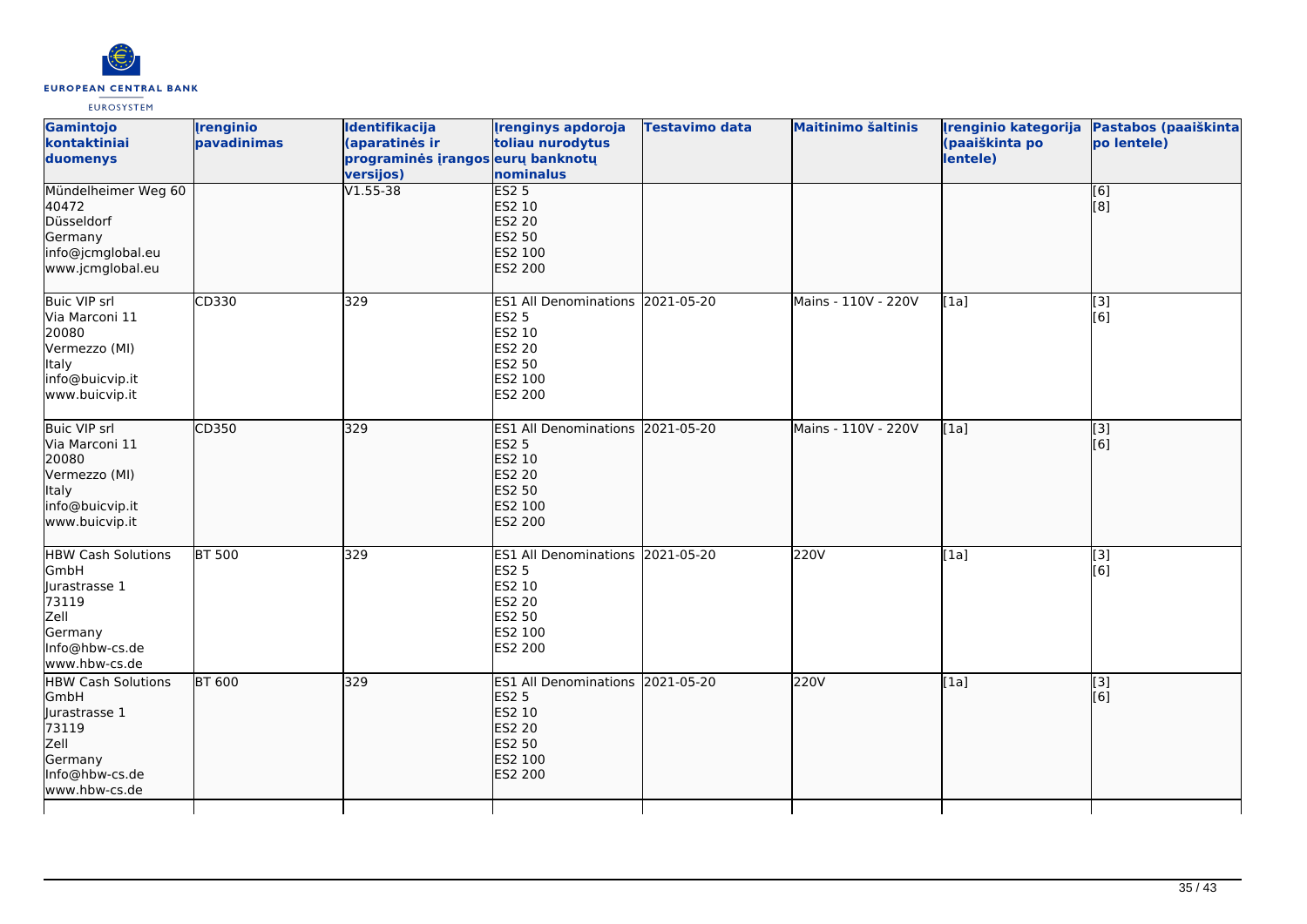

| Gamintojo<br>kontaktiniai<br>duomenys                                                                                                                                                                                  | <b>Irenginio</b><br>pavadinimas | Identifikacija<br>(aparatinės ir<br>programinės įrangos eurų banknotų<br>versijos) | <b>Irenginys apdoroja</b><br>toliau nurodytus<br>nominalus                                                                | <b>Testavimo data</b> | <b>Maitinimo šaltinis</b>      | Irenginio kategorija<br>(paaiškinta po<br>lentele) | Pastabos (paaiškinta<br>po lentele) |
|------------------------------------------------------------------------------------------------------------------------------------------------------------------------------------------------------------------------|---------------------------------|------------------------------------------------------------------------------------|---------------------------------------------------------------------------------------------------------------------------|-----------------------|--------------------------------|----------------------------------------------------|-------------------------------------|
| Shenzhen Easycount<br>Technology Co., Ltd.<br>Building A2, YiFang<br>Huigu Technology Park<br>LingNan Road, Tanxia<br>Town<br>523729<br>Dongguan<br>China<br>sales@easycount.com.<br>lcn<br>www.easycount.com.c<br>In. | EC330                           | 329                                                                                | ES1 All Denominations 2021-05-20<br><b>ES2 5</b><br>ES2 10<br><b>ES2 20</b><br>ES2 50<br>ES2 100<br>ES2 200               |                       | Mains, 110V, 220V              | [1a]                                               | $\overline{[3]}$<br>[6]             |
| Shenzhen Easycount<br>Technology Co., Ltd.<br>Building A2, YiFang<br>Huigu Technology Park<br>LingNan Road, Tanxia<br>Town<br>523729<br>Dongguan<br>China<br>sales@easycount.com.<br>lcn<br>www.easycount.com.c<br>In. | EC350                           | 329                                                                                | ES1 All Denominations 2021-05-20<br><b>ES2 5</b><br>ES2 10<br><b>ES2 20</b><br><b>ES2 50</b><br>ES2 100<br><b>ES2 200</b> |                       | Mains, 110V, 220V              | [1a]                                               | [3]<br>[6]                          |
| Shenzhen Easycount<br>Technology Co., Ltd.<br>Building A2, YiFang<br>Huigu Technology Park<br>LingNan Road, Tanxia<br>Town<br>523729<br>Dongguan<br>China<br>sales@easycount.com.<br>lcn<br>www.easycount.com.c<br>In  | <b>EC500</b>                    | 329                                                                                | ES1 All Denominations 2021-05-20<br><b>ES2 5</b><br>ES2 10<br><b>ES2 20</b><br>ES2 50<br>ES2 100<br>ES2 200               |                       | 220V - Rechargeable<br>battery | [1a]                                               | $\overline{[3]}$<br>[6]             |
| Shenzhen Easycount                                                                                                                                                                                                     | EC580                           | 329                                                                                | ES1 All Denominations 2021-05-20                                                                                          |                       | 220V - Rechargeable            | [1a]                                               | [3]                                 |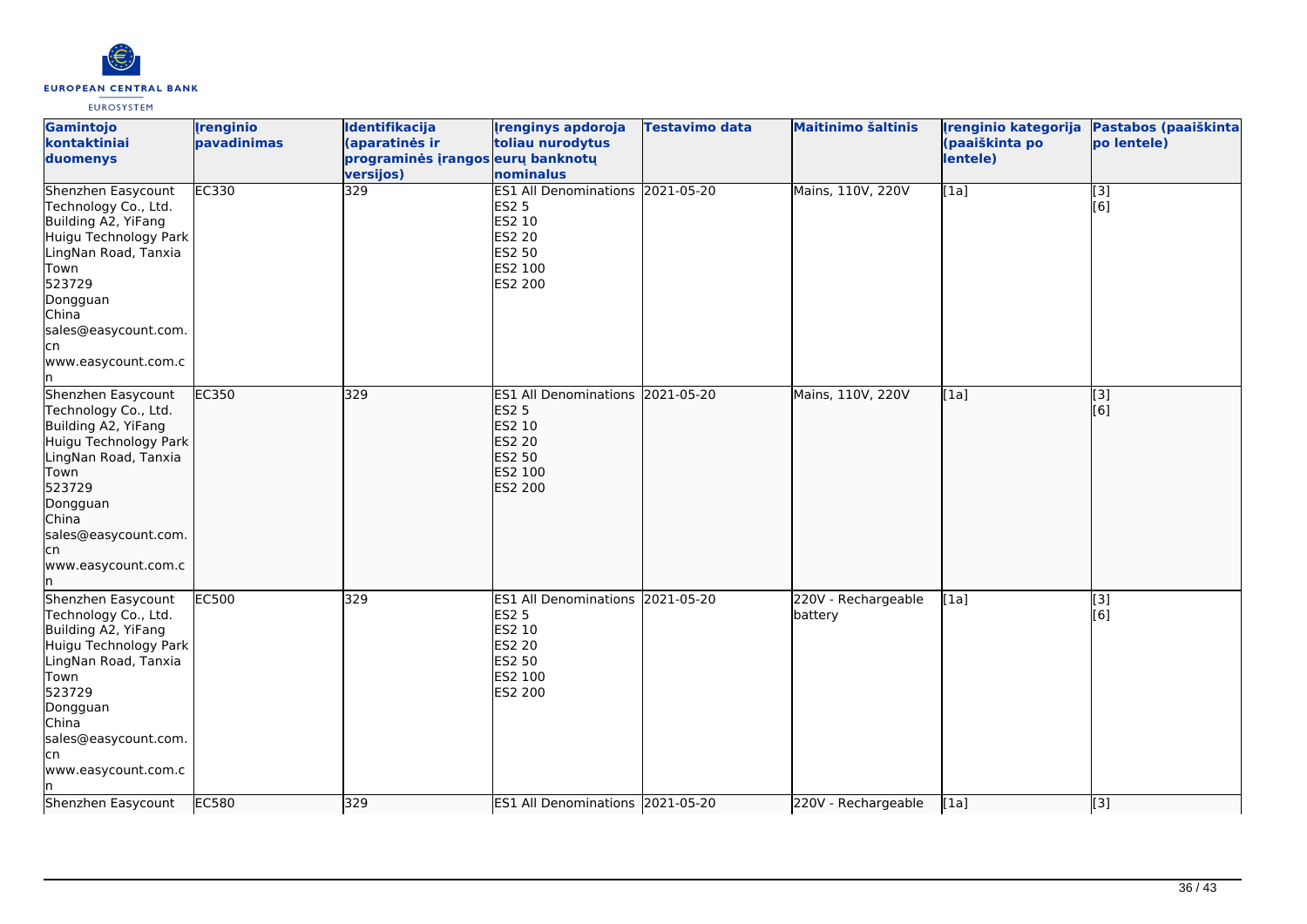

| Gamintojo<br>kontaktiniai<br>duomenys                                                                                                                                                                                 | <b>Irenginio</b><br>pavadinimas | Identifikacija<br>(aparatinės ir<br>programinės įrangos eurų banknotų<br>versijos) | <b>Irenginys apdoroja</b><br>toliau nurodytus<br>nominalus                                                  | <b>Testavimo data</b> | <b>Maitinimo šaltinis</b>      | Irenginio kategorija<br>(paaiškinta po<br>lentele) | Pastabos (paaiškinta<br>po lentele) |
|-----------------------------------------------------------------------------------------------------------------------------------------------------------------------------------------------------------------------|---------------------------------|------------------------------------------------------------------------------------|-------------------------------------------------------------------------------------------------------------|-----------------------|--------------------------------|----------------------------------------------------|-------------------------------------|
| Technology Co., Ltd.<br>Building A2, YiFang<br>Huigu Technology Park<br>LingNan Road, Tanxia<br>Town<br>523729<br>Dongguan<br>China<br>sales@easycount.com.<br>cn,<br>www.easycount.com.c<br>ln.                      |                                 |                                                                                    | ES2 <sub>5</sub><br>ES2 10<br><b>ES2 20</b><br><b>ES2 50</b><br>ES2 100<br>ES2 200                          |                       | battery                        |                                                    | [6]                                 |
| Shenzhen Easycount<br>Technology Co., Ltd.<br>Building A2, YiFang<br>Huigu Technology Park<br>LingNan Road, Tanxia<br>Town<br>523729<br>Dongguan<br>China<br>sales@easycount.com.<br>cn<br>www.easycount.com.c<br>ln. | <b>EC 1800</b>                  | 1.9                                                                                | ES1 All Denominations 2021-05-20<br>ES2 5<br>ES2 10<br><b>ES2 20</b><br>ES2 50<br>ES2 100<br>ES2 200        |                       | Mains, 110V, 220V              | [2]                                                | [3]<br>[6]                          |
| Sourxing Ltd<br>G1, 13/F, World Tech<br>Centre<br>95 How Ming Street<br>Kwun Tong<br>Kowloon<br>Hong Kong<br>China<br>info@sourxing.com<br>www.sourxing.com                                                           | SX530                           | 329                                                                                | ES1 All Denominations 2021-05-20<br><b>ES2 5</b><br>ES2 10<br><b>ES2 20</b><br>ES2 50<br>ES2 100<br>ES2 200 |                       | 220V - rechargeable<br>battery | [1a]                                               | $\overline{[3]}$<br>[6]             |
| <b>HBW Cash Solutions</b><br>GmbH<br>Jurastrasse 1<br>73119<br>Zell                                                                                                                                                   | <b>BT 700</b>                   | 329                                                                                | ES1 All Denominations 2021-05-20<br>ES2 5<br>ES2 10<br><b>ES2 20</b><br>ES2 50                              |                       | 220V                           | [1a]                                               | [3]<br>[6]                          |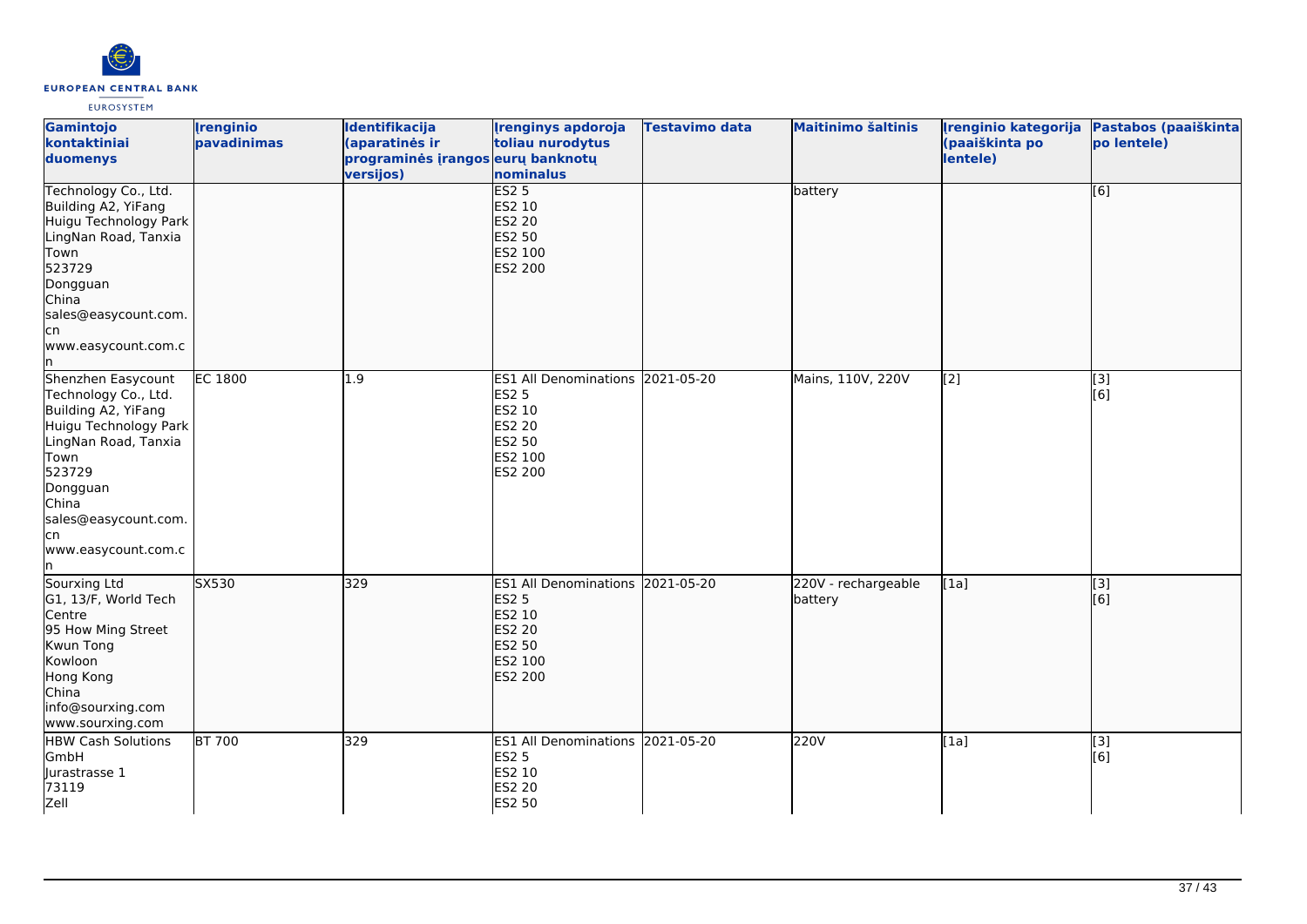

| <b>Gamintojo</b><br>kontaktiniai<br>duomenys                                                                                                                                                                           | <i><u><b><u>I</u>renginio</b></u></i><br>pavadinimas | <b>Identifikacija</b><br>(aparatinės ir<br>programinės įrangos eurų banknotų<br>versijos) | <b>Irenginys apdoroja</b><br>toliau nurodytus<br>nominalus                                                                | <b>Testavimo data</b> | <b>Maitinimo šaltinis</b>      | Irenginio kategorija<br>(paaiškinta po<br>lentele) | Pastabos (paaiškinta<br>po lentele) |
|------------------------------------------------------------------------------------------------------------------------------------------------------------------------------------------------------------------------|------------------------------------------------------|-------------------------------------------------------------------------------------------|---------------------------------------------------------------------------------------------------------------------------|-----------------------|--------------------------------|----------------------------------------------------|-------------------------------------|
| Germany<br>Info@hbw-cs.de<br>www.hbw-cs.de                                                                                                                                                                             |                                                      |                                                                                           | ES2 100<br>ES2 200                                                                                                        |                       |                                |                                                    |                                     |
| Sourxing Ltd<br>G1, 13/F, World Tech<br>Centre<br>95 How Ming Street<br>Kwun Tong<br>Kowloon<br>Hong Kong<br>China<br>info@sourxing.com<br>www.sourxing.com                                                            | SX333                                                | 329                                                                                       | ES1 All Denominations 2021-05-20<br><b>ES2 5</b><br>ES2 10<br><b>ES2 20</b><br><b>ES2 50</b><br>ES2 100<br><b>ES2 200</b> |                       | Mains - 110V - 220v            | [1a]                                               | $\overline{[}3]$<br>[6]             |
| Sourxing Ltd<br>G1, 13/F, World Tech<br>Centre<br>95 How Ming Street<br>Kwun Tong<br>Kowloon<br>Hong Kong<br>China<br>info@sourxing.com<br>www.sourxing.com                                                            | SX580                                                | 329                                                                                       | ES1 All Denominations 2021-05-20<br><b>ES2 5</b><br>ES2 10<br><b>ES2 20</b><br><b>ES2 50</b><br>ES2 100<br><b>ES2 200</b> |                       | 220V - rechargeable<br>battery | [1a]                                               | $\overline{[3]}$<br>[6]             |
| Shenzhen Easycount<br>Technology Co., Ltd.<br>Building A2, YiFang<br>Huigu Technology Park<br>LingNan Road, Tanxia<br>Town<br>523729<br>Dongguan<br>China<br>sales@easycount.com.<br>lcn<br>www.easycount.com.c<br>ln. | <b>EC600</b>                                         | 329                                                                                       | ES1 All Denominations 2021-05-20<br><b>ES2 5</b><br>ES2 10<br><b>ES2 20</b><br><b>ES2 50</b><br>ES2 100<br>ES2 200        |                       | Mains, 110V, 220V              | [1a]                                               | $\overline{[}3]$<br>[[6]            |
| POSIFLEX NORESTE SL Mustek D8<br>C/ Entenza, 202<br>08029                                                                                                                                                              |                                                      | 329                                                                                       | ES1 All Denominations 2021-05-20<br><b>ES2 5</b><br>ES2 10                                                                |                       | 220V                           | [1a]                                               | $\overline{[3]}$<br>[6]             |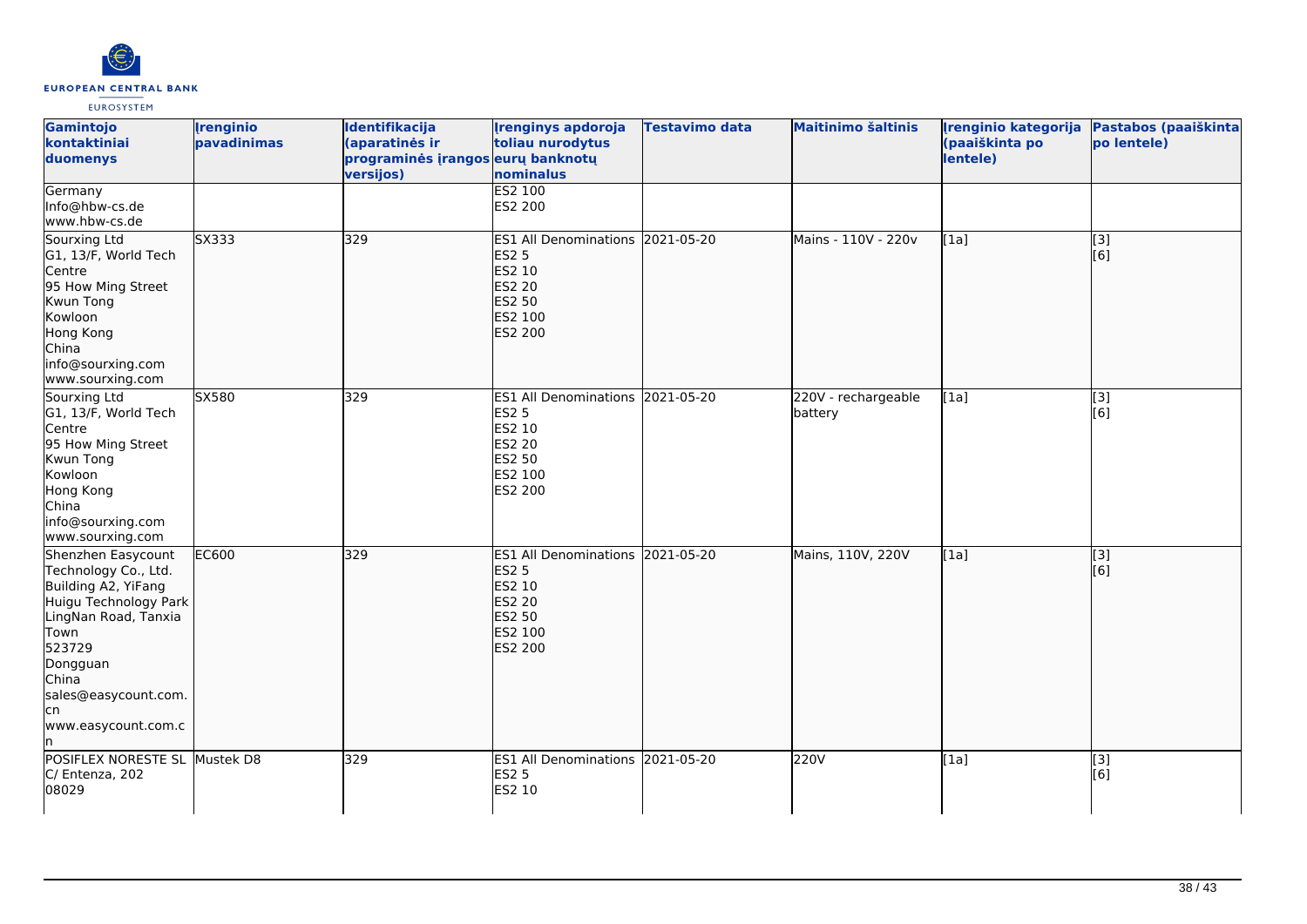

| Gamintojo<br>kontaktiniai<br>duomenys                                                                                        | <b>Irenginio</b><br>pavadinimas | Identifikacija<br>(aparatinės ir<br>programinės įrangos eurų banknotų<br>versijos) | <b>Irenginys apdoroja</b><br>toliau nurodytus<br>nominalus                                                                | <b>Testavimo data</b> | <b>Maitinimo šaltinis</b>      | Irenginio kategorija<br>(paaiškinta po<br>lentele) | Pastabos (paaiškinta<br>po lentele) |
|------------------------------------------------------------------------------------------------------------------------------|---------------------------------|------------------------------------------------------------------------------------|---------------------------------------------------------------------------------------------------------------------------|-----------------------|--------------------------------|----------------------------------------------------|-------------------------------------|
| Barcelona<br>Spain<br>compras@posiflex.es<br>www.posiflex.es                                                                 |                                 |                                                                                    | <b>ES2 20</b><br>ES2 50<br>ES2 100<br>ES2 200                                                                             |                       |                                |                                                    |                                     |
| <b>HBW Cash Solutions</b><br>GmbH<br>llurastrasse 1<br>73119<br>Zell<br>Germany<br>Info@hbw-cs.de<br>www.hbw-cs.de           | <b>VC 4040</b>                  | 1.9                                                                                | <b>ES1 All Denominations</b><br><b>ES2 5</b><br>ES2 10<br><b>ES2 20</b><br><b>ES2 50</b><br>ES2 100<br><b>ES2 200</b>     | 2021-05-20            | Mains - 110V - 220V            | $\left[2\right]$                                   | [3]<br>[6]                          |
| POSIFLEX NORESTE SL Mustek C1800<br>C/ Entenza, 202<br>08029<br>Barcelona<br>Spain<br>compras@posiflex.es<br>www.posiflex.es |                                 | 1.9                                                                                | <b>ES1 All Denominations</b><br>ES2 5<br>ES2 10<br>ES2 20<br>ES2 50<br>ES2 100<br>ES2 200                                 | 2021-05-20            | Mains-110V-220V                | [2]                                                | $\overline{[3]}$<br>[6]             |
| POSIFLEX NORESTE SL Mustek D9<br>C/ Entenza, 202<br>08029<br>Barcelona<br>Spain<br>compras@posiflex.es<br>www.posiflex.es    |                                 | 329                                                                                | ES1 All Denominations 2021-05-20<br><b>ES2 5</b><br>ES2 10<br><b>ES2 20</b><br><b>ES2 50</b><br>ES2 100<br><b>ES2 200</b> |                       | 220V                           | [1a]                                               | [3]<br>[6]                          |
| Francopost srl<br>Via Prina 15<br>20154<br>Milano<br><b>Italy</b><br>www.francopost.it                                       | <b>SPEEDY UV</b>                | 329                                                                                | ES1 All Denominations 2021-05-20<br><b>ES2 5</b><br>ES2 10<br><b>ES2 20</b><br><b>ES2 50</b><br>ES2 100<br>ES2 200        |                       | 220V - Rechargeable<br>battery | [1a]                                               | [3]<br>[6]                          |
| Francopost srl<br>Via Prina 15                                                                                               | <b>SPEEDY</b>                   | 329                                                                                | <b>ES1 All Denominations</b><br><b>ES2 5</b>                                                                              | 2021-05-20            | 220V - Rechargeable<br>battery | [1a]                                               | $\overline{[}3]$<br>[6]             |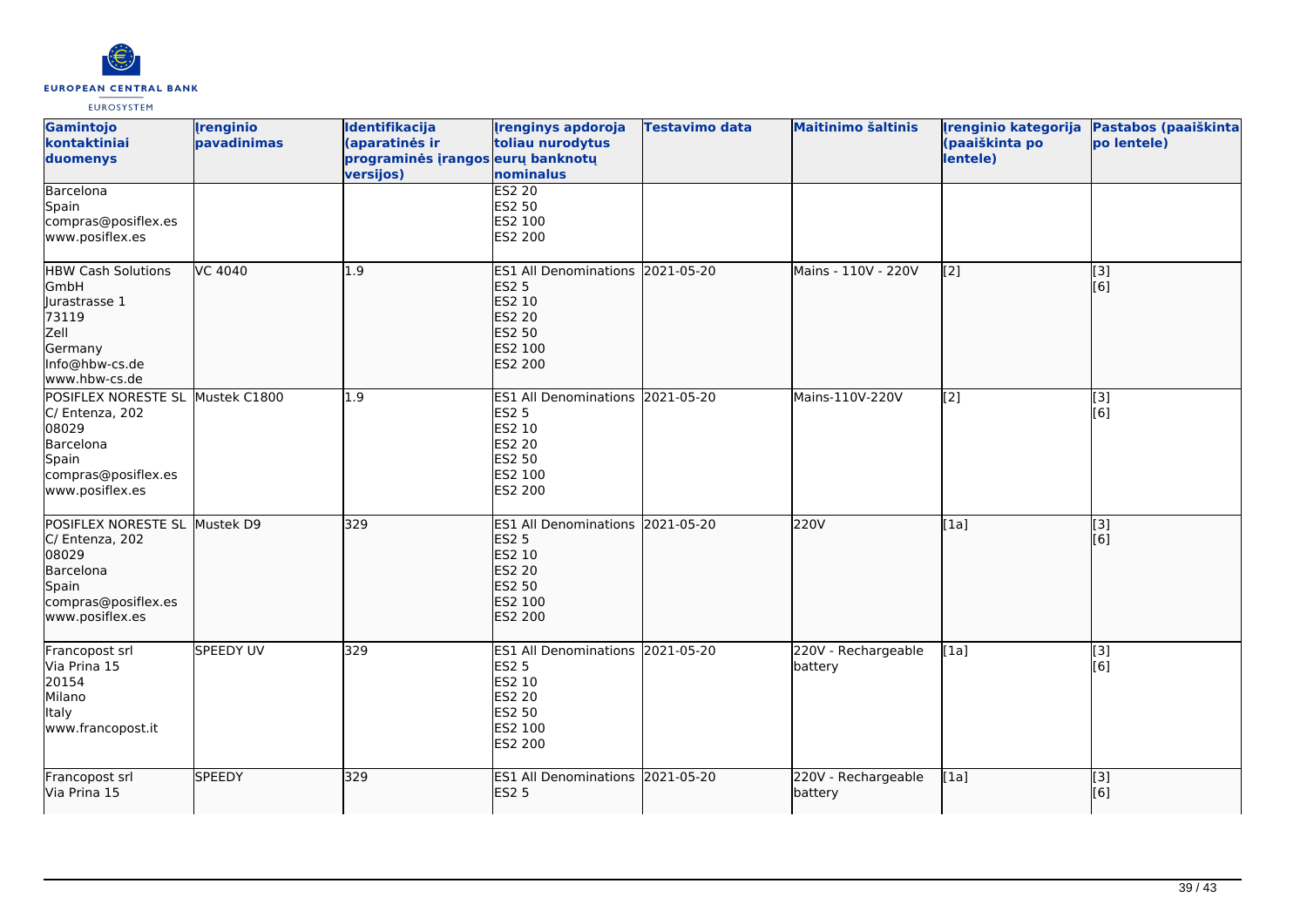

| Gamintojo<br>kontaktiniai<br>duomenys                                                                                                                      | <i><u><b><u>I</u>renginio</b></u></i><br>pavadinimas | Identifikacija<br>(aparatinės ir<br>programinės įrangos eurų banknotų<br>versijos) | <b>Irenginys apdoroja</b><br>toliau nurodytus<br>nominalus                                                         | Testavimo data | <b>Maitinimo šaltinis</b> | (paaiškinta po<br>lentele) | Irenginio kategorija Pastabos (paaiškinta<br>po lentele) |
|------------------------------------------------------------------------------------------------------------------------------------------------------------|------------------------------------------------------|------------------------------------------------------------------------------------|--------------------------------------------------------------------------------------------------------------------|----------------|---------------------------|----------------------------|----------------------------------------------------------|
| 20154<br>Milano<br>Italy<br>www.francopost.it                                                                                                              |                                                      |                                                                                    | <b>ES2 10</b><br><b>ES2 20</b><br><b>ES2 50</b><br>ES2 100<br>ES2 200                                              |                |                           |                            |                                                          |
| MBS s.r.l.<br>Via Cosenza, 5<br>81030<br>Succivo (CE)<br>Italy<br>info@mbs-srl.com<br>lwww.mbs-srl.com                                                     | <b>EASYCONTROL NEW</b><br>AGE PRO                    | 329                                                                                | ES1 All Denominations 2021-05-20<br><b>ES2 5</b><br>ES2 10<br>ES2 20<br>ES2 50<br>ES2 100<br>ES2 200               |                | 220v                      | [1a]                       | [3]<br>[6]                                               |
| MBS s.r.l.<br>Via Cosenza, 5<br>81030<br>Succivo (CE)<br>Italy<br>info@mbs-srl.com<br>www.mbs-srl.com                                                      | <b>MBS 1800N</b>                                     | 1.9                                                                                | ES1 All Denominations 2021-05-20<br><b>ES2 5</b><br>ES2 10<br><b>ES2 20</b><br><b>ES2 50</b><br>ES2 100<br>ES2 200 |                | mains-110v-220v           | $\left[2\right]$           | $\overline{[3]}$<br>[6]                                  |
| <b>DISTRIBUCIONES</b><br>MYLAR S.A.U.<br>Avda. De la Industria 1,<br>Pol. Ind. Guadalquivir<br>41120<br>Gelves<br>Spain<br>mariaj@mylar.es<br>www.mylar.es | appBILLDETECTOR                                      | 329                                                                                | ES1 All Denominations 2021-05-20<br><b>ES2 5</b><br>ES2 10<br>ES2 20<br>ES2 50<br>ES2 100<br>ES2 200               |                | Mains - 110V - 220V       | [1a]                       | [3]<br>[6]                                               |
| Guangzhou SuperEyes<br>Electronics Technology<br>Co. Ltd<br>3/F, No. 5, East Eleven<br>Heng Road, Xingye<br>Avenue, Chenchong Vil<br>511400<br>Guangzhou   | SE330                                                | 329                                                                                | ES1 All Denominations 2021-05-20<br><b>ES2 5</b><br>ES2 10<br><b>ES2 20</b><br>ES2 50<br>ES2 100<br>ES2 200        |                | Mains - 110V - 220V       | [1a]                       | [3]<br>[6]                                               |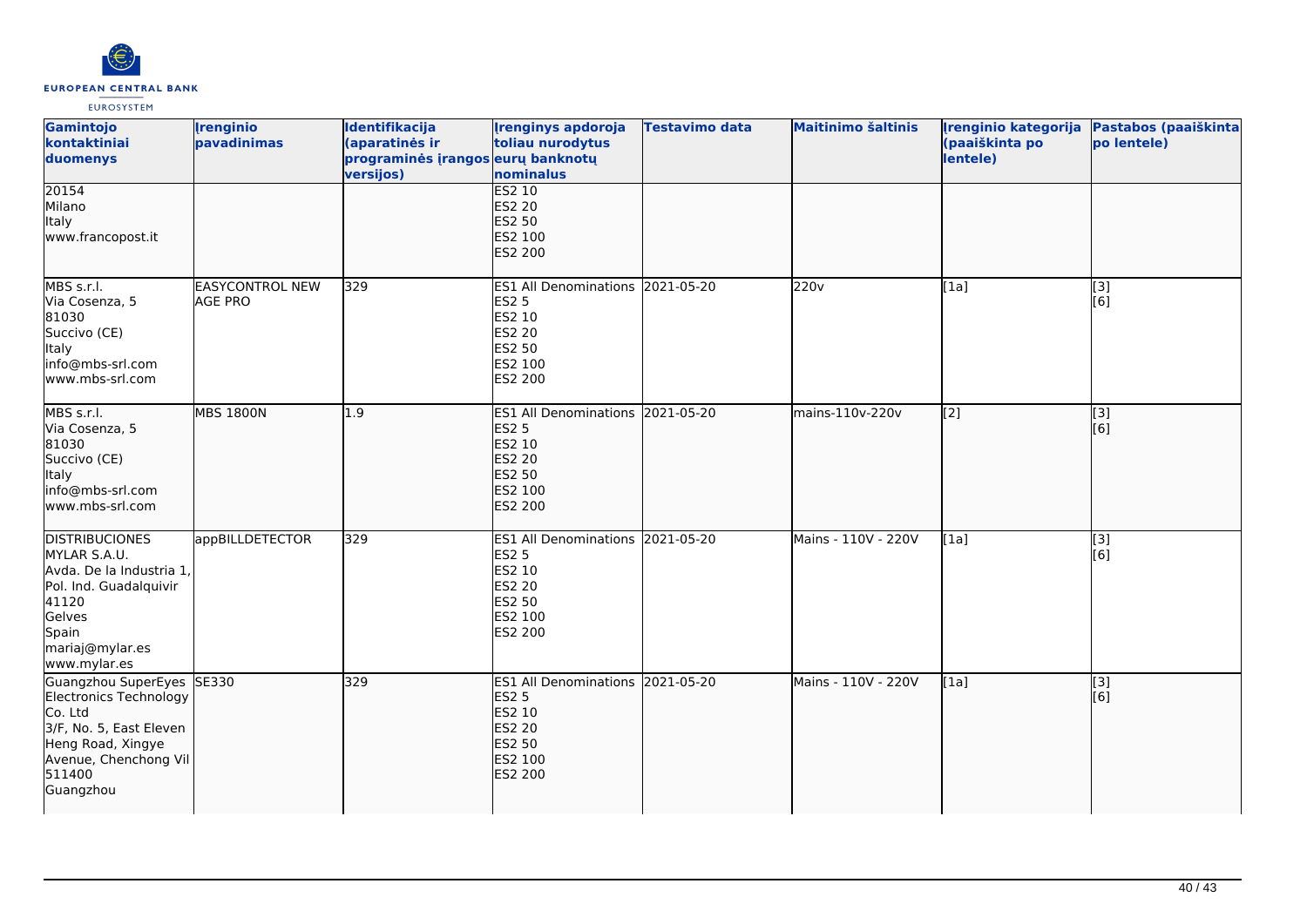

| Gamintojo<br>kontaktiniai<br>duomenys                                                                                                                                                                                | <b>Irenginio</b><br>pavadinimas | Identifikacija<br>(aparatinės ir<br>programinės įrangos eurų banknotų<br>versijos) | <b>Irenginys apdoroja</b><br>toliau nurodytus<br>nominalus                                                                       | <b>Testavimo data</b> | <b>Maitinimo šaltinis</b> | Irenginio kategorija<br>(paaiškinta po<br>lentele) | Pastabos (paaiškinta<br>po lentele) |
|----------------------------------------------------------------------------------------------------------------------------------------------------------------------------------------------------------------------|---------------------------------|------------------------------------------------------------------------------------|----------------------------------------------------------------------------------------------------------------------------------|-----------------------|---------------------------|----------------------------------------------------|-------------------------------------|
| China<br>info@super-eyes.com<br>www.super-eyes.com                                                                                                                                                                   |                                 |                                                                                    |                                                                                                                                  |                       |                           |                                                    |                                     |
| Guangzhou SuperEyes SE350<br>Electronics Technology<br>Co. Ltd<br>3/F, No. 5, East Eleven<br>Heng Road, Xingye<br>Avenue, Chenchong Vil<br>511400<br>Guangzhou<br>China<br>info@super-eyes.com<br>www.super-eyes.com |                                 | 329                                                                                | <b>ES1 All Denominations</b><br><b>ES2 5</b><br>ES2 10<br><b>ES2 20</b><br><b>ES2 50</b><br>ES2 100<br>ES2 200                   | 2021-05-20            | Mains - 110V - 220V       | [1a]                                               | $\overline{[3]}$<br>[6]             |
| Guangzhou SuperEyes SE500<br>Electronics Technology<br>Co. Ltd<br>3/F, No. 5, East Eleven<br>Heng Road, Xingye<br>Avenue, Chenchong Vil<br>511400<br>Guangzhou<br>China<br>info@super-eyes.com<br>www.super-eyes.com |                                 | 329                                                                                | ES1 All Denominations 2021-05-20<br><b>ES2 5</b><br>ES2 10<br><b>ES2 20</b><br><b>ES2 50</b><br><b>ES2 100</b><br><b>ES2 200</b> |                       | Mains - 110V - 220V       | [1a]                                               | [3]<br>[6]                          |
| Guangzhou SuperEyes SE580<br>Electronics Technology<br>Co. Ltd<br>3/F, No. 5, East Eleven<br>Heng Road, Xingye<br>Avenue, Chenchong Vil<br>511400<br>Guangzhou<br>China<br>info@super-eyes.com<br>www.super-eyes.com |                                 | 329                                                                                | <b>ES1 All Denominations</b><br><b>ES2 5</b><br>ES2 10<br><b>ES2 20</b><br><b>ES2 50</b><br>ES2 100<br>ES2 200                   | 2021-05-20            | Mains - 110V - 220V       | [1a]                                               | [3]<br>[6]                          |
| Guangzhou SuperEyes SE600<br>Electronics Technology<br>Co. Ltd                                                                                                                                                       |                                 | 329                                                                                | ES1 All Denominations 2021-05-20<br><b>ES2 5</b><br>ES2 10                                                                       |                       | Mains - 110V - 220V       | [1a]                                               | $\overline{[3]}$<br>[6]             |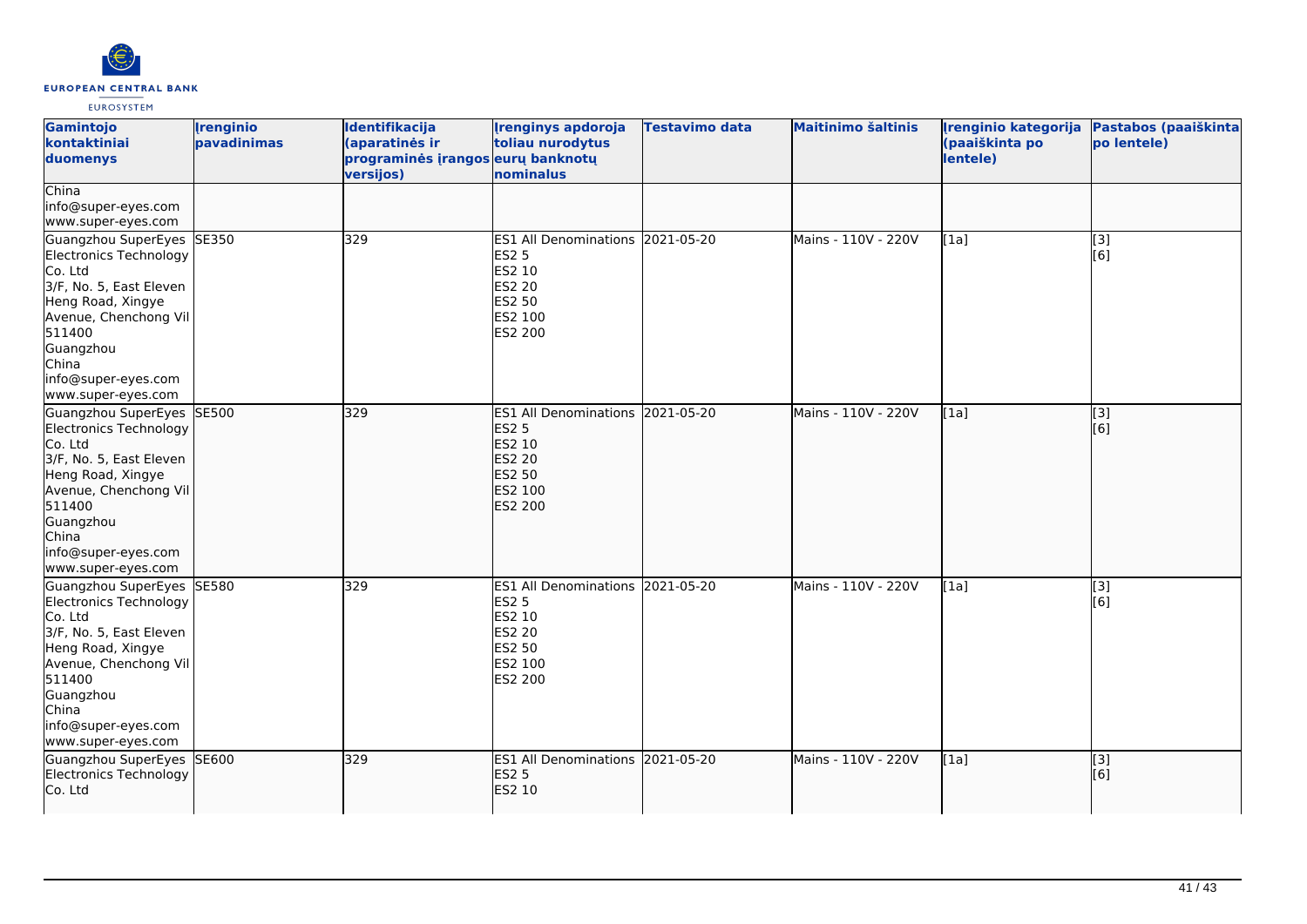

| Gamintojo<br>kontaktiniai<br>duomenys                                                                                                                                                                                  | <b>Irenginio</b><br><b>pavadinimas</b> | Identifikacija<br>(aparatinės ir<br>programinės įrangos eurų banknotų<br>versijos) | <b>Irenginys apdoroja</b><br>toliau nurodytus<br>nominalus                                                                       | Testavimo data | <b>Maitinimo šaltinis</b> | Irenginio kategorija<br>(paaiškinta po<br>lentele) | Pastabos (paaiškinta<br>po lentele) |
|------------------------------------------------------------------------------------------------------------------------------------------------------------------------------------------------------------------------|----------------------------------------|------------------------------------------------------------------------------------|----------------------------------------------------------------------------------------------------------------------------------|----------------|---------------------------|----------------------------------------------------|-------------------------------------|
| 3/F, No. 5, East Eleven<br>Heng Road, Xingye<br>Avenue, Chenchong Vil<br>511400<br>Guangzhou<br>China<br>info@super-eyes.com<br>www.super-eyes.com                                                                     |                                        |                                                                                    | <b>ES2 20</b><br><b>ES2 50</b><br><b>ES2 100</b><br>ES2 200                                                                      |                |                           |                                                    |                                     |
| Guangzhou SuperEyes<br>Electronics Technology<br>Co. Ltd<br>3/F, No. 5, East Eleven<br>Heng Road, Xingye<br>Avenue, Chenchong Vil<br>511400<br>Guangzhou<br>China<br>info@super-eyes.com<br>www.super-eyes.com         | SE3020                                 | L.9                                                                                | ES1 All Denominations 2021-05-20<br><b>ES2 5</b><br>ES2 10<br><b>ES2 20</b><br>ES2 50<br><b>IES2 100</b><br>ES2 200              |                | Mains - 110V - 220V       | [2]                                                | [3]<br>[6]                          |
| Hyundai MIB<br>International Co. Ltd.<br>3301, A Bld, 17, Gosan-<br>ro 148beon-gil<br>15850<br>Gunpo-si, Gyeonggi-do,<br>15850, Gunpo City<br>KOREA (Republic)<br>sjpark5423@hyundaim<br>lib.com<br>www.hyundaimib.com | $MIB-1S$                               | Main: 5.5; Image: 3.0                                                              | ES1 All Denominations 2021-05-17<br><b>ES2 5</b><br><b>ES2 10</b><br><b>ES2 20</b><br><b>ES2 50</b><br><b>ES2 100</b><br>ES2 200 |                | Mains                     | $\overline{[2]}$                                   | [3]<br>[6]                          |

# **Įrenginio kategorija**

- [1a] 1a. Automatinis autentiškumo tikrinimo įrenginys, į kurį banknotai dedami po vieną.
	- [1b] 1b. Banknotų priėmimo modulis, į kurį banknotai dedami po vieną.
- [2] 2. Banknotų paketus apdorojantis įrenginys.

# **Pastabos**